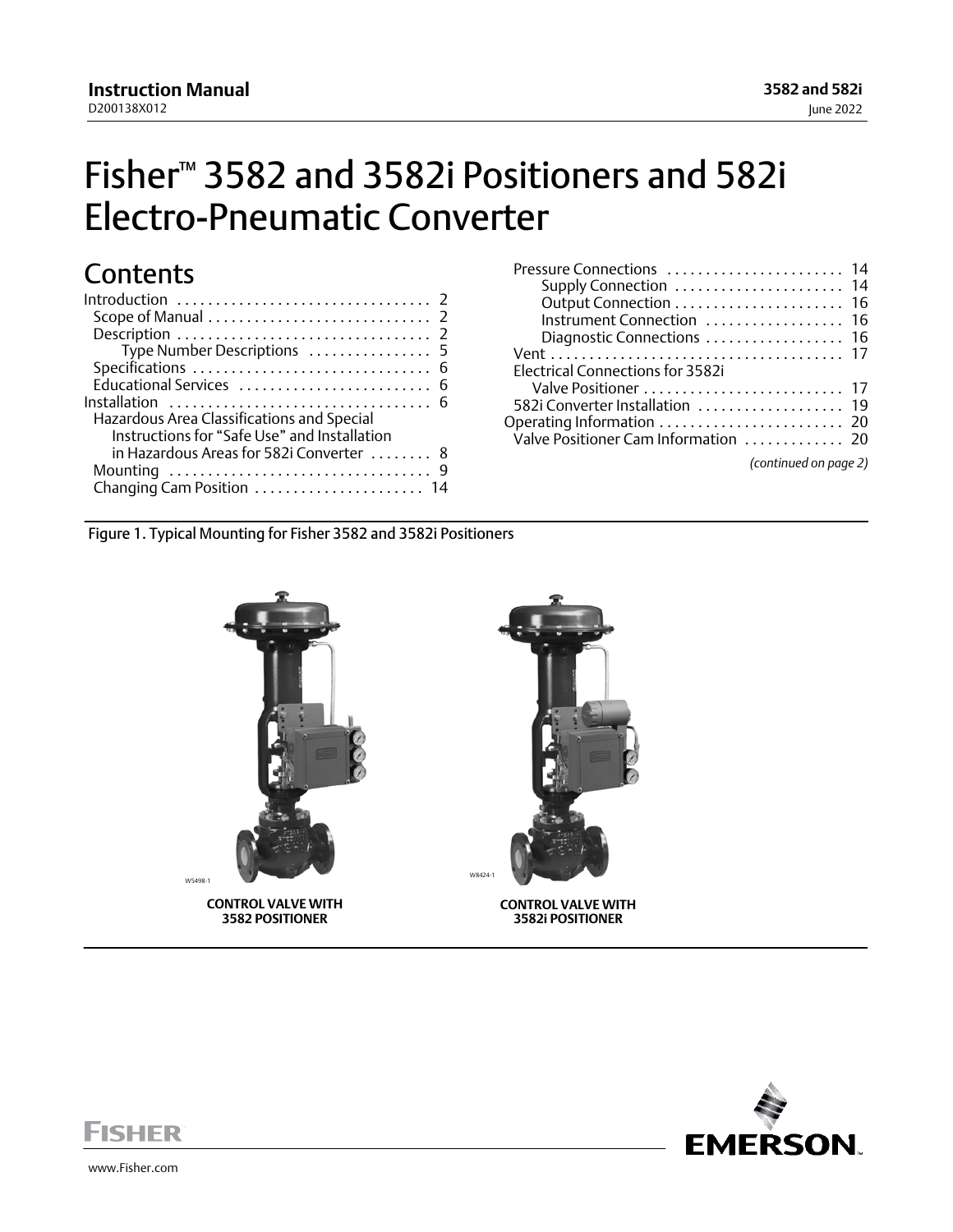# <span id="page-1-0"></span>Contents (cont'd)

| Valve Positioner Bypass Operation  22     |
|-------------------------------------------|
| Input Signal Ranges  22                   |
| Valve Positioner Split-Range Operation 23 |
| Changing Valve Positioner Action  23      |
| Calibration Of Valve Positioner  24       |
| Beam Alignment  24                        |
| Calibration  26                           |
|                                           |
| 3582 Valve Positioners  27                |
| 3582i Valve Positioner  28                |
| Maintenance  29                           |
| Changing the Range Spring  30             |
|                                           |

| Adjusting the Flapper Pivot  32      |  |
|--------------------------------------|--|
| Replacing the 582i Converter         |  |
| Primary O-Ring and Filter  32        |  |
| Replacing the 582i Converter Housing |  |
|                                      |  |
| Removing the 582i Converter  32      |  |
| Reassembling the 582i Converter  33  |  |
|                                      |  |
|                                      |  |
|                                      |  |

# Introduction

## Scope of Manual

This instruction manual includes installation, operation, calibration, maintenance, and parts ordering information for Fisher 3582 pneumatic valve positioners and the 3582i electro-pneumatic valve positioner. Refer to separate instruction manuals for information on the control valve, actuator, and accessories.



Do not install, operate or maintain a 3582 pneumatic valve positioner or a 3582i electro‐pneumatic valve positioner without being fully trained and qualified in valve, actuator and accessory installation, operation and maintenance. To avoid personal injury or property damage it is important to carefully read, understand, and follow all of the contents of this manual, including all safety cautions and warnings. If you have any questions about these instructions, contact your [Emerson sales office](http://www.emerson.com/en-us/contact-us) before proceeding.

## Description

3582 pneumatic valve positioners and the 3582i electro‐pneumatic valve positioner shown in figure [1](#page-0-0) are used with diaphragm‐actuated, sliding‐stem control valve assemblies. The pneumatic valve positioners receive a pneumatic input signal from a control device and modulate the supply pressure to the control valve actuator. The positioner adjusts the actuator supply pressure to maintain a valve stem position proportional to the pneumatic input signal.

3582NS positioners are designed for nuclear power applications. The 3582NS construction includes materials that provide superior performance at elevated temperature and radiation levels. The O‐rings are EPDM (ethylene propylene) and the diaphragms are EPDM/meta-aramid fabric. EPDM demonstrates superior temperature capability and shelf life over nitrile. The meta‐aramid diaphragm fabric demonstrates improved strength retention at elevated temperature and radiation conditions.

## *NOTICE*

**Use a clean, dry, oil‐free air supply with instruments containing EPDM components. EPDM is subject to degradation when exposed to petroleum‐based lubricants.**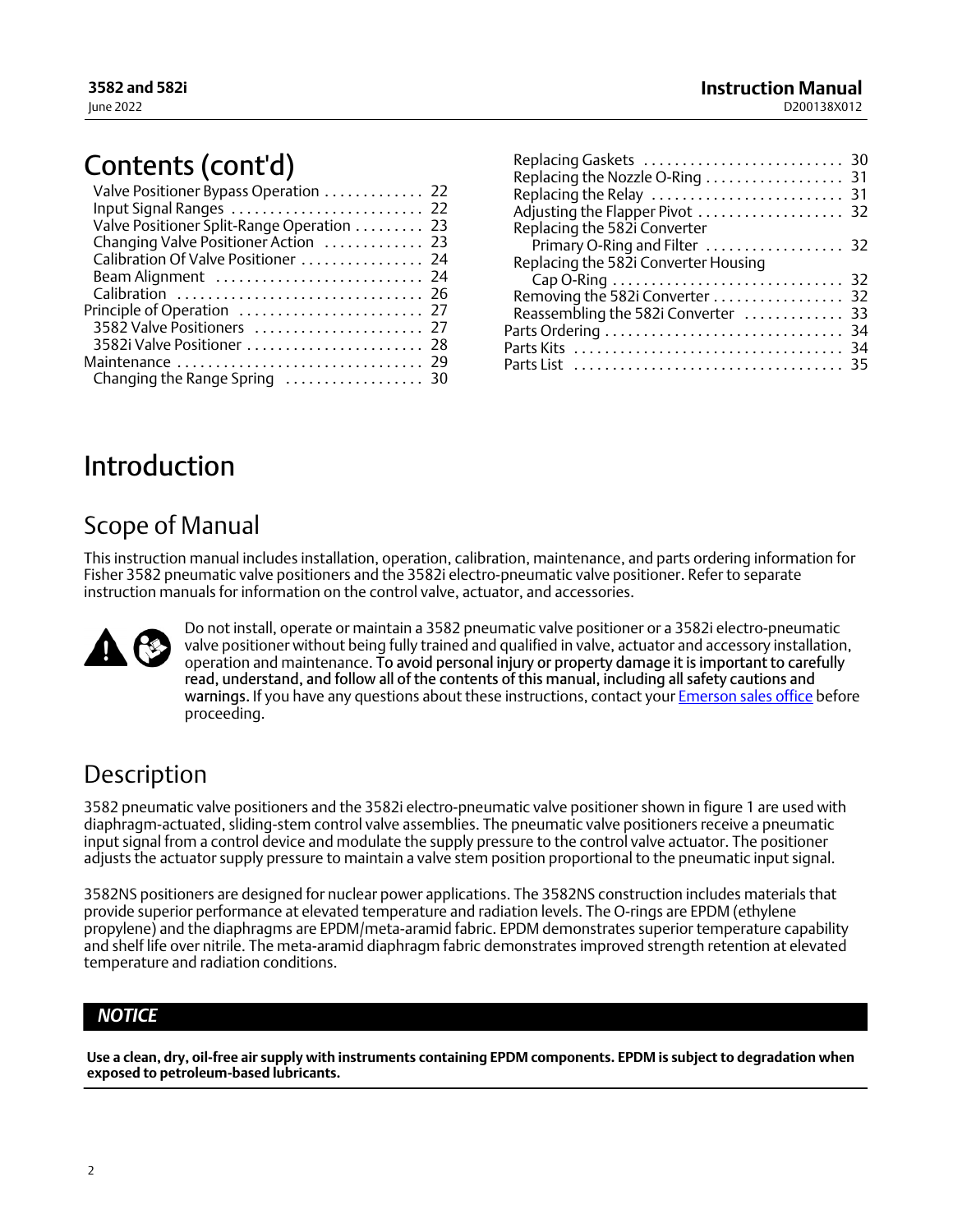### <span id="page-2-0"></span>Table 1. Specifications for Fisher 3582 and 3582i Valve Positioners

Note: Specifications for 3582 positioners include 3582A, 3582C, 3582D, 3582G, and 3582NS unless otherwise indicated

### **Available Configurations**

Refer to Type Number Descriptions on page [5](#page-4-0)

### **Input Signal**

#### 3582:

table [5](#page-22-0)

■ 0.2 to 1.0 bar (3 to 15 psig), ■ 0.4 to 2.0 bar (6 to 30 psig), or  $\blacksquare$  split range, see table [5](#page-22-0) 3582i: 4 to 20 mA DC constant current with 30 VDC maximum compliance voltage, can be split range, see

#### **Equivalent Circuit for 3582i**

The 582i converter equivalent circuit is 120 ohms, shunted by three 5.6‐volt zener diodes (see figure [10](#page-17-0))

#### **Output Signal**

Type: Pneumatic pressure as required by actuator up to 95 percent of maximum supply

Action: Field-reversible between ■ direct and

 $\blacksquare$  reverse within the pneumatic valve positioner

## **Supply Pressure[\(1\)](#page-3-0)**

Recommended: 0.3 bar (5 psi) above actuator requirement

Maximum: 3.4 bar (50 psig) or pressure rating of actuator, whichever is lower

Supply Medium: Air or Natural Gas

Supply medium must be clean, dry, and noncorrosive

### Per ISA Standard 7.0.01

A maximum 40 micrometer particle size in the air system is acceptable. Further filtration down to 5 micrometer particle size is recommended. Lubricant content is not to exceed 1 ppm weight (w/w) or volume (v/v) basis. Condensation in the air supply should be minimized

### Per ISO 8573-1

*Maximum particle density size:* Class 7 *Oil content:* Class 3 *Pressure Dew Point: Class 3 or at least 10°C less than* the lowest ambient temperature expected

Note: The 3582i is not approved for use with natural gas as the supply medium

### **Input Bellows Pressure Rating([1](#page-3-0))**

See table [4](#page-21-0) for minimum and maximum pressure ratings (allowable input signal) for each available range spring

#### **Maximum Steady‐State Air Consumption[\(2\)](#page-3-0)**

#### 3582

*1.4 bar (20 psig) Supply:* 0.38 normal m3/hr (14.0 scfh) *2.0 bar (30 psig) Supply:* 0.48 normal m3/hr (18.0 scfh) *2.4 bar (35 psig) Supply:* 0.54 normal m3/hr (20.0 scfh) 3582i

*1.4 bar (20 psig) Supply:* 0.46 normal m3/hr (17.2 scfh) *2.0 bar (30 psig) Supply:* 0.57 normal m3/hr (21.4 scfh) *2.4 bar (35 psig) Supply:* 0.64 normal m3/hr (23.8 scfh)

#### **Maximum Supply Air Demand**

*1.4 bar (20 psig) Supply:* 4.4 normal m3/hr (164.5 scfh) *2.0 bar (30 psig) Supply:* 6.7 normal m3/hr (248.5 scfh) *2.4 bar (35 psig) Supply:* 7.7 normal m3/hr (285.5 scfh)

#### **Performance**

3582

*Independent Linearity:* ±1 percent of output signal span

*Hysteresis:* 0.5 percent of span

### 3582i

*Independent Linearity:* ±2 percent of output signal span

*Hysteresis:* 0.6 percent of span

Electromagnetic Compatibility for 582i

electro‐pneumatic converter

Meets EN 61326‐1:2013

Immunity—Industrial locations per Table 2 of the EN 61326‐1 standard. Performance is shown in table [2](#page-4-0) below. Emissions—Class A

ISM equipment rating: Group 1, Class A

Note: The electromagnetic compatibility specifications also apply to the 3582i

#### 3582 and 3582i

*Typical Open Loop Gain (Output Signal):*

- $\blacksquare$  100 in the range of 0.2 to 1.0 bar (3 to 15 psig)
- $\blacksquare$  55 in the range of 0.4 to 2.0 bar (6 to 30 psig)

#### 3582 and 3582i

*Typical Open Loop Gain (Output Signal):*

- $\blacksquare$  100 in the range of 0.2 to 1.0 bar (3 to 15 psig)
- $\blacksquare$  55 in the range of 0.4 to 2.0 bar (6 to 30 psig)

‐ continued ‐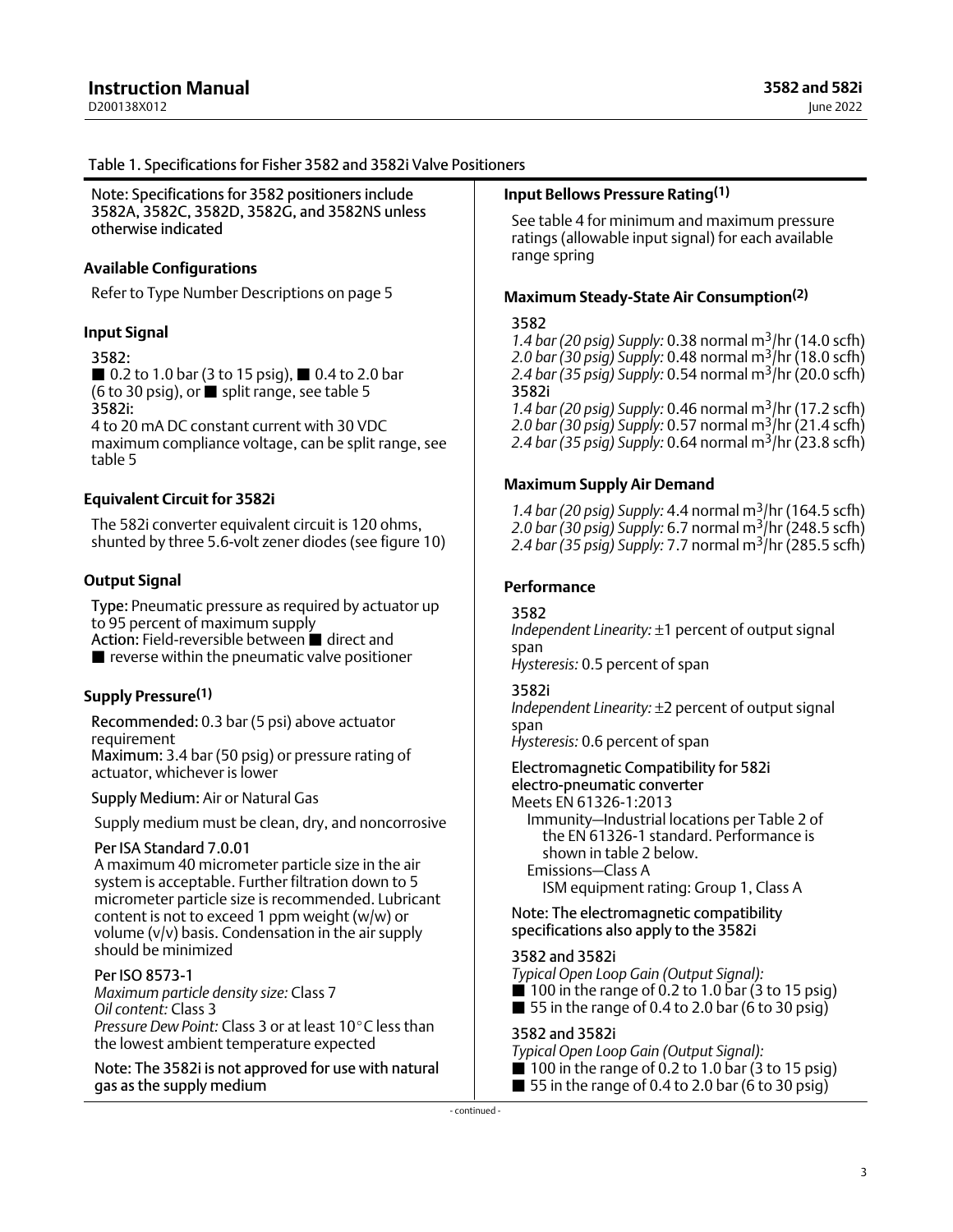### <span id="page-3-0"></span>Table [1.](#page-2-0) Specifications for Fisher 3582 and 3582i Valve Positioners (Continued)

#### **Operating Influences**

Supply Pressure—3582: Valve travel changes less than 1.67 percent per bar (0.25 percent per 2 psi) change in supply pressure

Supply Pressure—3582i: Valve travel changes less than 3.62 percent per bar (1.5 percent per 2 psi) change in supply pressure

### **Operative Temperature Limits(1)**

Standard Construction 3582 and 3582i: -40 to +71°C (-40 to +160°F) 3582NS: -40 to +82 °C (-40 to +180 °F) with EPDM elastomers High‐Temperature Construction 3582A and C only: -18 to +104 $\degree$ C (0 to +220 $\degree$ F) without gauges

### **Electrical Classification for 582i**

CSA—Intrinsically Safe, Explosion proof, Type n, Dust-Ignition proof, DIV 2 FM—Intrinsically Safe, Explosion proof, Type n, Non‐incendive, Dust‐Ignition proof ATEX—Intrinsically Safe, Flameproof, Type n IECEx—Intrinsically Safe, Flameproof, Type n

Note: These classifications also apply to the 3582i positioner

### **Housing Classification for 582i**

CSA—Type 3 Encl.

FM—NEMA 3, IP54

ATEX—IP64

IECEx—IP54

Mount instrument with vent on the side or bottom if weatherproofing is a concern.

Note: These classifications also apply to the 3582i positioner

### **Other Classifications/Certifications**

CUTR—Customs Union Technical Regulations (Russia, Kazakhstan, Belarus, and Armenia) INMETRO— National Institute of Metrology, Quality and Technology (Brazil) KTL— Korea Testing Laboratory (South Korea) CCC— China Compulsory Compliance NEPSI— National Supervision and Inspection Centre for Explosion Protection and Safety of Instrumentation (China)

Contact your [Emerson sales office](http://www.emerson.com/en-us/contact-us) for classification/certification specific information

### **Hazardous Area Classification for 3582**

3582 valve positioners comply with the requirements of ATEX Group II Category 2 Gas and Dust



Ex h IIC Tx Gb Ex h IIIC Tx Db

Maximum surface temperature (Tx) depends on operating conditions

Gas: T4, T5, T6 Dust: T85...T104

Note: This rating does not apply to the 3582i

### **Pressure Gauges**

40 mm (1.5 inch) diameter with plastic case and brass connection **triple scale (PSI, MPa, and bar)** or dual scale (PSI and kg/cm<sup>2</sup>)

### **Pressure Connections**

1/4‐18 NPT

## **Electrical Connection for 3582i**

1/2‐14 NPT conduit connection

### **Maximum Valve Stem Travel**

105 mm (4.125 inches); adjustable to obtain lesser travels with standard input signals

### **Characterized Cams**

See characterized cams section

### **Approximate Weight**

3582: 2.5 kg (5.5 pounds) 3582i: 3.6 kg (8 pounds)

### **Declaration of SEP**

Fisher Controls International LLC declares this product to be in compliance with Article 4 paragraph 3 of the PED Directive 2014/68/EU. It was designed and manufactured in accordance with Sound Engineering Practice (SEP) and cannot bear the CE marking related to PED compliance.

However, the product *may* bear the CE marking to indicate compliance with *other* applicable European Community Directives.

NOTE: Specialized instrument terms are defined in ANSI/ISA Standard 51.1 - Process Instrument Terminology.<br>1. The pressure and temperature limits in this document and any applicable standard or code limitation should not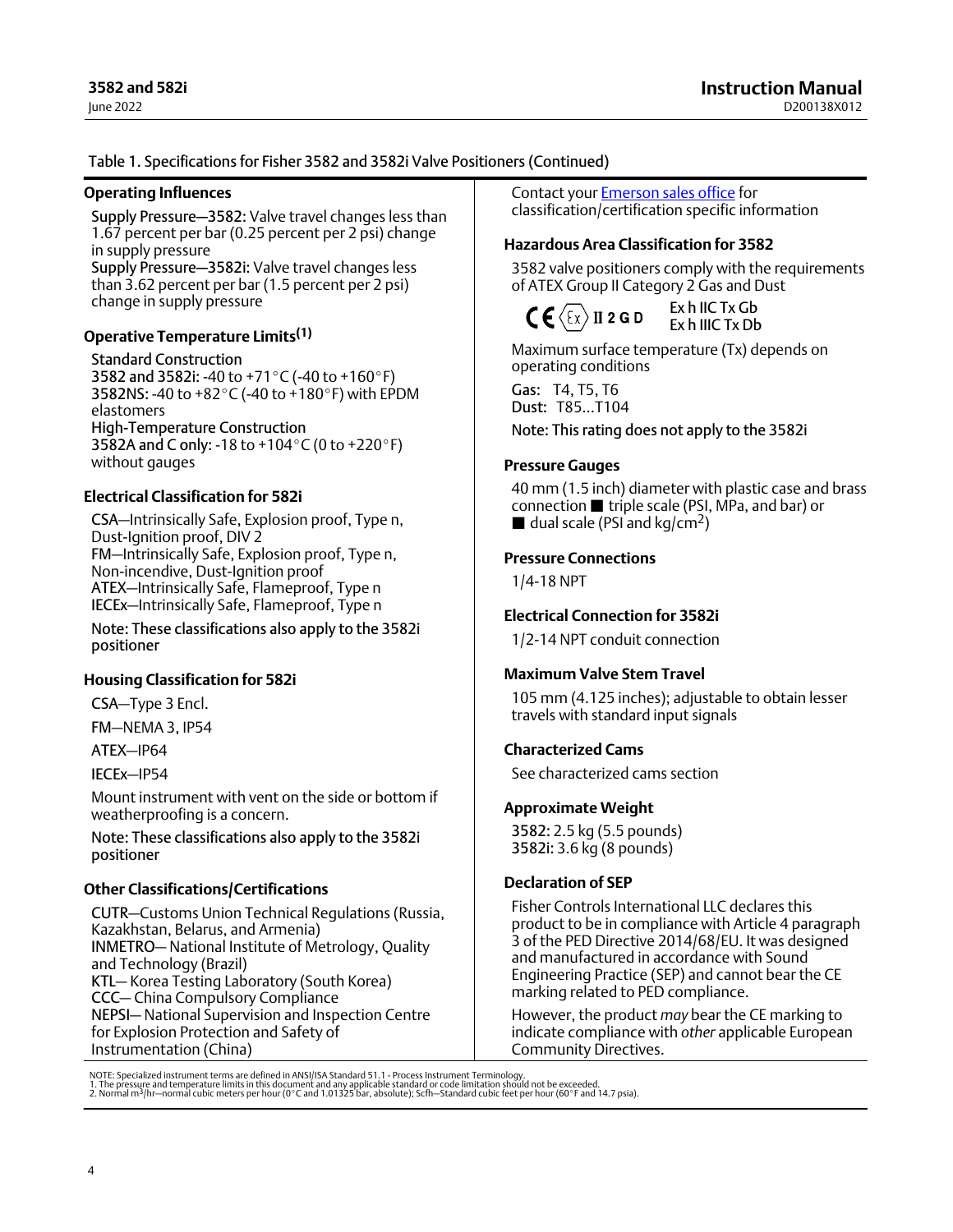| Port                                                                                                                       | Phenomenon                           | <b>Basic Standard</b> | <b>Test Level</b>                                                                                                                           | Performance<br>Criteria <sup>(2)</sup> |  |  |  |  |
|----------------------------------------------------------------------------------------------------------------------------|--------------------------------------|-----------------------|---------------------------------------------------------------------------------------------------------------------------------------------|----------------------------------------|--|--|--|--|
|                                                                                                                            | Electrostatic Discharge (ESD)        | IEC 61000-4-2         | 4 kV contact<br>8 kV air                                                                                                                    | A                                      |  |  |  |  |
| Enclosure                                                                                                                  | Radiated EM field                    | IEC 61000-4-3         | 80 to 1000 MHz @ 10V/m with 1 kHz AM at 80%<br>1400 to 2000 MHz @ 3V/m with 1 kHz AM at 80%<br>2000 to 2700 MHz @ 1V/m with 1 kHz AM at 80% | A                                      |  |  |  |  |
|                                                                                                                            | Rated power frequency magnetic field | IEC 61000-4-8         | 60 A/m at 50 Hz                                                                                                                             |                                        |  |  |  |  |
|                                                                                                                            | Burst (fast transients)              | IEC 61000-4-4         | 1 kV                                                                                                                                        |                                        |  |  |  |  |
| I/O<br>signal/control                                                                                                      | Surge                                | IEC 61000-4-5         | 1 kV (line to ground only, each)                                                                                                            | R                                      |  |  |  |  |
|                                                                                                                            | Conducted RF                         | IEC 61000-4-6         | 150 kHz to 80 MHz at 3 Vrms                                                                                                                 | A                                      |  |  |  |  |
| Specification limit = $\pm 1\%$ of span<br>1. The information contained in the table also applies to the 3582i positioner. |                                      |                       |                                                                                                                                             |                                        |  |  |  |  |

<span id="page-4-0"></span>

| Table 2. Fisher 582i Electro-Pneumatic Converter <sup>(1)</sup> EMC Summary Results-Immunity |
|----------------------------------------------------------------------------------------------|
|----------------------------------------------------------------------------------------------|

1. The information contained in the table also applies to the 3582i positioner. 2. A = No degradation during testing. B = Temporary degradation during testing, but is self‐recovering.

## Description (continued)

Under the 10CFR50, Appendix B, quality assurance program, the 3582NS positioner is qualified commercial grade dedicated. These can be supplied as 10CFR, Part 21 items.

The 3582i is an electro-pneumatic valve positioner, consisting of a 582i electro-pneumatic converter installed on a 3582 pneumatic valve positioner. The 3582i valve positioner provides an accurate valve stem position that is proportional to a DC current input signal.

The 582i electro‐pneumatic converter is a modular unit that can be installed at the factory or in the field. However, do not install a 582i converter on an existing positioner until you contact your [Emerson sales office](http://www.emerson.com/en-us/contact-us) for application assistance.

The 582i converter receives the DC current input signal and, through a nozzle/flapper arrangement, provides a proportional pneumatic output signal. This pneumatic output signal provides the input signal to the pneumatic valve positioner, eliminating the need for a remote‐mounted transducer.

Refer to the type number description for a detailed explanation of type numbers.

## Type Number Descriptions

The Fisher 3582 series of positioners include the models listed below.

The following descriptions provide specific information on the different valve positioner constructions. If the type number is not known, refer to the nameplate on the positioner. For the location of the nameplate, refer to key 25 in figure [20](#page-35-0).

3582—Pneumatic valve positioner with bypass and instrument, supply, and output pressure gauges.

3582A—Pneumatic valve positioner without bypass and without pressure gauges.

3582C—Pneumatic valve positioner without bypass and with automotive tire valves instead of pressure gauges.

3582D—Pneumatic valve positioner with bypass and with automotive tire valves instead of pressure gauges.

3582G—Pneumatic valve positioner without bypass and with instrument, supply, and output pressure gauges.

3582NS—Pneumatic valve positioner for nuclear service applications with or without bypass and with automotive tire valves instead of pressure gauges.

3582i—Electro‐pneumatic valve positioner without bypass; with 582i converter; and with: supply and output pressure gauges, automotive tire valves, or pipe plugs.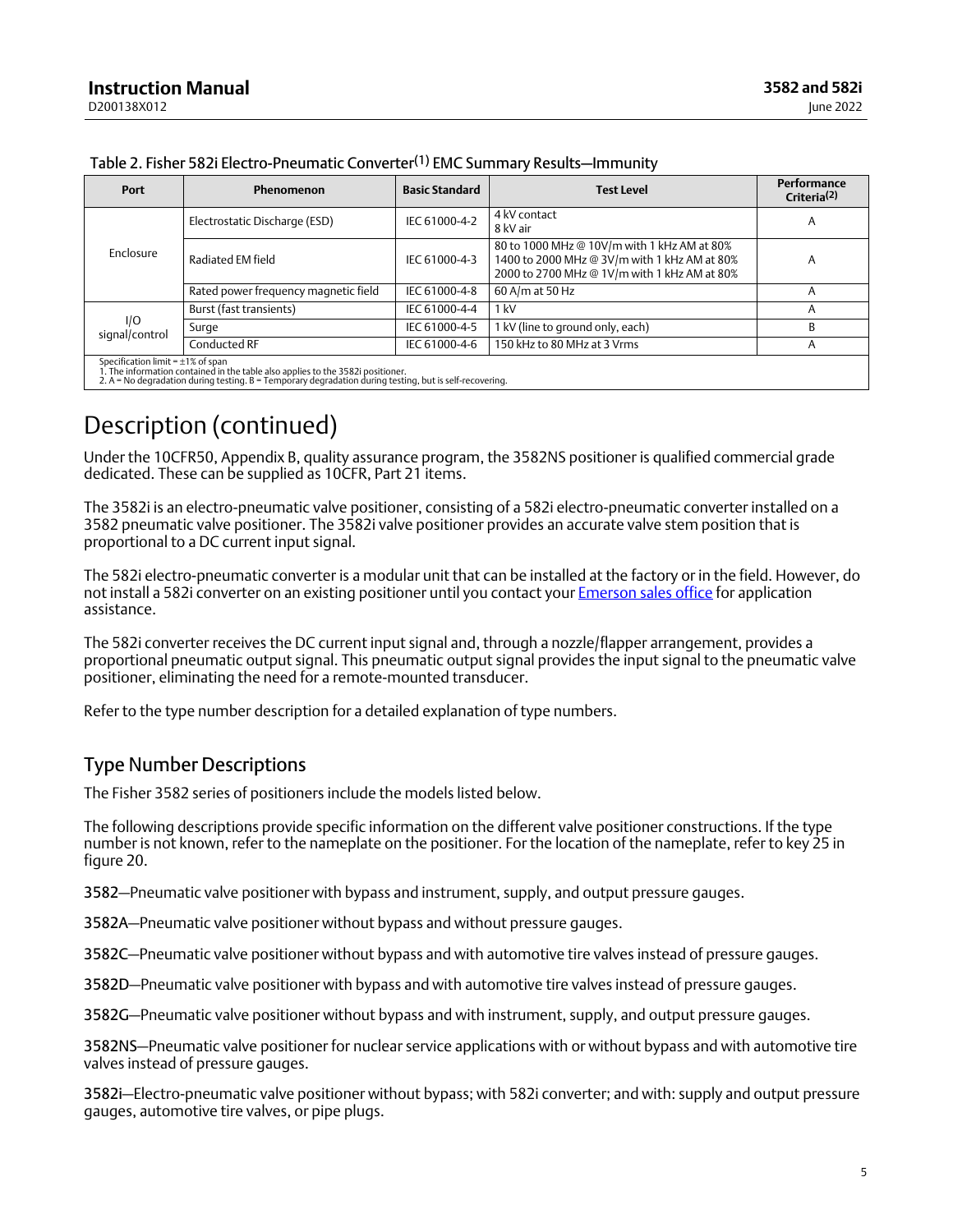<span id="page-5-0"></span>582i—Electro‐pneumatic converter with: supply and output pressure gauges, automotive tire valves, or pipe plugs. Used for conversion of a 4‐20 mA input signal to a 0.2 to 1.0 bar (3 to 15 psig) input signal for the pneumatic valve positioner.

## Specifications

Specifications for the valve positioners are shown in table [1](#page-2-0).

Refer to the unit nameplate to determine the type of positioner, supply pressure, etc.

## **WARNING**

**This product is intended for a specific current range, temperature range and other application specifications. Applying different current, temperature and other service conditions could result in malfunction of the product, property damage or personal injury.**

## Educational Services

Emerson Automation Solutions Educational Services, Registration Phone: +1-800-338-8158 e‐mail: education@emerson.com emerson.com/mytraining

# Installation

If using natural gas as the pneumatic supply medium, natural gas will be used in the pressure connections of the unit to any connected equipment. The unit will vent natural gas into the surrounding atmosphere, unless it is remote vented.

## **WARNING**

**Always wear protective clothing, gloves, and eyewear when performing any installation operations to avoid personal injury.**

**If installing into an existing application, also refer to the WARNING at the beginning of the Maintenance section in this instruction manual.**

**Check with your process or safety engineer for any additional measures that must be taken to protect against process media.**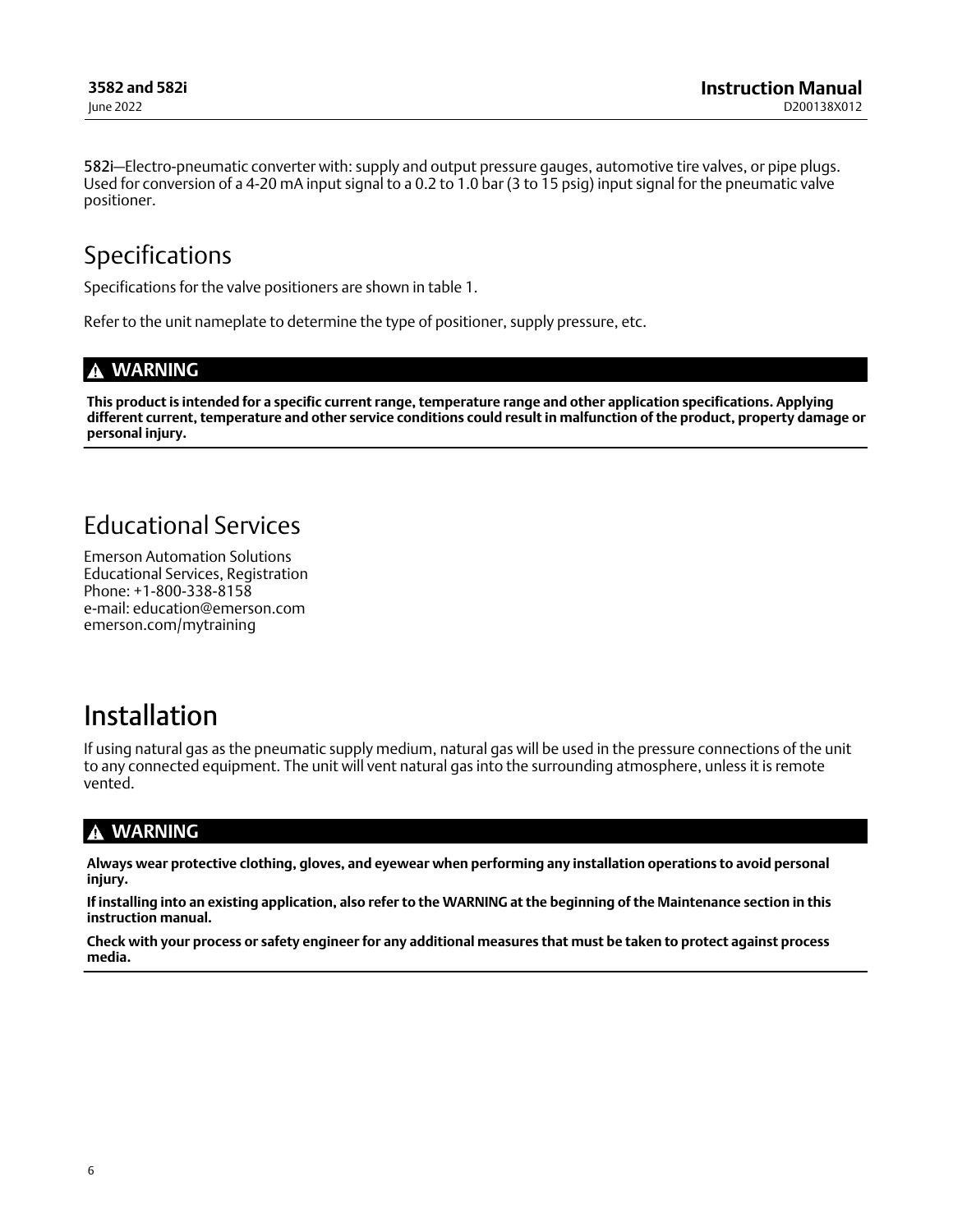## **WARNING**

**Personal injury or property damage may result from fire or explosion if natural gas is used as the supply medium and appropriate preventive measures are not taken. Preventive measures may include, but are not limited to, one or more of the following: Remote venting of the unit, re‐evaluating the hazardous area classification, ensuring adequate ventilation, and the removal of any ignition sources.**

**3582i does not meet third party approvals for use with natural gas as the supply medium. Use of natural gas as the supply medium can result in personal injury or property damage from fire or explosion.**

## *NOTICE*

**Do not use sealing tape on pneumatic connections. This instrument contains small passages that may become obstructed by detached sealing tape. Thread sealant paste should be used to seal and lubricate pneumatic threaded connections.**

#### **Note**

All valve positioners are shipped with foam rubber packing material inside the case. Remove the cover (key 33, figure [20](#page-35-0)) and the packing material before attempting to operate the unit. Make sure all vent openings are clear before installation of the unit and that they remain clear during use.

Typically, the positioner is ordered with the actuator. If so, the factory mounts the valve positioner and connects the valve positioner output to the actuator. If a Fisher 67CFR filter‐regulator is specified, it may be integrally mounted to the valve positioner , except for the 3582NS positioner. For the 3582NS, the 67CFR is separately mounted, not integrally mounted to the positioner.

#### **Note**

In some cases, alignment and calibration of the valve positioner at the factory may not be possible, and field alignment and calibration is required. Before putting the valve positioner into service, check the operation of the unit to be sure it is calibrated. If the valve positioner requires alignment or calibration, refer to the appropriate calibration instructions in this manual.

If the valve positioner is ordered separately, disconnected, or removed from the actuator, refer to the appropriate sections of this manual for installation information.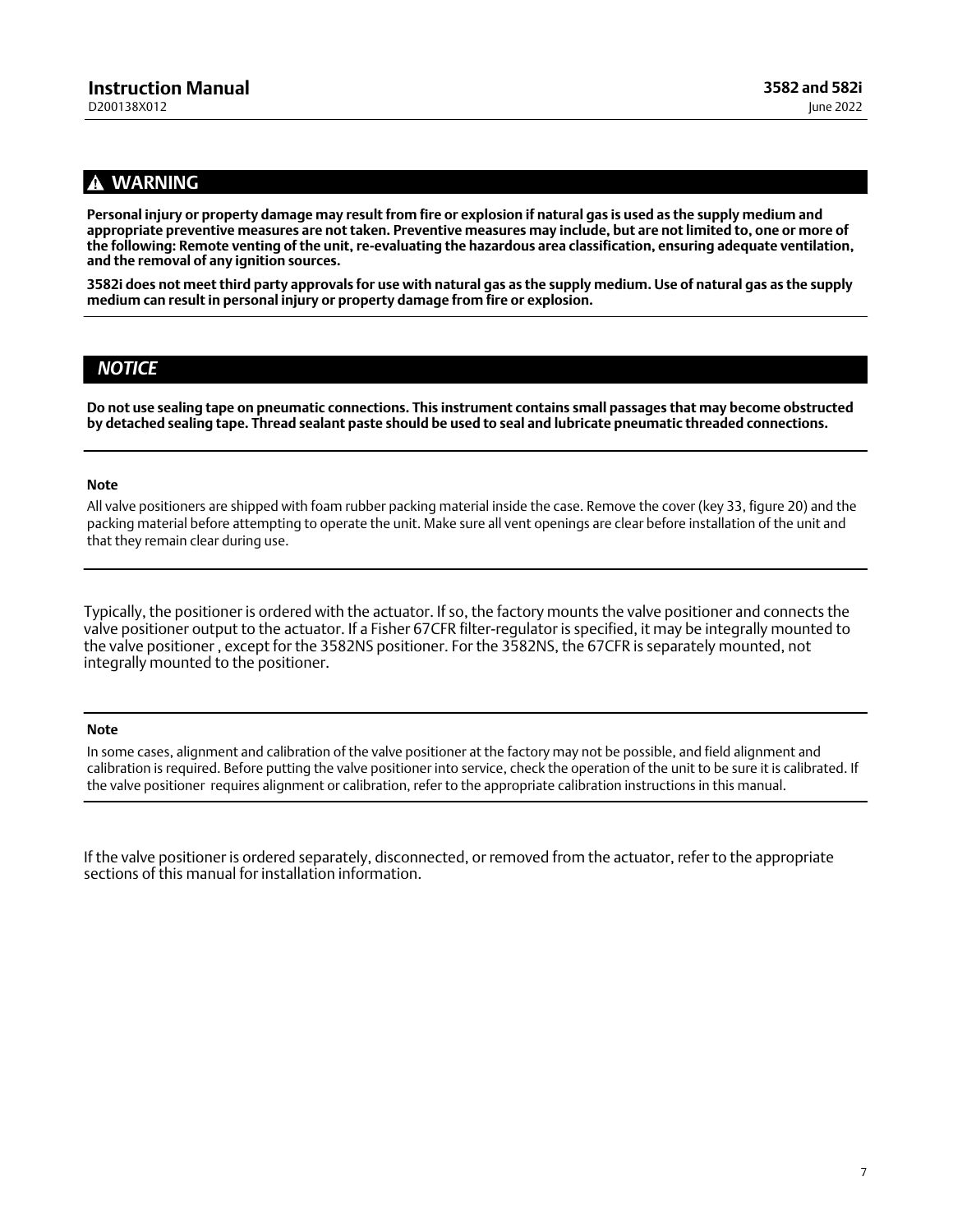## <span id="page-7-0"></span>Hazardous Area Classifications and Special Instructions for "Safe Use" and Installation in Hazardous Locations for 582i Electro‐Pneumatic Converter

Refer to the following instruction manual supplements for approval information.

- CSA Hazardous Area Approvals Fisher 582i Electro-Pneumatic Converter ([D104319X012\)](http://www.emerson.com/documents/automation/im-supplement-csa-hazardous-area-approvals-fisher-582i-electro-pneumatic-converter-en-5088196.pdf)
- FM Hazardous Area Approvals Fisher 582i Electro-Pneumatic Converter ([D104320X012](http://www.emerson.com/documents/automation/im-supplement-fm-hazardous-area-approvals-fisher-582i-electro-pneumatic-converter-en-5088194.pdf))
- ATEX Hazardous Area Approvals Fisher 582i Electro-Pneumatic Converter [\(D104321X012\)](http://www.emerson.com/documents/automation/im-supplement-atex-hazardous-area-approvals-fisher-582i-electro-pneumatic-converter-en-5088192.pdf)
- **IECEx Hazardous Area Approvals Fisher 582i Electro-Pneumatic Converter ([D104322X012\)](http://www.emerson.com/documents/automation/im-supplement-iecex-hazardous-area-approvals-fisher-582i-electro-pneumatic-converter-en-5088190.pdf)**

All documents are available from your [Emerson sales office](http://www.emerson.com/en-us/contact-us) or Fisher.com. Contact your Emerson sales office for all other approval/certification information.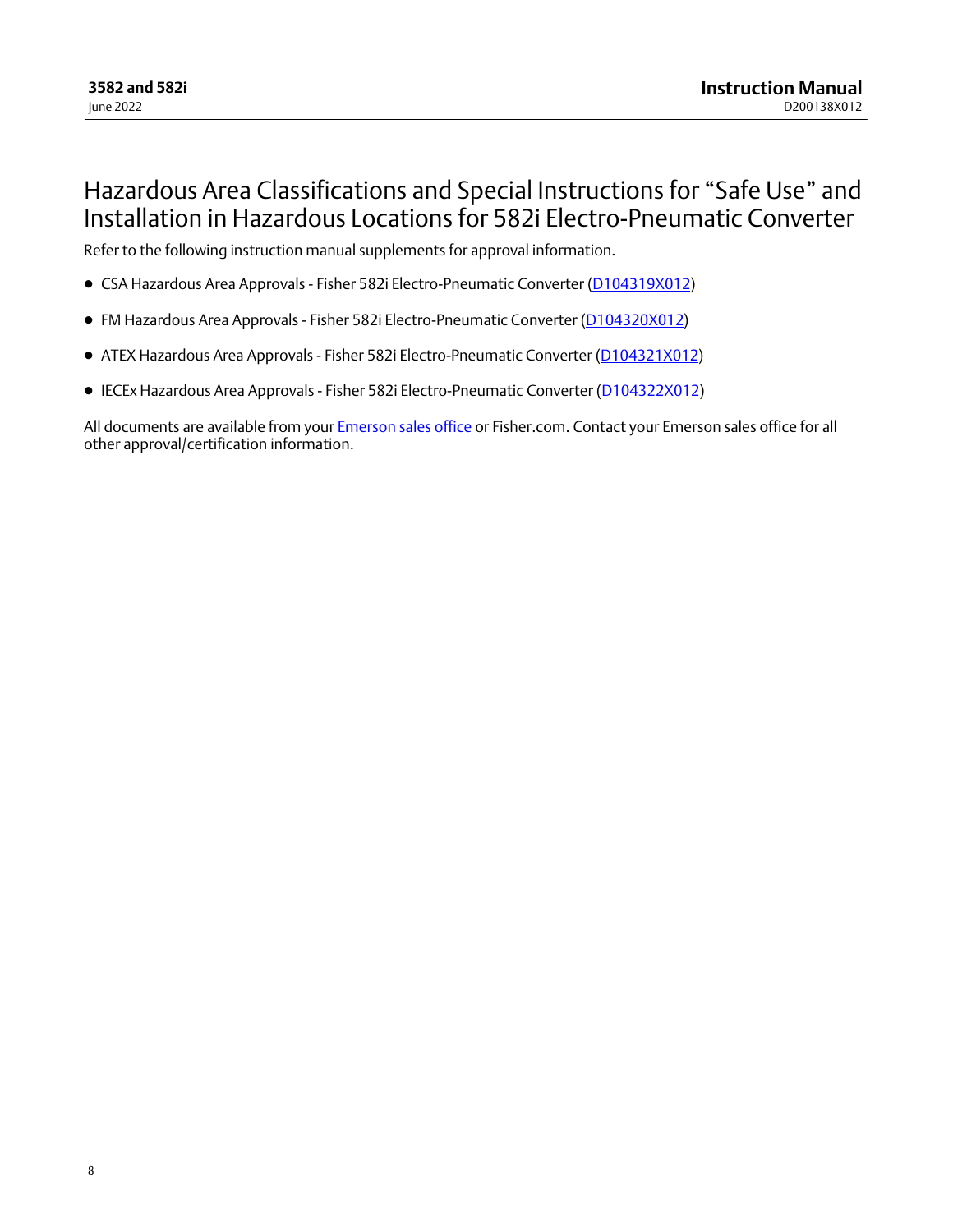## <span id="page-8-0"></span>Mounting

Key numbers used in this procedure are shown in figure 2 except where indicated.

1. Figure 2 shows the various mounting parts required for mounting on Fisher actuators. Mounting parts for actuators that require spacers have the spacers (key 50) included. 657 and 667 actuators, sizes 70 through 100, with or without a side‐mounted handwheel, use spacers (keys 97 and 102) between the stem connector and the connector arm (key 48). On all other actuators that use spacers, place the spacers (key 50) between the mounting plate (key 63) and the actuator mounting boss.

When mounting the valve positioner on an actuator by another manufacturer, provide spacers, if necessary, by cutting sections from 1/2 or 3/8‐inch pipe so that the "X" dimension matches the value given in figure [3.](#page-10-0)



41B8569‐D SHT 1 AND 2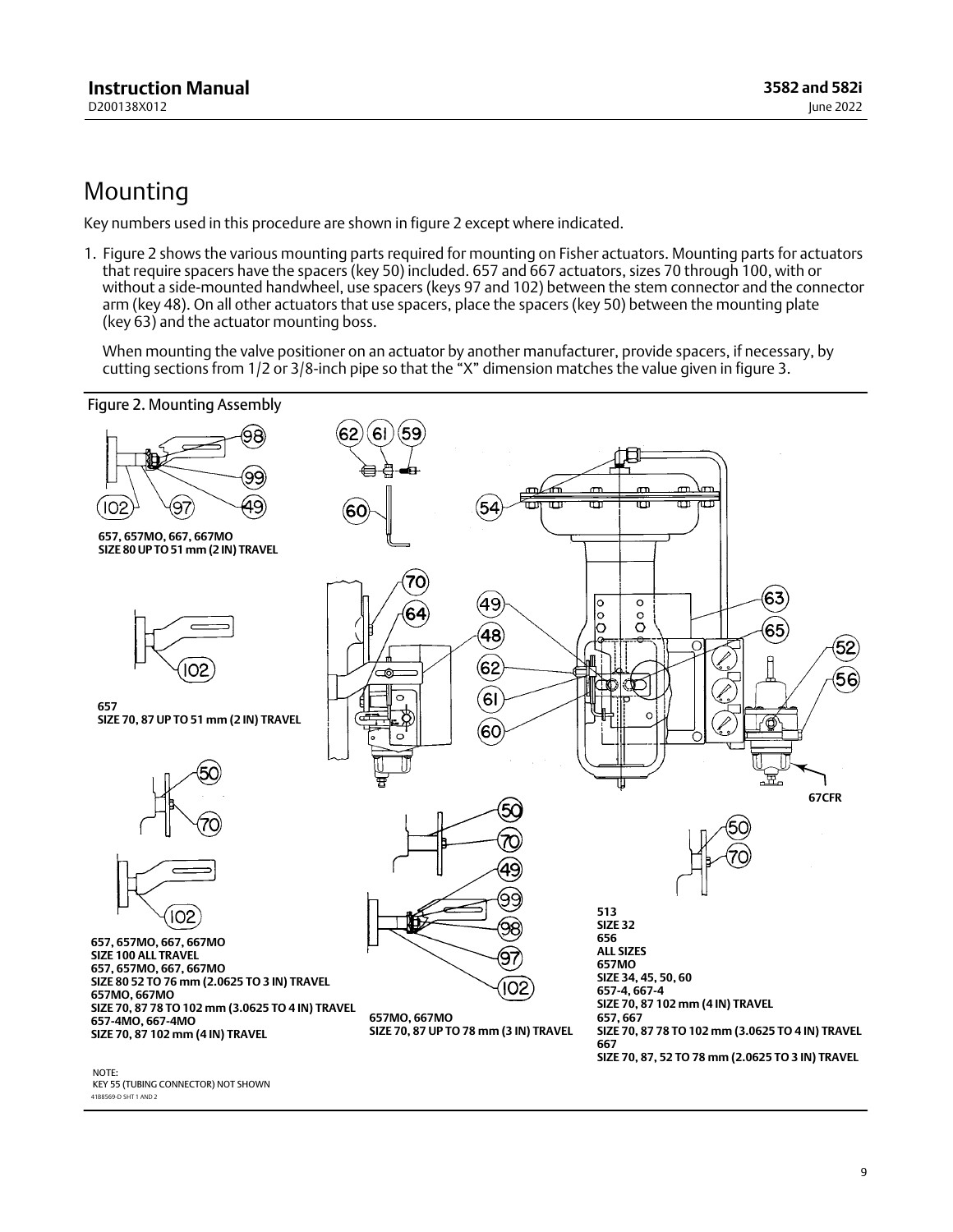- 2. As shown in figures [2](#page-8-0) and [4](#page-11-0) attach the connector arm (key 48) to the stem connector so that the connector arm extends through the yoke legs on the side of the lower mounting boss.
- 3. Attach the valve positioner to the mounting plate (key 63) using the holes shown in figure [5.](#page-11-0)
- 4. Mount the 67CFR regulator:
	- 3582 valve positioners (except 3582NS), mount the regulator on the integral boss on the bypass block.
	- 3582NS valve positioners, use the mounting plate with provision for separately mounting the 67CFR regulator. Separately mount the positioner and the regulator on the mounting plate.
	- 3582i valve positioners, mount the regulator on the integral boss that is part of the 582i converter housing.
- 5. As shown in figure [5](#page-11-0), the mounting bracket has four sets of holes for mounting the assembly to the actuator. Refer to table [3](#page-12-0) to determine which set of mounting holes to use, then attach the assembly to the lower mounting pad on the actuator.

## *NOTICE*

**To avoid equipment damage, be certain the connector arm clears the valve positioner case as the actuator moves through its complete stroke.**

- 6. Position the actuator to its mid‐travel position using a handwheel or manual loading regulator.
- 7. Slip the round end of the travel pin (key 60) into the rotary shaft arm (key 2) slot as shown in figure [4](#page-11-0).
- 8. Slide the square end of the travel pin into the pin holder and pin lock (keys 61 and 59). Place the pin lock and holder into the slot in the connector arm (key 48). Screw the cap nut (key 62) onto the pin lock (key 59), but do not tighten.
- 9. With the actuator at its mid‐travel position, lift the rotary shaft arm so that the 0‐degree index marks on the rotary shaft arm are aligned with the case index marks as shown in figure [6](#page-12-0).

## *NOTICE*

**Never set the travel pin at a setting that is less than the actual actuator stroke. Setting the travel pin at a setting that is less than the actual actuator stroke will cause the cam to rotate more than 60 degrees, causing damage to the cam or other parts.**

- 10. Position the travel pin so that it is perpendicular to the connector arm and aligns with the correct actuator stem travel index on the rotary shaft arm. Tighten the cap nut to a torque of  $10.6 N \cdot m$  (9[4](#page-11-0) in  $\cdot$  lbf) (key 62 in figure 4).
- 11. Check the travel pin setting using the following procedures:
	- For standard travel pin setting (that is, with the travel pin setting equal to total actuator travel). Stroke the actuator to each end of its travel. At each end of travel, the 30‐degree index marks on the rotary shaft arm should align with the case index marks. If the index marks are not in line, loosen the cap nut (key 62) and slide the travel pin (key 60) in the rotary shaft arm slot until the 30‐degree index marks align with the case index marks. Be sure the travel pin remains perpendicular to the connector arm. After making this adjustment, tighten the cap nut and re-check the arm at the mid-travel position. If the 0-degree index marks do not align, repeat this procedure.
	- For special travel pin setting (that is, with the travel pin setting greater than total actuator travel). Check the index marks using a procedure similar to the standard settings procedure. The arm will not rotate a full 60 degrees as the actuator is stroked, and the 30‐degree index marks on the cam will be short of aligning with the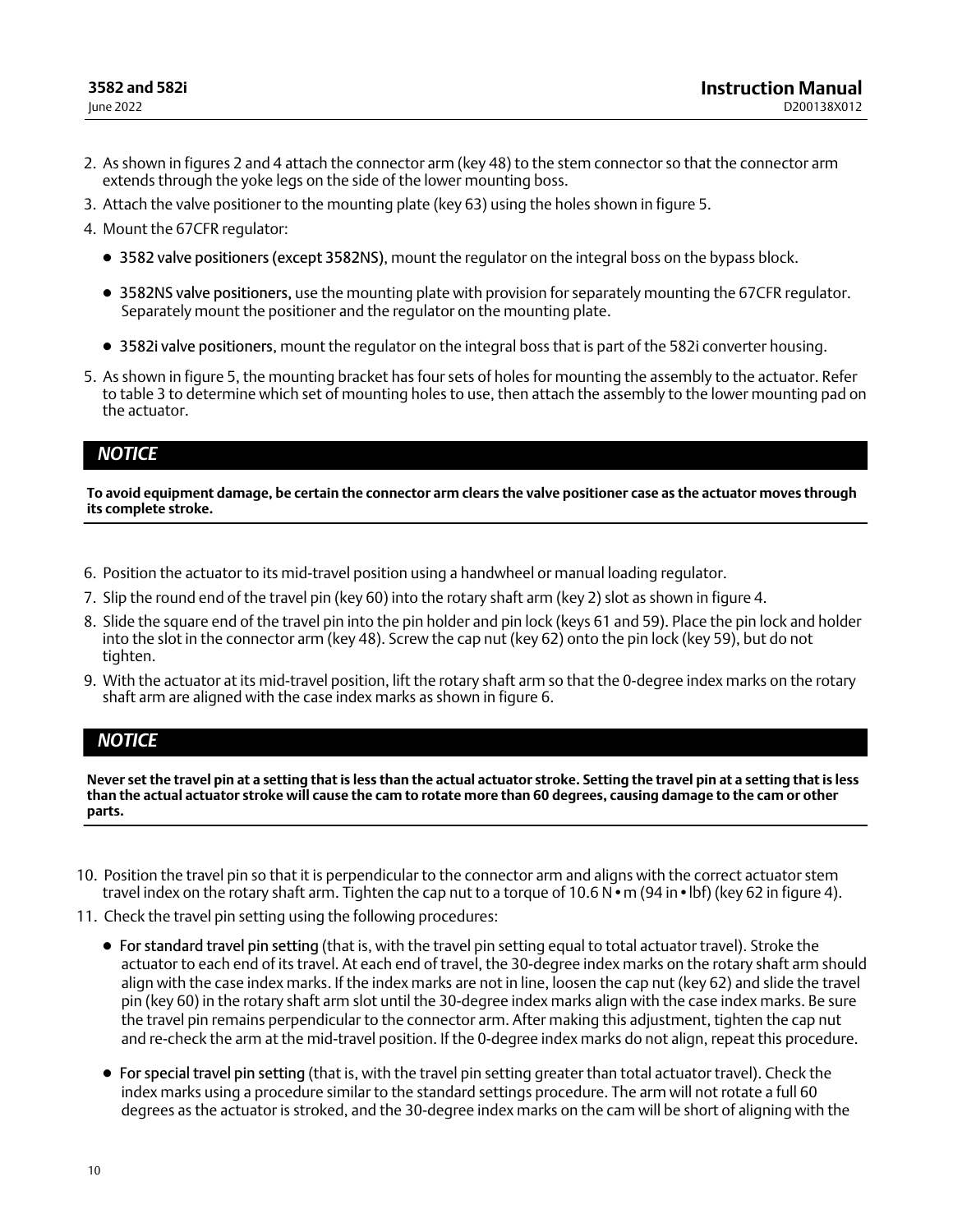<span id="page-10-0"></span>case index marks. If necessary, adjust the travel pin position so that the 30‐degree marks are the same distance from the respective case index mark at each end of actuator travel.

## Figure 3. Spacing for Mounting on Other than Fisher Actuators

| <b>STEM TRAVEL</b> |                          | X                       |      |  |  |  |  |  |
|--------------------|--------------------------|-------------------------|------|--|--|--|--|--|
|                    | 9.5 mm (0.375 Inch) Stem | 12.7 mm (0.5 Inch) Stem |      |  |  |  |  |  |
| <b>Millimeters</b> |                          |                         |      |  |  |  |  |  |
| 29 or less         | 81                       | 87                      | 100  |  |  |  |  |  |
| 38                 | 90                       | 97                      | 109  |  |  |  |  |  |
| 51                 | 102                      | 108                     | 121  |  |  |  |  |  |
| 64                 | 113                      | 119                     | 132  |  |  |  |  |  |
| 76                 | 124                      | 130                     | 143  |  |  |  |  |  |
| 89                 | 135                      | 141                     | 154  |  |  |  |  |  |
| 102                | 146                      | 152                     | 165  |  |  |  |  |  |
|                    |                          | Inches                  |      |  |  |  |  |  |
| 1.125 or less      | 3.19                     | 3.44                    | 3.94 |  |  |  |  |  |
| 1.5                | 3.56                     | 3.81                    | 4.31 |  |  |  |  |  |
|                    | 4.00                     | 4.25                    | 4.75 |  |  |  |  |  |
| 2.5                | 4.44                     | 4.69                    | 5.19 |  |  |  |  |  |
| 3                  | 4.88                     | 5.12                    | 5.62 |  |  |  |  |  |
| 3.5                | 5.31                     | 5.56                    | 6.06 |  |  |  |  |  |
| 4                  | 5.75                     | 6.00                    | 6.50 |  |  |  |  |  |



11B6520‐F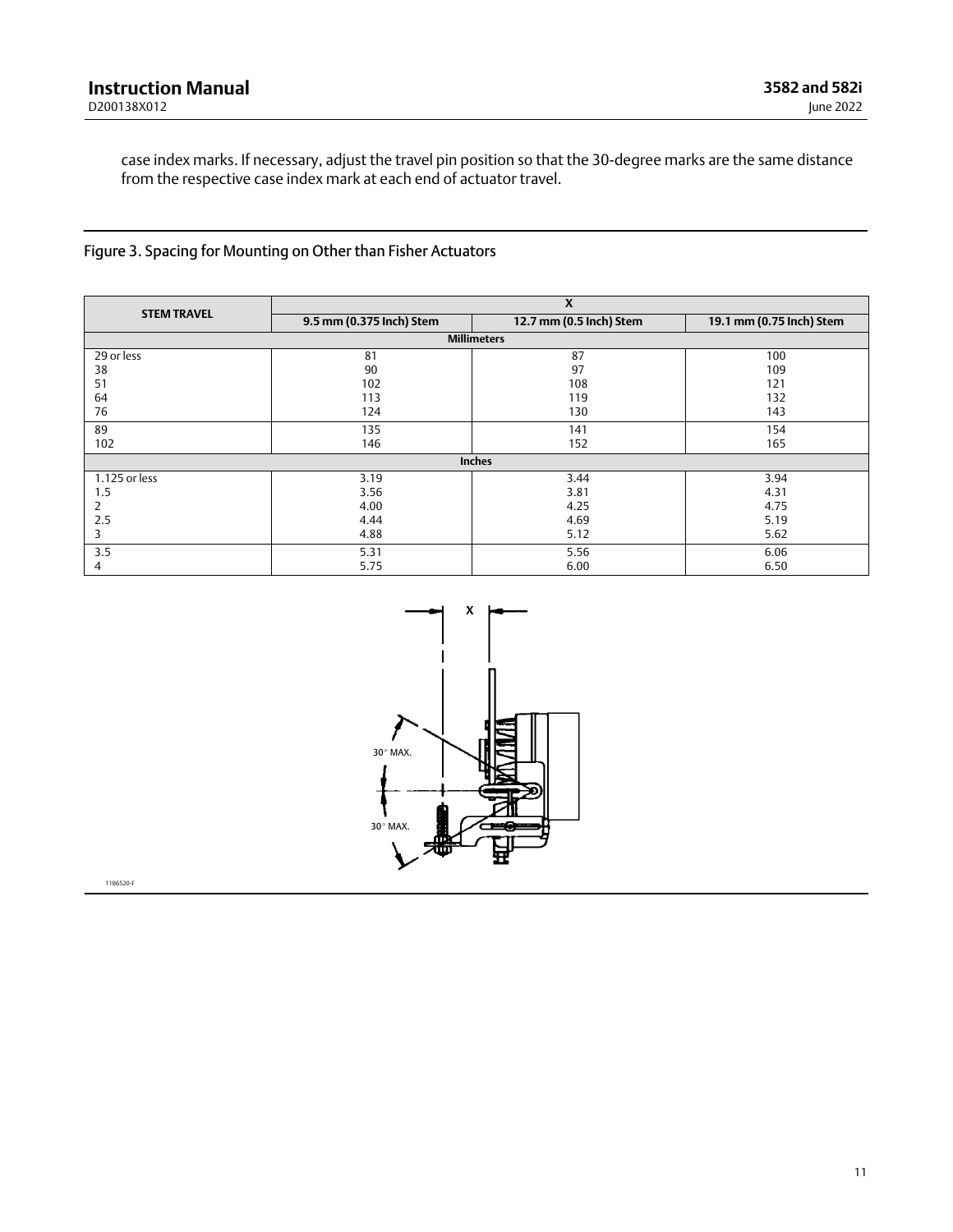

<span id="page-11-0"></span>Figure 4. Isometric View Showing Motion Feedback Arrangement and Typical Stem Connection

Figure 5. Mounting Plates Used with Fisher 3582 Valve Positioners

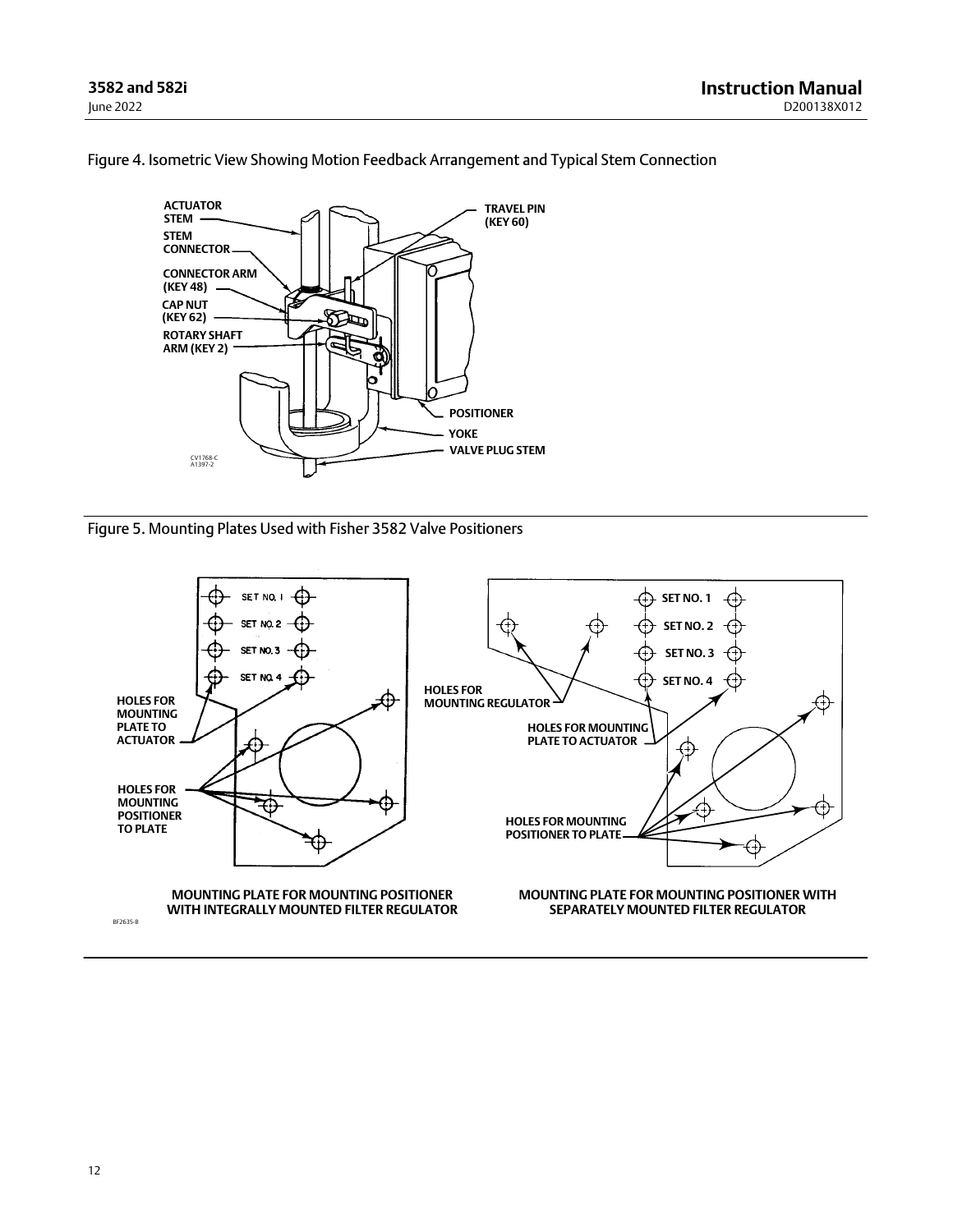## <span id="page-12-0"></span>Figure 6. Rotary Shaft Arm and Case Index Marks



### Table 3. Fisher 3582 Mounting Information

|                                                                                                                                  | <b>ACTUATOR</b>      |                      | <b>MAXIMUM</b><br><b>TRAVEL</b>         | <b>MOUNTING</b><br><b>HOLES</b>                    | <b>TRAVEL PIN</b>                    | <b>ACTUATOR</b>                                                                                                                         |                      | <b>MAXIMUM</b><br><b>MOUNTING HOLES</b><br>SET NO <sub>1</sub> (1)<br><b>TRAVEL</b> |                                               |                                                              | <b>TRAVEL PIN</b>                          |                                                        |
|----------------------------------------------------------------------------------------------------------------------------------|----------------------|----------------------|-----------------------------------------|----------------------------------------------------|--------------------------------------|-----------------------------------------------------------------------------------------------------------------------------------------|----------------------|-------------------------------------------------------------------------------------|-----------------------------------------------|--------------------------------------------------------------|--------------------------------------------|--------------------------------------------------------|
| <b>Type</b>                                                                                                                      | <b>Size</b>          | mm                   | Inch                                    | <b>SET NO.(1)</b>                                  | POSITION <sup>(2)</sup>              | <b>Type</b>                                                                                                                             | <b>Size</b>          | mm                                                                                  | Inch                                          | 657                                                          | 667                                        | POSITION <sup>(2)</sup>                                |
| 513 & 513R                                                                                                                       | 20<br>32             | 19<br>19             | 0.75<br>0.75                            | 2<br>$\overline{2}$                                | Normal<br>Normal                     |                                                                                                                                         | 30<br>34<br>40       | 19<br>19<br>38                                                                      | 0.75<br>1.125<br>1.5                          | 3<br>3<br>$\overline{2}$                                     | 4<br>2<br>3                                | Normal<br>Normal<br>Normal                             |
| 656                                                                                                                              | 30<br>40<br>60       | 51<br>89<br>102      | $\overline{2}$<br>3.5<br>$\overline{4}$ | 4<br>4<br>4                                        | Inverted<br>Inverted<br>Inverted     |                                                                                                                                         | 45<br>45<br>50<br>60 | 19<br>51<br>51<br>51                                                                | 0.75<br>2<br>$\overline{2}$<br>$\overline{2}$ | $\mathbf{1}$<br>$\mathbf{1}$<br>$\mathbf{1}$<br>$\mathbf{1}$ | 4<br>1<br>$\overline{2}$<br>$\overline{2}$ | Inverted $(3)$<br>Normal<br>Normal<br>Normal           |
| 657-4 Without<br>Side-Mounted<br>Handwheel                                                                                       | 70                   | 102                  | 4                                       | 3                                                  | Inverted                             | 657 & 667<br>Without                                                                                                                    | 70                   | 51<br>52-76<br>78-102                                                               | $\overline{2}$<br>2.0625-3<br>3.0625-4        | $\overline{2}$<br>3<br>3                                     | $\mathbf{1}$<br>2<br>1                     | Normal<br>Normal<br>Inverted $(4)$                     |
| 657-4 With<br>Side-Mounted<br>Handwheel                                                                                          | 70<br>87             | 102<br>102           | 4<br>$\overline{4}$                     | 2<br>$\mathbf{1}$                                  | Inverted<br>Inverted                 | Side-Mounted<br>Handwheel                                                                                                               | 80                   | 76                                                                                  | 3                                             | 2                                                            | 2                                          | Normal                                                 |
|                                                                                                                                  | 30<br>34<br>40<br>40 | 54<br>54<br>79<br>89 | 2.125<br>2.125<br>3.125<br>3.5          | 3<br>3<br>3<br>3                                   | Normal<br>Normal<br>Normal<br>Normal |                                                                                                                                         | 87                   | 51<br>52-76<br>78-102                                                               | $\overline{2}$<br>2.0625-3<br>3.0625-4        | $\overline{2}$<br>$\overline{2}$<br>3                        | 2<br>$\overline{2}$<br>$\mathbf{1}$        | Normal<br>Normal<br>Inverted <sup>(4)</sup>            |
| 657-8                                                                                                                            | 46<br>46<br>47       | 79<br>105<br>79      | 3.125<br>4.125<br>3.125                 | $\overline{2}$<br>$\overline{2}$<br>$\overline{2}$ | Normal<br>Normal<br>Inverted         |                                                                                                                                         | 100                  | 102                                                                                 | $\overline{4}$                                | 4                                                            | 4                                          | Inverted                                               |
|                                                                                                                                  | 47<br>60<br>70       | 105<br>105<br>105    | 4.125<br>4.125<br>4.125                 | $\mathbf{1}$<br>4<br>2                             | Inverted<br>Inverted<br>Inverted     |                                                                                                                                         | 34<br>40<br>45       | 19<br>38<br>51                                                                      | 0.75<br>1.5<br>$\overline{2}$                 | $\overline{2}$<br>$\mathbf{1}$<br>$\mathbf{1}$               | 2<br>2<br>4                                | Normal<br>Normal<br>Normal                             |
| 667-4 Without<br>Side-Mounted<br>Handwheel                                                                                       | 70<br>87             | 102<br>102           | 4<br>$\overline{4}$                     | 1<br>$\mathbf{1}$                                  | Normal<br>Normal                     | 657 & 667<br>With<br>Side-Mounted<br>Handwheel                                                                                          | 50<br>60<br>70<br>80 | 51<br>51<br>102<br>76                                                               | $\overline{2}$<br>$\overline{2}$<br>4<br>3    | $\overline{4}$<br>3<br>2<br>$\overline{2}$                   | 1<br>2<br>2                                | Inverted $(4)$<br>Inverted $(4)$<br>Inverted<br>Normal |
|                                                                                                                                  |                      |                      |                                         |                                                    |                                      |                                                                                                                                         | 87                   | 76<br>78-102                                                                        | 3<br>3.0625-4                                 | $\overline{2}$<br>$\overline{2}$                             | 2<br>1                                     | Normal<br>Inverted                                     |
| 2. Normal position is shown in figure 4.<br>3. Travel pin position for 657 is normal.<br>4 Travel nin position for 667 is normal |                      |                      |                                         |                                                    |                                      | 1. The indicated set number should be considered a reference point only, due to the variables related to making up the stem connection. |                      |                                                                                     |                                               |                                                              |                                            |                                                        |

4. Travel pin position for 667 is normal.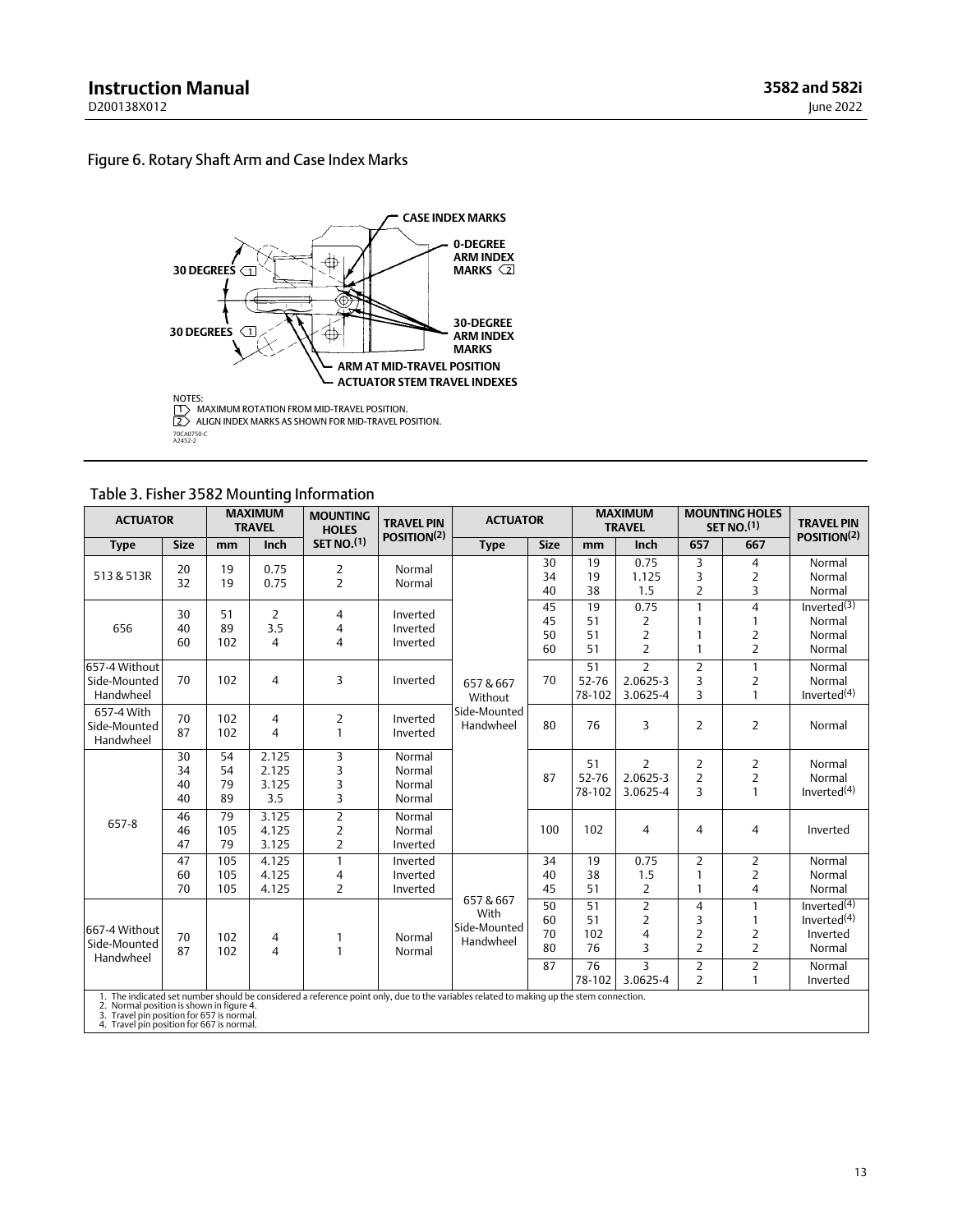## <span id="page-13-0"></span>Changing Cam Position

Refer to figure [20](#page-35-0) for a typical cam illustration and key number locations.

#### **Note**

The small arrow on the cam must point in the direction of stem movement with increasing actuator diaphragm pressure.

If the arrow is pointing in the wrong direction, use the following procedure to remove, reverse, and re-install the cam.

When mounting a valve positioner check to see if the correct cam (key 4) and cam position has been selected. To change the cam or cam position, unhook the extension spring (key 38), and remove the cam bolt and locking nut (keys 6 and 45). Remove the cam and spring retainer bracket (key 43).

To install the cam, screw the locking nut all the way onto the cam bolt. Attach the cam and spring retainer bracket to the shaft assembly with the cam bolt. Tighten the bolt to secure the cam. Then, tighten the locking nut against the spring retainer bracket. Hook the spring into the spring retainer bracket.

Details on cam characteristics can be found on page [20](#page-19-0) in the cam information portion of the operating information section.

## Pressure Connections

## **WARNING**

**Valve positioners are capable of providing full supply pressure to connected equipment. To avoid personal injury or equipment damage caused by parts bursting from system overpressure, make sure the supply pressure never exceeds the maximum safe working pressure of any connected equipment.**

## *NOTICE*

**Do not use sealing tape on pneumatic connections. This instrument contains small passages that may become obstructed by detached sealing tape. Thread sealant paste should be used to seal and lubricate pneumatic threaded connections.**

Pressure connections are shown in figure [7](#page-14-0). All pressure connections are 1/4 NPT internal. Use 3/8‐inch tubing for all pressure connections. After making pressure connections, turn on the supply pressure and check all connections for leaks.

## Supply Connection

## **WARNING**

**Personal injury or property damage may occur from an uncontrolled process if the supply medium is not clean, dry, oil‐free air, and noncorrosive gas. While use and regular maintenance of a filter that removes particles larger than 40 micrometers in diameter will suffice in most applications, check with an Emerson field office and industry instrument air quality standards for use with corrosive air or if you are unsure about the proper amount or method of air filtration or filter maintenance.**

**3582i does not meet third party approvals for use with natural gas as the supply medium. Use of natural gas as the supply medium can result in personal injury or property damage from fire or explosion.**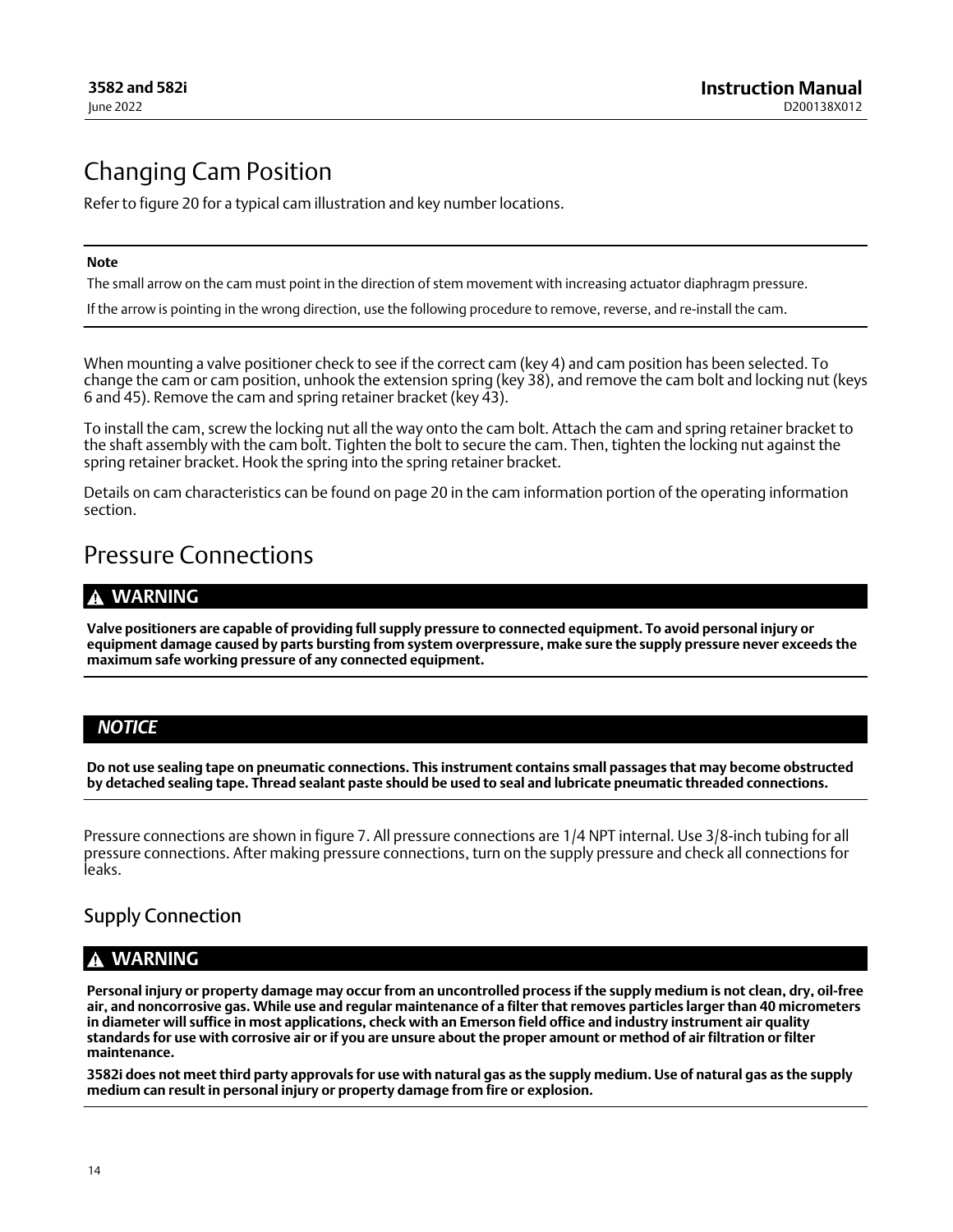

<span id="page-14-0"></span>Figure 7. Typical Dimensions and Connections

## *NOTICE*

**Use a clean, dry, oil‐free air supply with instruments containing EPDM components. EPDM is subject to degradation when exposed to petroleum‐based lubricants.**

Supply pressure must be clean, dry, oil‐free air or noncorrosive gas. Use a 67CFR filter regulator with standard 5 micrometer filter, or equivalent, to filter and regulate supply air. Except for the 3582NS, the filter regulator can be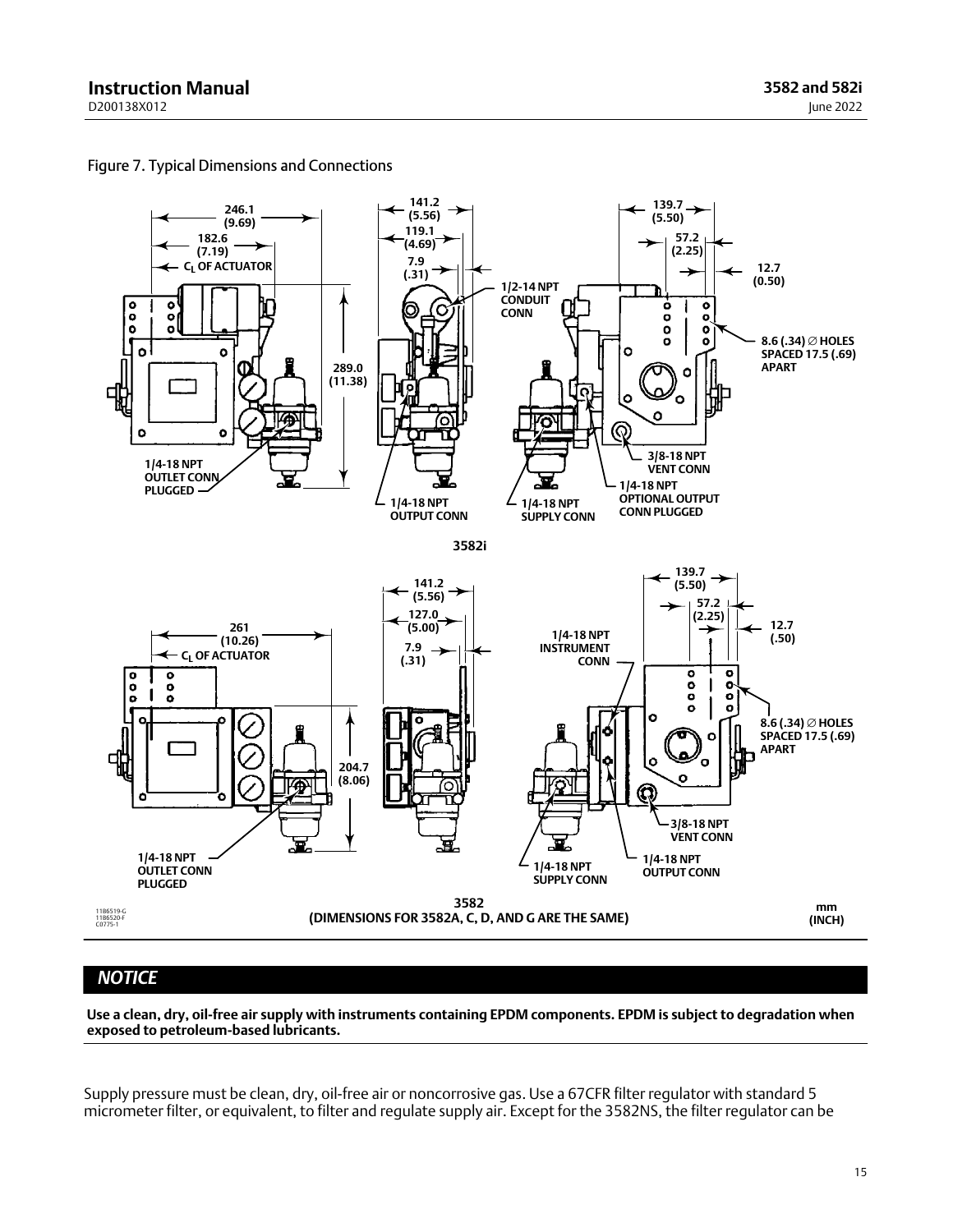<span id="page-15-0"></span>mounted on the positioner. For the 3582NS the regulator can be mounted on the mounting plate with the positioner but not on the positioner. The supply pressure should be high enough to permit setting the regulator 0.3 bar (5 psi) above the upper limit of the appropriate pressure range, for example: 1.4 bar (20 psig) for a 0.2 to 1.0 bar (3 to 15 psig) range. However, do not exceed the maximum allowable supply pressure of 3.4 bar (50 psig) nor the pressure rating of any connected equipment.

Connect the nearest suitable supply source to the 1/4 NPT IN connection on the filter regulator (if furnished) or to the 1/4 NPT SUPPLY connection on the positioner block assembly.

## Output Connection

A factory mounted valve positioner has the valve positioner output piped to the supply connection on the actuator. If mounting the valve positioner in the field, connect 3/8‐inch tubing between the 1/4 NPT valve positioner connection marked OUTPUT and the actuator supply pressure connection.

## Instrument Connection

For a 3582 pneumatic valve positioner connect 3/8‐inch tubing from the control device to the 1/4 NPT INSTRUMENT connection. If the control device is mounted on the control valve assembly by the factory, this connection is made.

The 3582i electro‐pneumatic valve positioner requires a 4‐20 milliampere DC current input signal from the control device. A 1/2 NPT conduit connection is provided for properly wiring electrical installations. For more information, see the electrical connections section.

## Diagnostic Connections

To support diagnostic testing of valve/actuator/positioner/accessory packages, special connectors and hardware are available. The hardware used includes 1/8 NPT connector bodies and body protectors. If the diagnostic connectors are ordered for a positioner with gauges, 1/8‐inch stems are also included.

Install the connectors on the 3582 block assembly or 582i housing as shown in figure 8. Before installing the connectors on the positioner, apply sealant to the threads. Sealant is provided with the diagnostic connections and hardware.

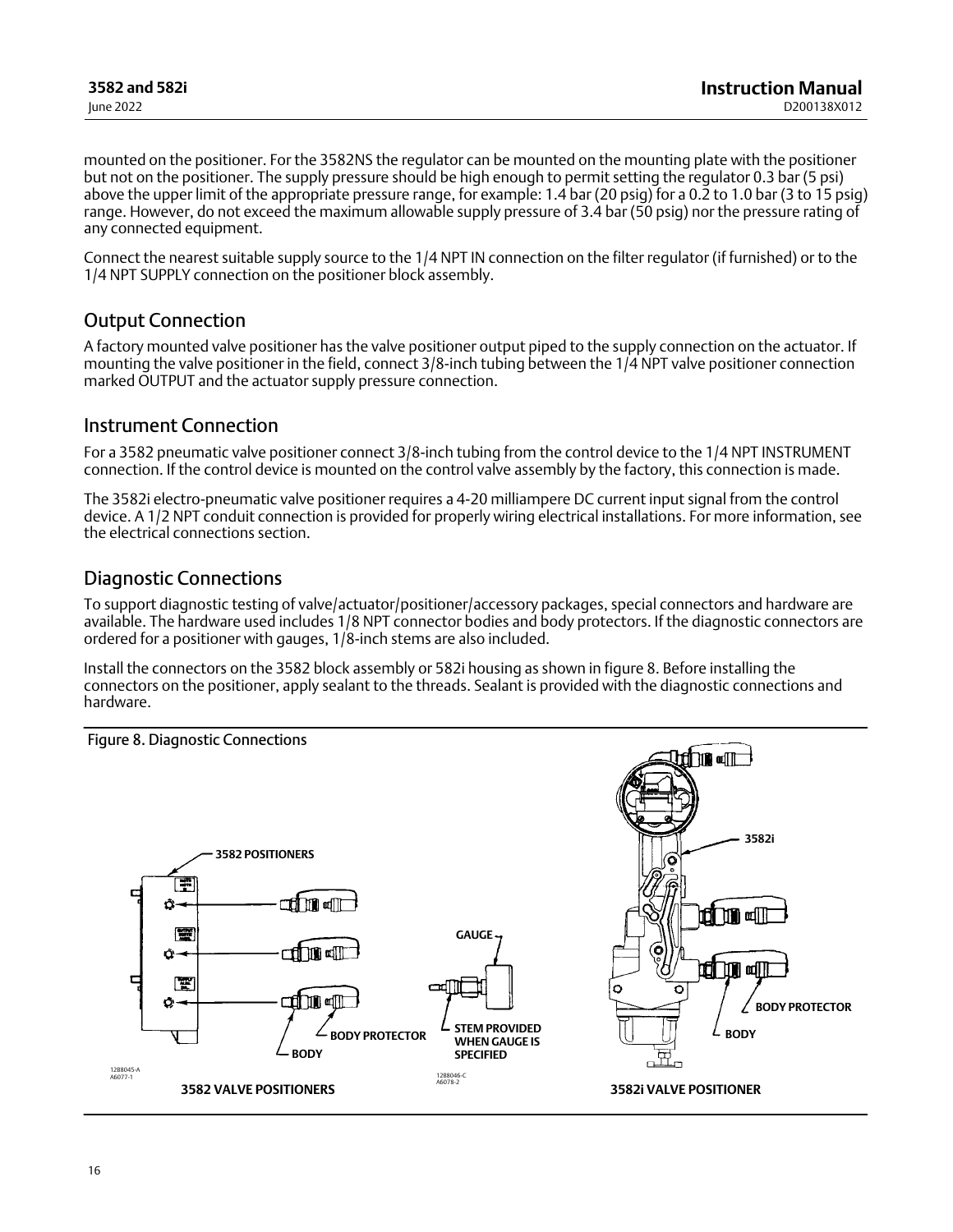## <span id="page-16-0"></span>Vent

## **WARNING**

**Personal injury or property damage could result from fire or explosion of accumulated gas if a flammable gas is used as the supply pressure medium and the positioner/actuator is in an enclosed area. The positioner/actuator assembly does not form a gas‐tight seal, and when the assembly is enclosed, a remote vent line, adequate ventilation, and necessary safety measures should be used. For leakage rates, see the Maximum Steady‐State Air Consumption specification. A remote vent pipe alone cannot be relied upon to remove all hazardous gas. Vent line piping should comply with local and regional codes and should be as short as possible with adequate inside diameter and few bends to reduce case pressure buildup.**

## **WARNING**

**3582i does not meet third party approvals for use with natural gas as the supply medium. Use of natural gas as the supply medium can result in personal injury or property damage from fire or explosion.**

## *NOTICE*

**When installing a remote vent pipe, take care not to overtighten the pipe in the vent connection. Excessive torque will damage the threads in the connection.**

The vent opening at the back of the case marked VENT should be left open to prevent pressure buildup inside the case and to provide a drain hole for any moisture that might collect inside the case. The perforated section of the nameplate normally covers this opening to prevent blockage from debris or insects. Also, ensure the exhaust holes in the relay (key 32 in figure [20\)](#page-35-0) are kept open.

If a remote vent is required, the vent line must be as short as possible with a minimum number of bends and elbows. The vent connection is 3/8 NPT internal. Use 3/8‐inch or larger tubing to provide a remote vent. The 582i has a 1/4 NPT internal vent connection. Use optional remote vent 83L relay for remote vent applications.

## Electrical Connections for 3582i Valve Positioner

## **WARNING**

**For explosion‐proof applications, disconnect power before removing the converter housing cap.**

**For Class I, Division 1 explosion‐proof applications, install rigid metal conduit and a conduit seal no more than 457 mm (18 inches) from the converter. Personal injury or property damage might result from explosion if the seal is not installed. For intrinsically safe installations, refer to the loop schematics included in the appropriate Hazardous Area Approval Supplement (CSA, [D104319X012](https://www.emerson.com/documents/automation/im-supplement-csa-hazardous-area-approvals-fisher-582i-electro-pneumatic-converter-en-5088196.pdf) or FM, [D104320X012](https://www.emerson.com/documents/automation/im-supplement-fm-hazardous-area-approvals-fisher-582i-electro-pneumatic-converter-en-5088194.pdf)), factory drawings, or to instructions provided by the barrier manufacturer for proper wiring and installation.**

**Select wiring and/or cable glands that are rated for the environment of use (such as hazardous area, ingress protection and temperature). Failure to use properly rated wiring and/or cable glands can result in personal injury or property damage from fire or explosion.**

**Wiring connections must be in accordance with local, regional, and national codes for any given hazardous area approval. Failure to follow the local, regional, and national codes could result in personal injury or property damage from fire or explosion.**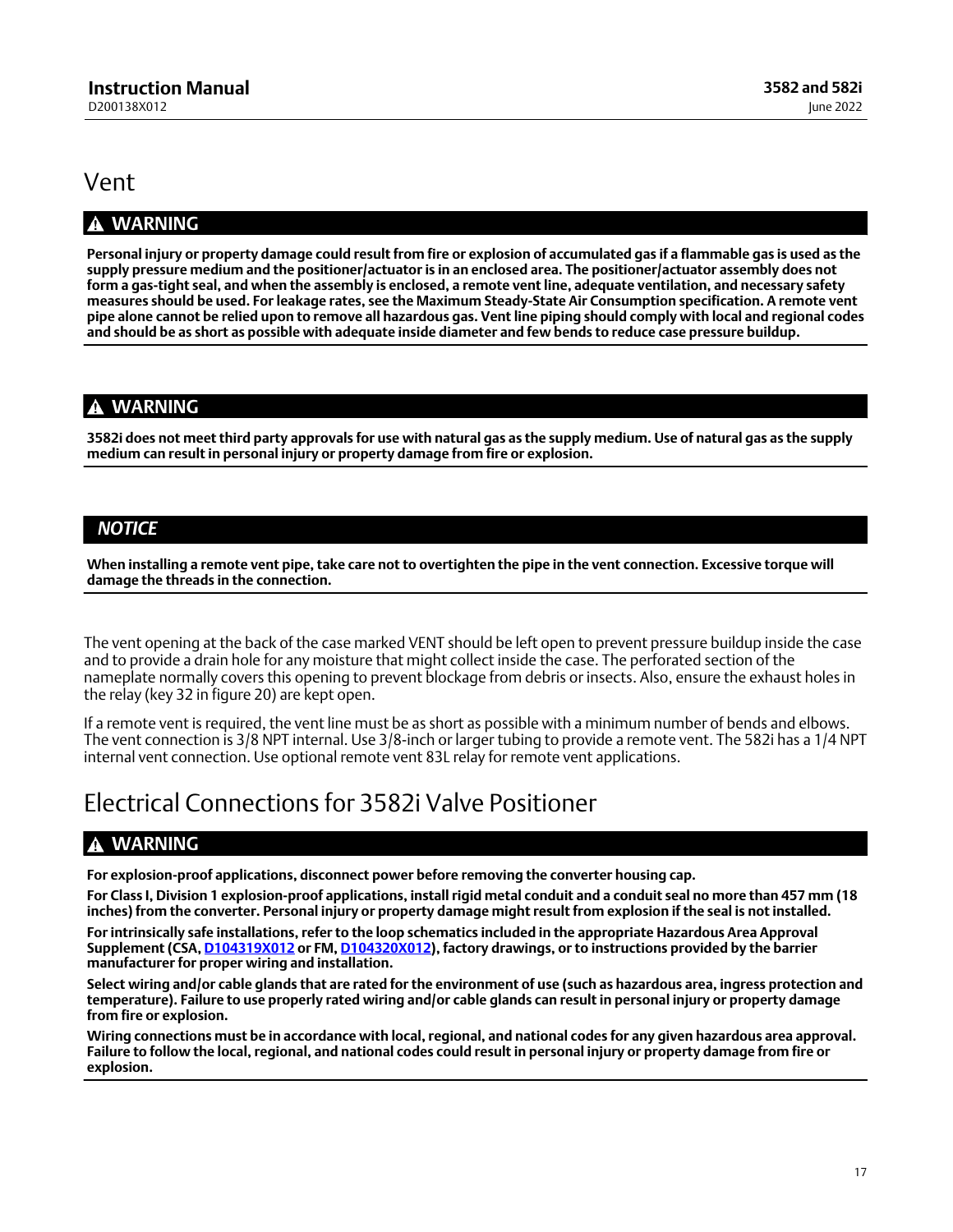<span id="page-17-0"></span>Use the 1/2‐14 NPT conduit connection on the 582i converter housing for installation of field wiring. For Class I, Division I explosion‐proof applications, install rigid metal conduit and a seal no more than 457 mm (18 inches) from the converter. Also, install conduit according to local and national electrical codes which apply to the application.

Refer to figures 9, 10 and 11 when connecting field wiring from the control device to the converter. Connect the positive wire from the control device to the converter positive (+) terminal, and the negative wire from the control device to the converter negative (-) terminal. Do not overtighten the terminal screws. Maximum torque is 0.45 N $\bullet$ m  $(4)$  lbf $\cdot$ in.). Connect the converter grounding terminal to an earth ground.





NOTES:

A3875 [T∑| FOR TROUBLESHOOTING OR MONITORING OPERATION, AN<br>INDICATING DEVICE CAN BE A VOLTMETER ACROSS A 250 OHM<br>RESISTOR OR A CURRENT METER.

Figure 10. Input Equivalent Circuit for Fisher 582i Converter



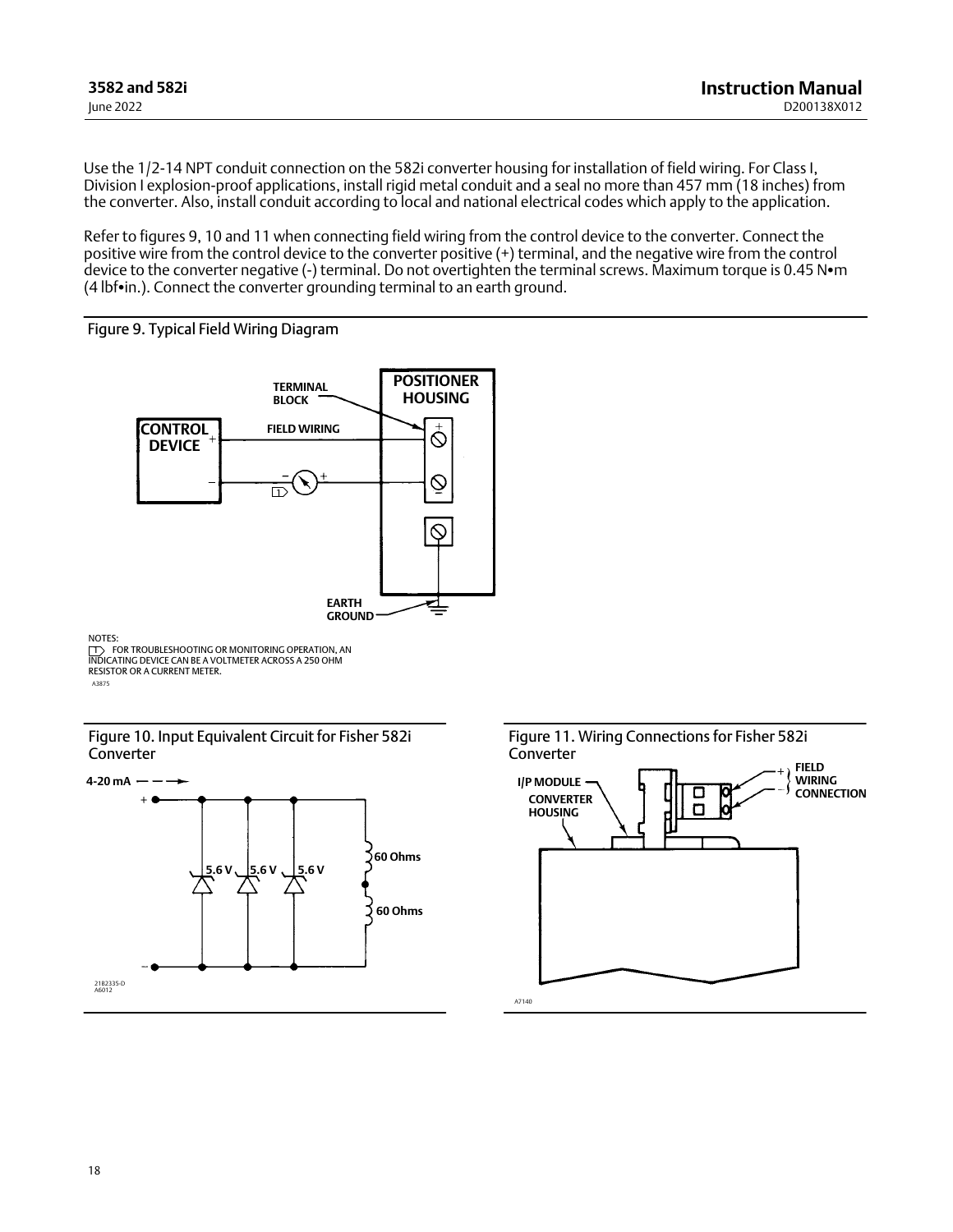## <span id="page-18-0"></span>582i Converter Installation

**Note**

Contact your [Emerson sales office](http://www.emerson.com/en-us/contact-us) for application information before upgrading an existing 3582 valve positioner by field installation of a 582i electro-pneumatic converter.

## **WARNING**

**Avoid personal injury from sudden release of process pressure. Before mounting the 582i converter:**

- **Always wear protective clothing, gloves, and eyewear when performing any maintenance operations.**
- **Do not remove the actuator from the valve while the valve is still pressurized.**
- **Disconnect any operating lines providing air pressure or a control signal to the actuator. Be sure the actuator cannot suddenly open or close the valve.**
- **Use bypass valves or completely shut off the process to isolate the valve from process pressure. Relieve process pressure on both sides of the valve.**
- **Vent actuator loading pressure.**
- **Use lock‐out procedures to be sure that the above measures stay in effect while you work on the equipment.**
- **Do not open when an explosive dust atmosphere is present.**
- **Check with your process or safety engineer for any additional measures that must be taken to protect against process media.**

#### **Note**

Before planning to retrofit an installed 3582 positioner, refer to the positioner mounting plate illustrations shown in figure [5.](#page-11-0) Mounting plates with a three‐hole mounting pattern (positioner to mounting plate) cannot support a 582i converter. Do not attempt to mount a 582i converter on an existing 3582 positioner which has a three‐hole mounting pattern.

Isolate the control valve from the line pressure, and release pressure from both sides of the valve body. Use lock‐out procedures to be sure that the above measures stay in effect while you work on the equipment.

If a 3582 pneumatic valve positioner has previously been installed using a mounting plate with a five-hole mounting pattern (positioner to mounting plate), either at the factory or in the field, it can be upgraded to a 3582i electro‐pneumatic valve positioner by installation of a 582i converter. To install a 582i converter, refer to the following instructions.

#### **Note**

Inspect the existing valve positioner to determine the input signal range. If the input signal range is not 0.2 to 1.0 bar (3 to 15 psig), refer to the appropriate sections of this manual describing input signal ranges and how to change the range spring.

1. Inspect the positioner mounting plate. Be certain that five screws fasten the positioner to the mounting plate. Two additional screws fasten the plate to the actuator.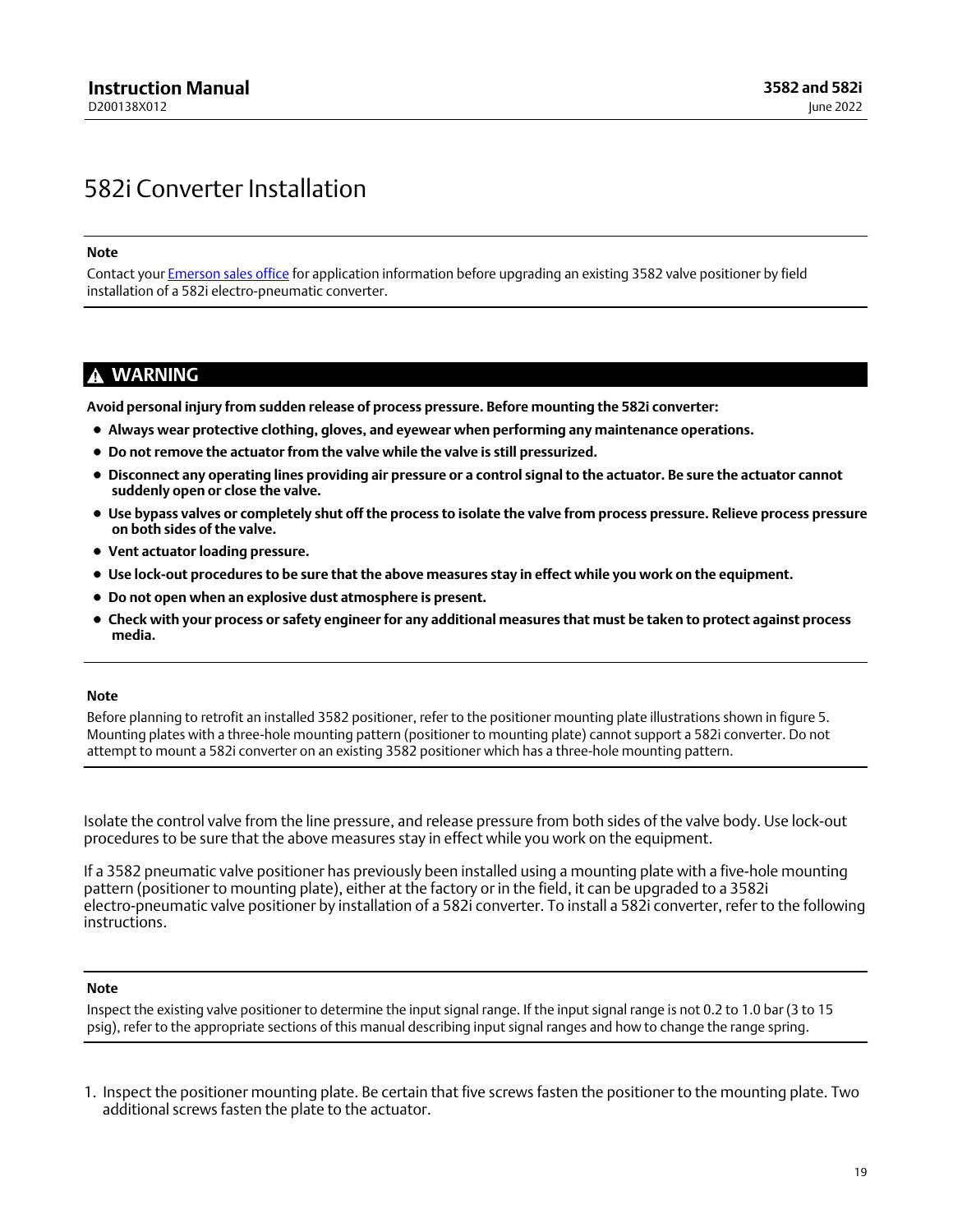<span id="page-19-0"></span>When the positioner is correctly attached to the mounting plate, proceed with the installation by taking the control valve/actuator/positioner package out of service.

- 2. Properly vent the actuator loading pressure and the supply pressure. Disconnect the pressure tubing connections to the valve positioner.
- 3. Remove the two screws (key 105 in figures [23](#page-38-0) or [24\)](#page-39-0) holding the bypass block (key 34A in figures [23](#page-38-0) or [24](#page-39-0)) to the valve positioner case and remove the bypass block. Save the screws to reattach the 582i converter.
- 4. Remove and discard the existing gasket (key 104 in figures [23](#page-38-0) or [24\)](#page-39-0) between the bypass block and valve positioner case.
- 5. Unpack the 582i converter to be installed.
- 6. Position the new gasket on the 582i converter as shown in figure [25](#page-40-0). Insert the existing screws (key 105 in figures [23](#page-38-0) or [24\)](#page-39-0) through the appropriate holes in the 582i converter housing and new gasket.
- 7. Mate the converter and new gasket to the side of the valve positioner case using the alignment pins on the converter housing.
- 8. Tighten the screws.
- 9. Reconnect the pressure connections according to the instructions given in the pressure connections section of this manual.
- 10. Make the electrical connections according to the instructions given in the electrical connections section of this manual.
- 11. Complete the standard calibration procedure described in the calibration section of this manual.
- 12. Return the control valve package to service.

# Operating Information

Instructions for setting the zero and span are found in the calibration section.

## Valve Positioner Cam Information

### **Note**

The small arrow on the valve positioner cam must point in the direction of stem movement with increasing actuator diaphragm pressure. If the arrow is pointing in the wrong direction, remove, reverse, and re‐install the cam. Refer to the Changing Cam Position section of this manual.

Refer to figure [20](#page-35-0) for key number locations. Unhook the spring (key 38), and remove the cam bolt and locking nut (keys 6 and 45). Remove the cam (key 4) and spring retainer bracket (key 43). To install the cam, screw the locking nut all the way onto the cam bolt. Attach the cam and spring retainer bracket with the cam bolt. Tighten the bolt to secure the cam. Then, tighten the locking nut against the spring retainer bracket. Hook the spring into the spring retainer bracket.

When shipped from the factory, 3582 valve positioners and the 3582i valve positioner have a linear cam, Cam A, installed in the operating position. Two characterized cams, Cams B and C, are available. These characterized cams may be used to modify the valve flow characteristics.

Figure [12](#page-20-0) shows resultant stem travel due to an incremental instrument pressure change for each cam. In figure [12,](#page-20-0) the curves are based on 60 degrees cam rotation for 100 percent stem travel. At 50 percent of the input signal span,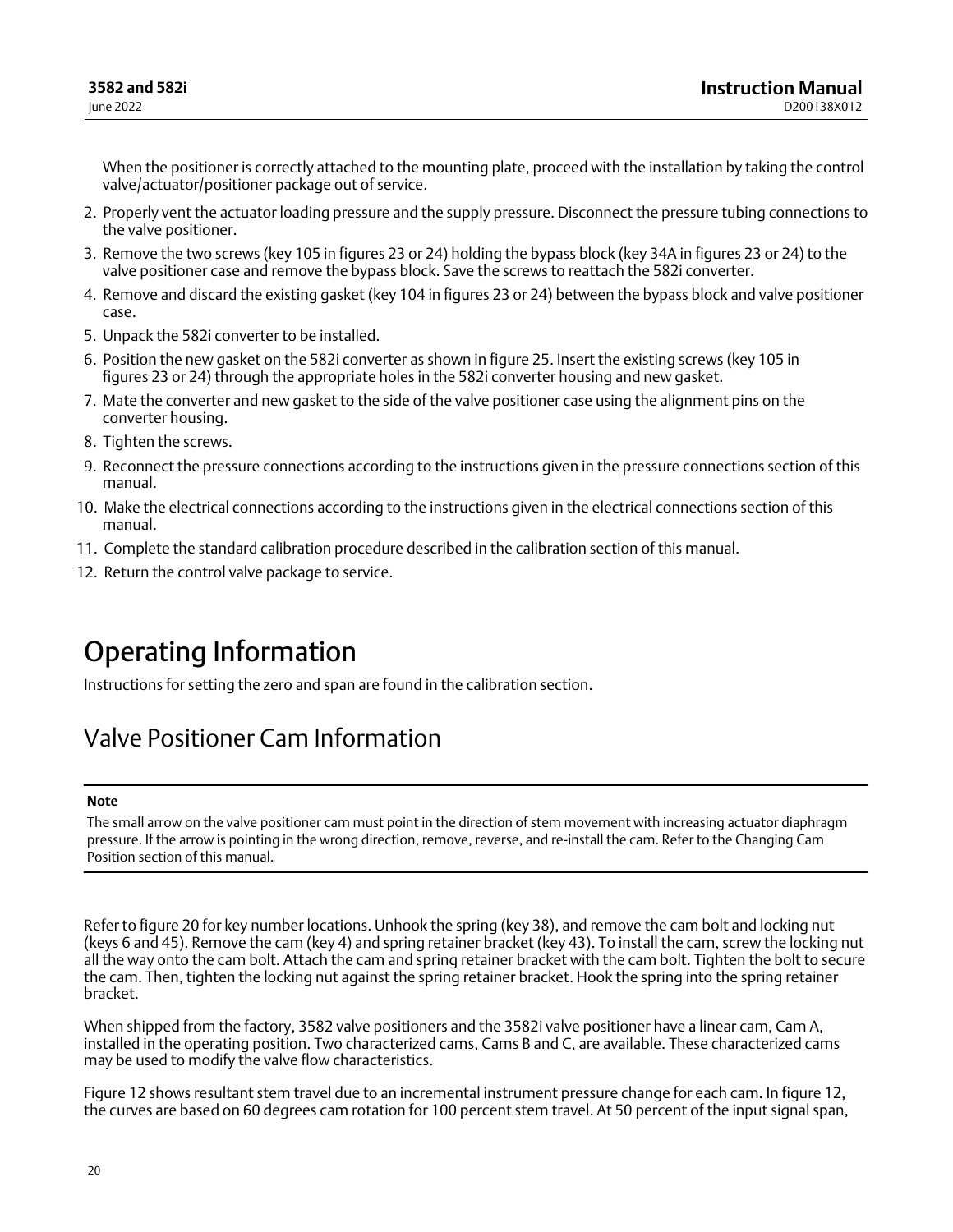<span id="page-20-0"></span>for example, the stem will travel 50 percent with cam A, 68 percent with cam B, and 32 percent with cam C. Figure 13 shows how the flow characteristics change when using the cams with a valve that has equal percentage characteristics. Figure 14 shows how the flow characteristics change when using the cams with a valve that has linear characteristics.



Figure 13. Flow Characteristics with Different Cams and Equal Percentage Valve Plug



Figure 14. Flow Characteristics with Different Cams and Linear Valve Plug

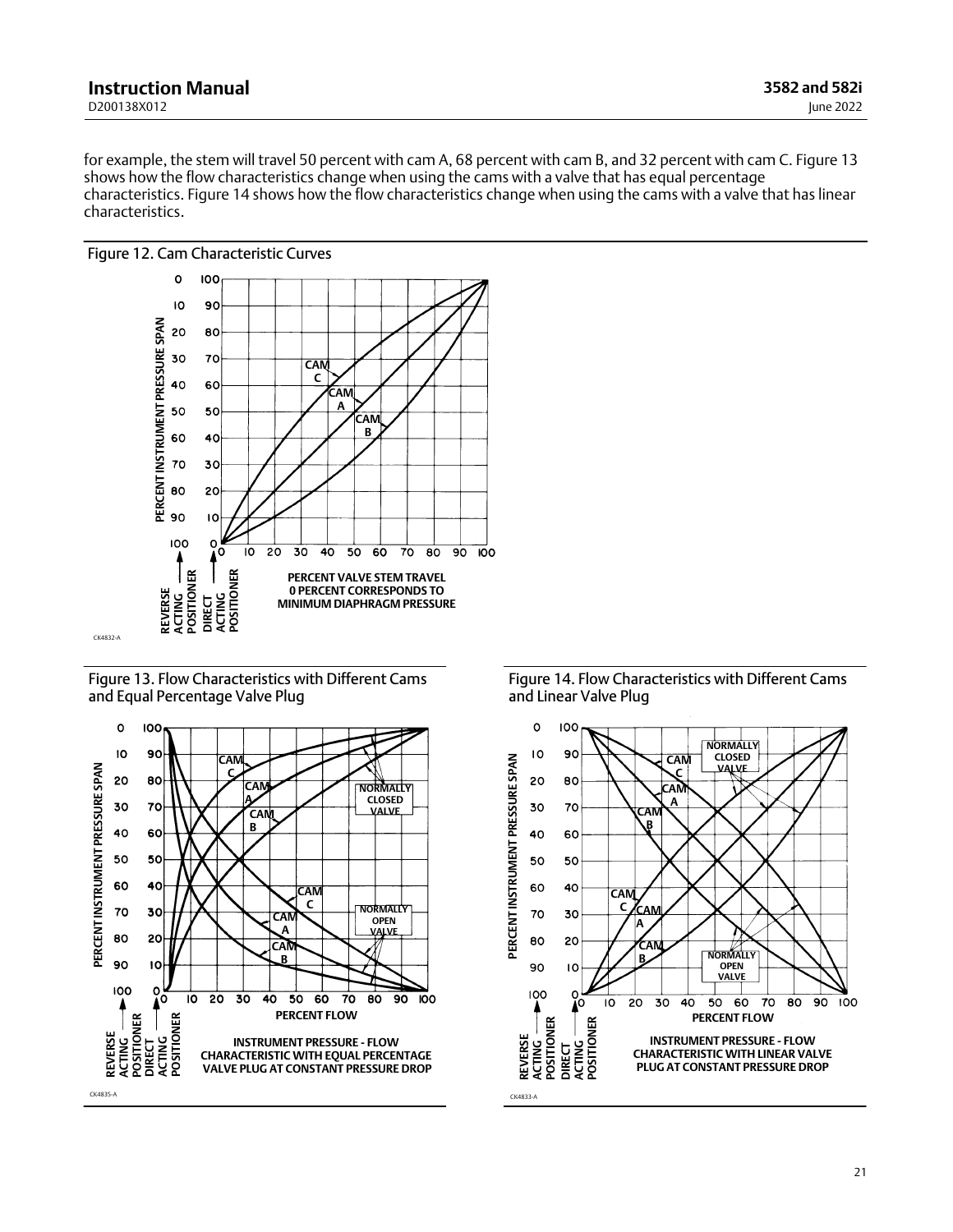<span id="page-21-0"></span>When cam A is the operating cam, there is a linear relationship between an incremental instrument pressure change and the resultant valve stem travel. The flow characteristic is that of the control valve. Installing either cam B or C as the operating cam changes the relationship between the incremental instrument pressure change and valve stem travel, thereby modifying the valve flow characteristic.

## Valve Positioner Bypass Operation

3582 and 3582D valve positioners, and 3582NS positioners with bypass, are supplied with a bypass assembly. A handle on the bypass assembly permits selecting positioner or bypass operation. Refer to figure [23](#page-38-0) for key number locations.

## **WARNING**

**To avoid personal injury and property damage, do not use bypass operation when the valve positioner is reverse‐acting or is in split‐range operation. In these cases, bypassing the valve positioner sends the input signal directly to the actuator which may cause the valve to move in an unexpected direction and upset process control. Use bypass only when the input signal range is the same as the valve positioner output range required for normal actuator operation.**

Labels on the bypass block (key 34A) and a pointer on the bypass handle (key 34D) indicate if the input signal from the instrument goes to the positioner or directly to the control valve actuator. Push the bypass handle toward the back of the positioner to move the pointer over the word POSITIONER. With the bypass handle in this position, the input signal goes to the valve positioner bellows and the output pressure of the valve positioner goes to the actuator. Pull the bypass handle forward to move the pointer over the word BYPASS. In this position, the input signal goes directly to the actuator.

### **Note**

A difference between the input signal pressure and the valve positioner output pressure could cause a transient bump in the controlled system when the bypass handle is moved to BYPASS.

With a reverse-acting or split-range valve positioner, the bypass handle may be locked in the POSITIONER position so that bypass cannot be used. To lock the bypass handle in the POSITIONER position, first shut off the instrument and supply pressure to the valve positioner. Then, remove the hex head shoulder screw from the center of the handle. Remove the handle and rotate it 180 degrees and re‐install it with the handle between the two lugs cast on the bypass block. Replace the shoulder screw.

## Input Signal Ranges

Standard input signal ranges for valve positioners are shown in table 4. Changing from one standard range to another requires changing the range spring. To change the range spring, refer to the instructions for changing the range spring in the maintenance section of this manual. Split‐range operation of 3582 valve positioners or the 3582i valve positioner normally does not require changing the spring. Refer to the section below for split‐range information.

| <b>INSTRUMENT INPUT</b>     | <b>STANDARD SPAN</b>                                                        |                     | ALLOWABLE INPUT SIGNAL <sup>(1)</sup> |              |  |  |
|-----------------------------|-----------------------------------------------------------------------------|---------------------|---------------------------------------|--------------|--|--|
| <b>SIGNAL RANGE</b>         |                                                                             | <b>Minimum</b>      | <b>Maximum</b>                        | <b>COLOR</b> |  |  |
| $0.2 - 1.0$ bar (3-15 psig) | $0.8$ bar (12 psig)                                                         | $0.07$ bar (1 psig) | 1.4 bar (21 psig)                     |              |  |  |
| 4-20 mA <sup>(2)</sup>      | $16 \text{ mA}$                                                             | 2 mA                | $22 \text{ mA}$                       | Silver       |  |  |
| $0.4 - 2.0$ bar (6-30 psig) | 1.6 bar (24 psig)                                                           | $0.07$ bar (1 psig) | 2.4 bar (35 psig)                     | Red          |  |  |
| 2. For 3582i only.          | 1. Minimum and maximum allowable input signals ensure functional operation. |                     |                                       |              |  |  |

Table 4. Standard Instrument Input Signals and Range Springs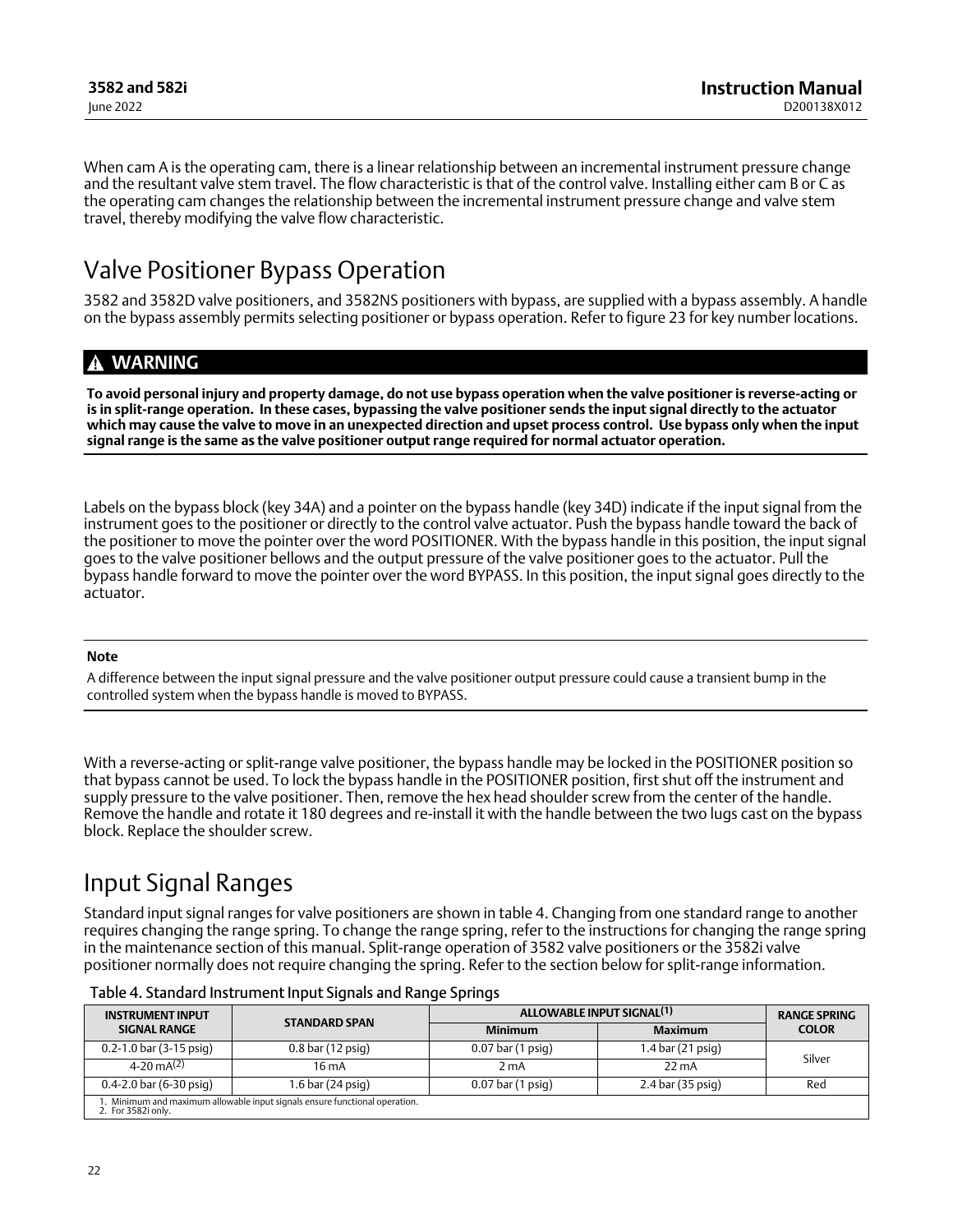# <span id="page-22-0"></span>Valve Positioner Split‐Range Operation

3582 valve positioners and the 3582i valve positioner are suitable for split‐range operations. In split‐range operation, the input signal, either pneumatic or DC current, from a single control device is split between two or more control valves. No additional parts are required to use an existing valve positioner for split‐range operation.

Table 5 shows some typical split‐ranges for the valve positioners.

### Table 5. Split‐Range Capabilities

| <b>3582 POSITIONERS</b> |                                                    |                                                                                                                          |                                             |                     |  |  |  |
|-------------------------|----------------------------------------------------|--------------------------------------------------------------------------------------------------------------------------|---------------------------------------------|---------------------|--|--|--|
| <b>Split</b>            | 0.2 to 1.0 Bar or 3 to 15 Psig Input Signal        |                                                                                                                          | 0.4 to 2.0 Bar or 6 to 30 Psig Input Signal |                     |  |  |  |
|                         | <b>Bar</b>                                         | Psig                                                                                                                     | <b>Bar</b>                                  | Psig                |  |  |  |
| Two-way                 | $0.2$ to $0.6$<br>$0.6$ to $1.0$                   | $3$ to 9<br>9 to 15                                                                                                      | $0.4$ to 1.2<br>$1.2$ to $2.0$              | 6 to 18<br>18 to 30 |  |  |  |
| Three-way               | $0.2$ to $0.5$<br>$0.5$ to $0.7$<br>$0.7$ to $1.0$ | $3$ to $7$<br>$0.4$ to $0.9$<br>6 to 14<br>7 to 11<br>14 to 22<br>$0.9$ to 1.5<br>11 to 15<br>22 to 30<br>$1.5$ to $2.0$ |                                             |                     |  |  |  |
|                         | 3582i POSITIONER                                   |                                                                                                                          |                                             |                     |  |  |  |
| <b>Split</b>            | 4-20 Milliampere Input Signal                      |                                                                                                                          |                                             |                     |  |  |  |
| Two-way                 | 4 to 12<br>12 to 20                                |                                                                                                                          |                                             |                     |  |  |  |
| Three-way               |                                                    | 4 to 9.3<br>9.3 to 14.7<br>14.7 to 20                                                                                    |                                             |                     |  |  |  |

To change to split‐range operation, perform the beam alignment procedures then perform the calibration procedure using the desired split range inputs that result in full valve travel. For example, for a 3582 positioner with a 0.2 to 1.0 bar (3 to 15 psig) input signal range in a two‐way split, a 0.6 bar (9 psig) input signal should completely stroke the valve for a 0.2 to 0.6 bar (3 to 9 psig) signal range.

### **Note**

The flapper must approach the nozzle squarely at the midpoint value of the input signal range for proper operation.

On some applications where the input signal span is comparatively small (as found with split-range applications), the nozzle adjustment may not be enough to set the proper starting point. Also, some difficulty may be experienced in keeping a valve positioner from unloading when the input signal continues to increase above the split-range.

For example, for a 0.2 to 0.6 bar (3 to 9 psig) input signal range, the input signal could increase to 1.0 bar (15 psig). Continued bellows travel due to the increased input signal over the split-range would drive the flapper into the nozzle. The impact could possibly cause misalignment between the flapper and nozzle. Such a misalignment, in turn, could affect split-range calibration.

In these cases, adjust the flapper assembly screw in addition to the nozzle adjustment to obtain satisfactory results.

### **Note**

3582 valve positioners require a relatively small percentage of the instrument pressure span to obtain full valve travel. With the travel pin set to equal the valve travel, the input signal change required to fully stroke the valve can be reduced to 33 percent of normal input signal change. With the travel pin set to a value greater than the valve travel, the input signal change required to fully stroke the valve can be reduced to a minimum of 20 percent of normal input signal change.

## Changing Valve Positioner Action

Converting a 3582 valve positioner or 3582i valve positioner from direct acting (an increasing input signal, either pneumatic or electrical, increases output pressure) to reverse acting (increasing input signal decreases output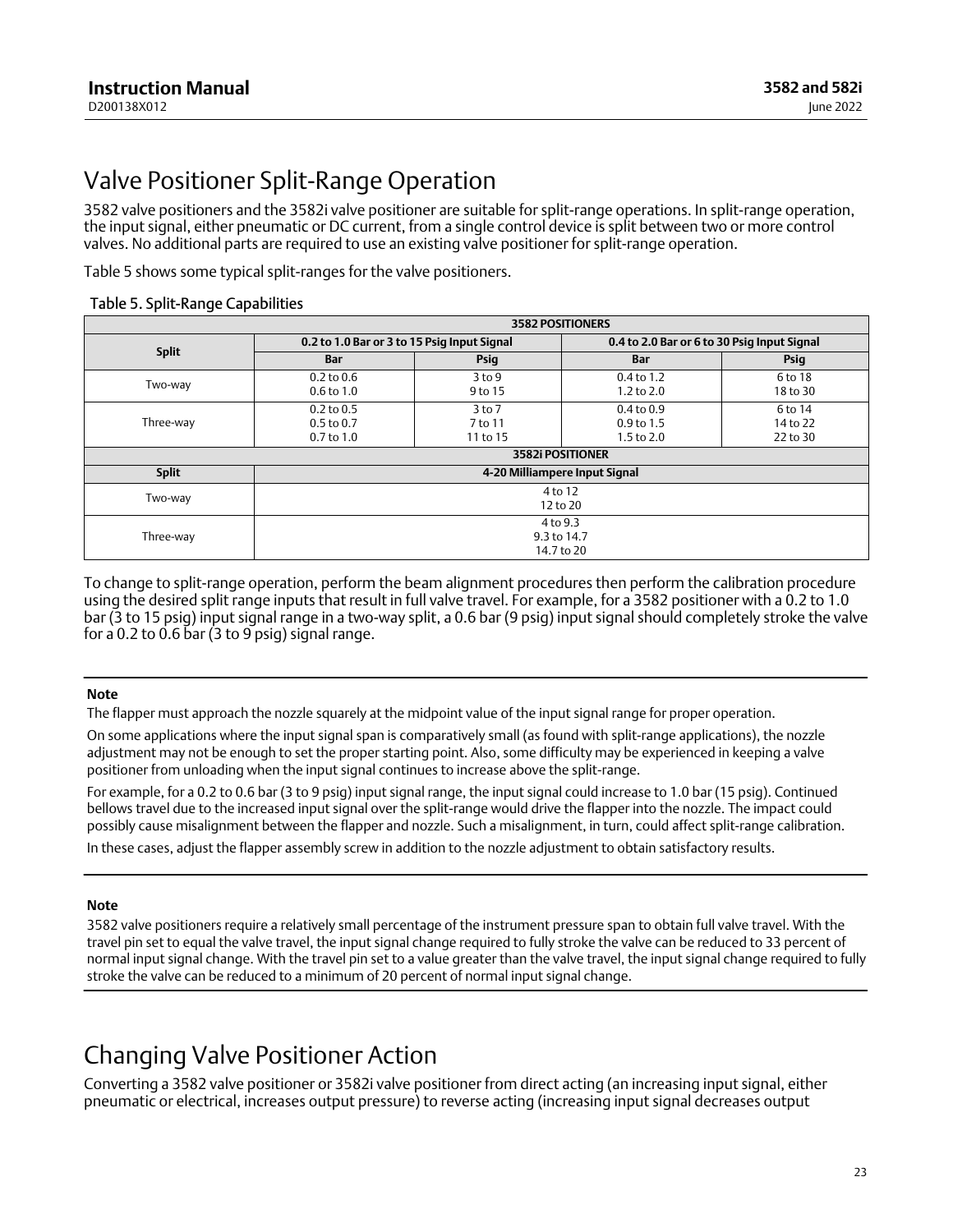<span id="page-23-0"></span>pressure) or vice versa requires no additional parts. The position of the flapper assembly on the beam determines the action. As shown in figure 15, the beam is divided into quadrants. The direct-acting quadrant of the beam is labeled DIRECT and the reverse‐acting quadrant is labeled REVERSE. To change the positioner action, simply move the flapper assembly to the opposite quadrant of the beam. Perform the calibration procedures in the valve positioner calibration section.



# Calibration Of Valve Positioner

The following beam alignment and calibration procedures are applicable for 3582 and 3582i valve positioners.

## **WARNING**

**During calibration the valve may move. To avoid personal injury or property damage caused by the release of pressure or process fluid, provide some temporary means of control for the process.**

## Beam Alignment

#### **Note**

The beam is leveled at the factory prior to shipment. Once the beam is leveled, no additional leveling should be required unless the beam pivot pin or the bellows assembly pivot pin are changed, the bellows assembly or range spring are replaced, or the valve positioner is changed to split range operation.

The purpose of beam alignment is to ensure the correct mechanical position of parts so the valve positioner can be calibrated. Provide the appropriate supply pressure. Also, provide an input signal to the positioner which can be manually set at the midpoint of the desired input signal range.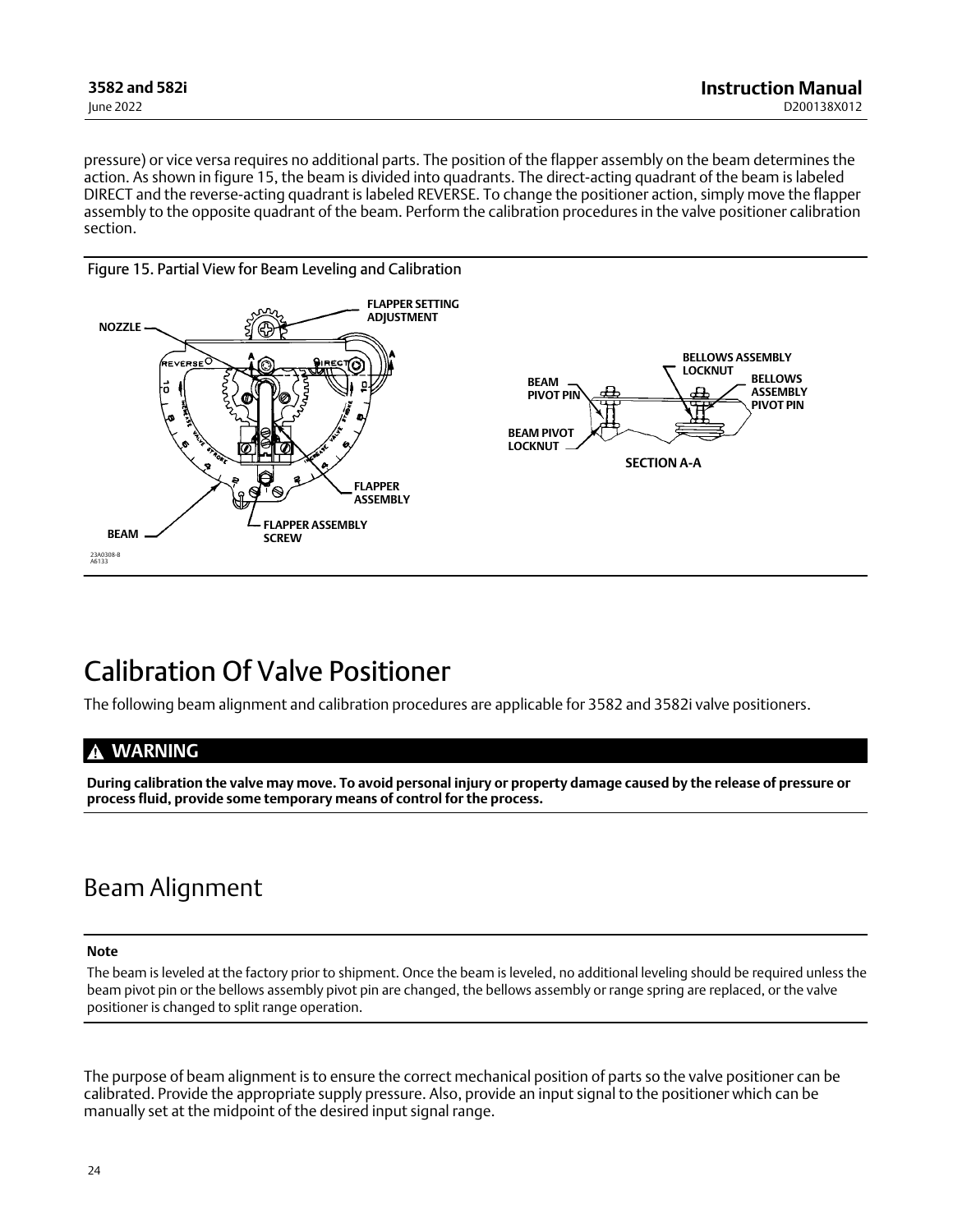<span id="page-24-0"></span>Refer to figure [15](#page-23-0) for parts locations. Refer to figure [20](#page-35-0) for key number locations unless otherwise indicated. Position the flapper assembly by hand to different settings on the beam assembly or by using a screwdriver in the slot of the flapper setting adjustment.

To level the beam, proceed as follows:

#### **Note**

In the following steps, if the required rotary shaft arm position cannot be attained when adjusting a pivot point, adjust one of the other pivot points slightly. Then, repeat the original pivot adjustment. Continue this process until the required arm position can be attained.

1. Stroke the actuator to its mid‐travel position with a handwheel or a manual loader. Refer to figure [4](#page-11-0) and [6.](#page-12-0) Lift the rotary shaft arm (key 2) so that the 0‐degree index marks on the rotary shaft arm align with the case index marks as shown in figure [6.](#page-12-0) Then, position the travel pin (key 60) so that it is perpendicular to the arm and aligns with the appropriate total actuator travel index mark on the rotary shaft arm. Tighten the cap nut (key 62).

#### **Note**

Valve stem travels less than 29 mm (1.125 inches) require that the travel pin be set at the 1‐1/8 inches travel index mark on the rotary shaft arm.

2. Loosen the nozzle locknut and turn the nozzle clockwise to its lowest position. Then screw the nozzle out (counterclockwise) approximately 4 turns and tighten the locknut.

#### **Note**

For proper operation, the flapper must approach the nozzle squarely. Inspect the nozzle/flapper alignment. Be sure the flapper is not loose, bent, or twisted.

- 3. Remove any loading pressure and/or disengage any handwheel used to position the actuator. Connect the necessary tubing from the valve positioner output to the actuator pressure connection.
- 4. Connect the input to the valve positioner and set the input signal value at midrange. For example, for a 3582 valve positioner with a 0.2 to 1.0 bar (3 to 15 psig) input signal range, set the input signal at 0.6 bar (9 psig). Then apply supply pressure to the valve positioner.
- 5. Move the flapper assembly to zero on the beam scale. The 0‐degree index marks on the rotary shaft arm should align with the case index marks as shown in figure [16](#page-25-0). If not, loosen the flapper assembly screw locknut and adjust the flapper assembly screw until the 0‐degree index marks on the rotary shaft arm align with the case index marks. Tighten the locknut.
- 6. Move the flapper assembly to position 10 on the direct‐acting side of the beam scale. The 0‐degree index marks on the rotary shaft arm should align with the case index marks as shown in figure [16.](#page-25-0) If not, loosen the bellows assembly locknut and adjust the bellows pivot pin until the 0‐degree index marks on the rotary shaft arm align with the case index marks. Tighten the locknut.
- 7. Move the flapper assembly to the left to position 10 on the reverse‐acting side of the beam. The 0‐degree index marks on the rotary shaft arm should align with the case index marks as shown in figure [16.](#page-25-0) If not, loosen the beam pivot pin locknut and adjust the beam pivot pin until the 0‐degree index marks on the rotary shaft arm align with the case index marks. Tighten the locknut.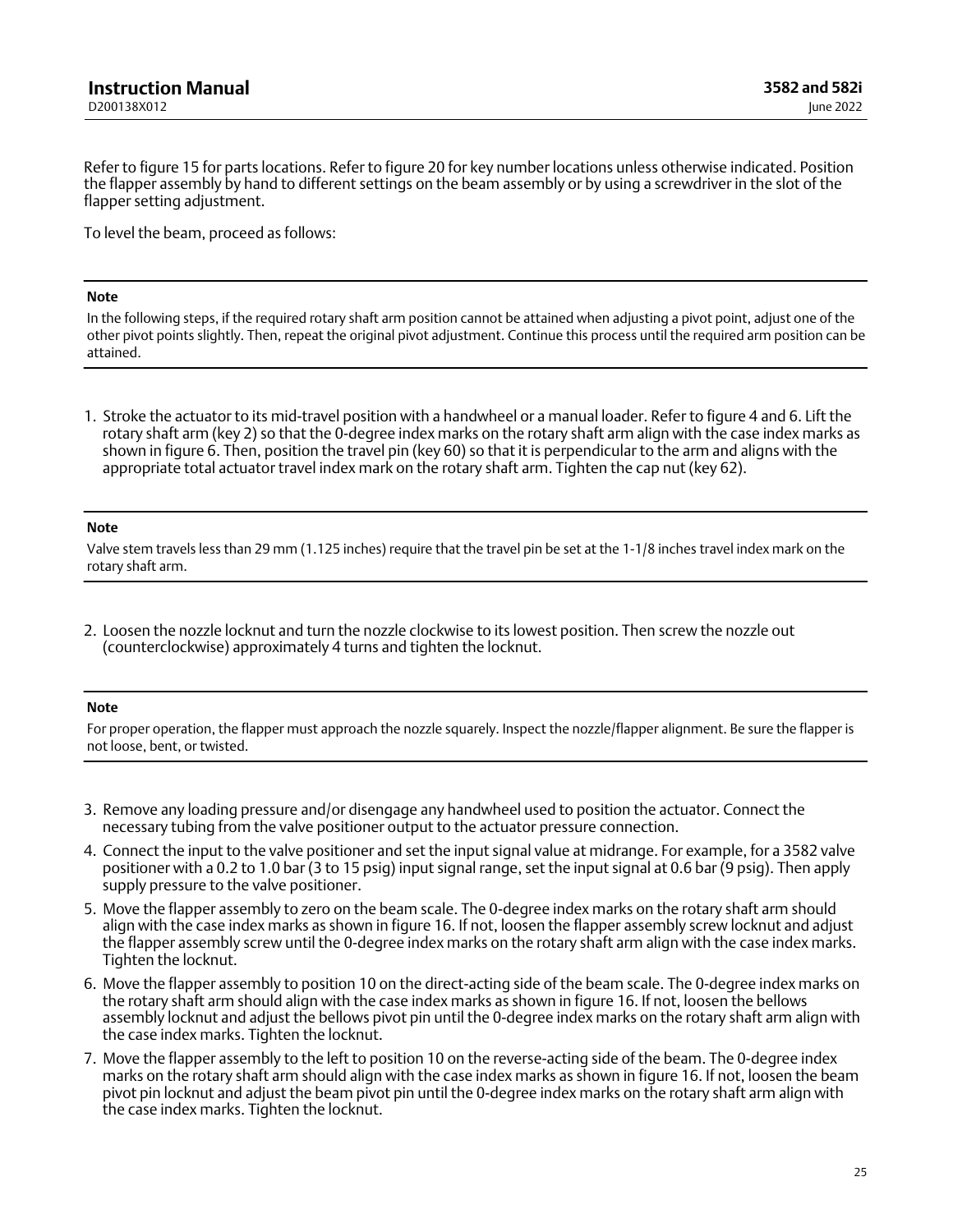<span id="page-25-0"></span>8. Repeat steps [5, 6,](#page-24-0) and [7](#page-24-0) to optimize alignment. Recheck to make sure the flapper approaches the nozzle squarely. If it does not, adjust the nozzle and re‐level the beam. After alignment, the valve positioner is ready for calibration.



# Calibration

## **WARNING**

**During calibration the valve may move. To avoid personal injury or property damage caused by the release of pressure or process fluid, provide some temporary means of control for the process.**

- 1. Shut off the supply pressure to the valve positioner. Connect or reconnect the necessary tubing from the valve positioner output to the actuator supply connection. Connect the input to the valve positioner and set the input signal value at midrange.
- 2. Move the flapper assembly to approximately position 6 in the proper operating quadrant of the beam (direct or reverse acting), and apply supply pressure to the valve positioner. The 0 degree index marks on the rotary shaft arm should align with the case index marks as shown in figure 16 and the actuator should be at its midtravel position. If not, first check for loose linkage or improper cam installation. A minor nozzle height adjustment might be necessary to make the desired input signal value correspond to the starting point of travel.
- 3. Apply an input signal equal to the low value of the input signal range. For example, for a 3582 valve positioner with a 0.2 to 1.0 bar (3 to 15 psig) input signal range, set the input signal at 0.2 bar (3 psig). Loosen the nozzle locknut and adjust the nozzle until the actuator moves to the proper end of its travel. Changing the nozzle position is intended only as a means of zero trim adjustment. Whenever nozzle position is changed, the zero reference point is changed.
- 4. Apply an input signal equal to the high value of the input signal range and observe the actuator stem travel. If the stem travel is short of its expected range, increase the travel by moving the flapper assembly to a higher number on the beam. If the desired stem travel occurs before the input signal reaches the high value of the input signal range, decrease the travel by moving the flapper assembly toward a lower number on the beam.
- 5. Repeat steps 3 and 4 until the correct travel is achieved. Each time the flapper assembly position is changed in step 4, repeat step 3 to provide proper zero.

Moving the flapper assembly toward zero on the beam scale decreases stem travel. Table [6](#page-26-0) lists the minimum stem travel available for different travel pin settings. For example, with a travel pin setting of 2 the minimum stem travel possible, for the full input signal range, would be 11 mm (0.4375 inch).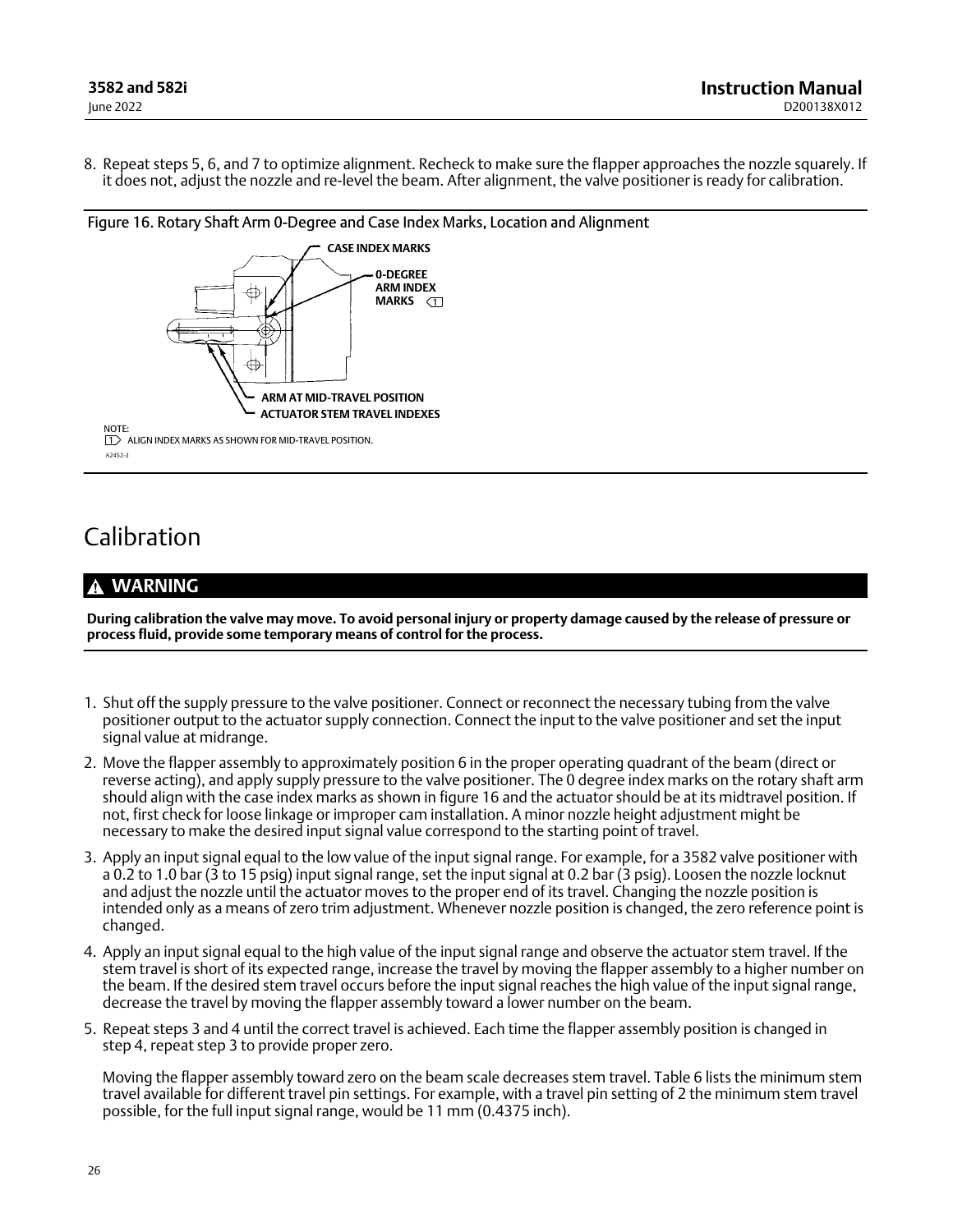<span id="page-26-0"></span>**Note**

The positioner will fully vent or pressurize the actuator to supply pressure at the ends of actuator travel when the positioner is calibrated correctly. Failure to properly calibrate the positioner may result in reduced seat loading.

### Table 6. Minimum Travel with Given Pin Position

| TRAVEL PIN POSITION ALONG ROTARY SHAFT ARM | <b>MINIMUM TRAVEL AVAILABLE</b> |             |  |  |
|--------------------------------------------|---------------------------------|-------------|--|--|
|                                            | mm                              | <b>Inch</b> |  |  |
| $1 - 1/8$                                  |                                 | 0.25        |  |  |
| $1 - 1/2$                                  |                                 | 0.3125      |  |  |
|                                            |                                 | 0.4375      |  |  |
| $2 - 1/2$                                  |                                 | 0.5         |  |  |
|                                            | 16                              | 0.625       |  |  |
|                                            |                                 | 0.875       |  |  |

# Principle of Operation

## 3582 Valve Positioners

The 3582 (3582, 3582NS and 3582A, C, D, and G pneumatic valve positioners) accepts a pneumatic input signal from a control device. Figure [17](#page-27-0) is an operational schematic for a direct-acting pneumatic valve positioner.

As shown in figure [17,](#page-27-0) in a diaphragm‐actuated, sliding stem control valve package with a 3582 valve positioner, supply pressure is connected to the 83L relay. A fixed restriction in the relay limits flow to the nozzle so that when the flapper is not restricting the nozzle, air can bleed out faster than it is being supplied.

The input signal from the control device is connected to the bellows. When the input signal increases, the bellows expands and moves the beam. The beam pivots about the input axis moving the flapper closer to the nozzle. The nozzle pressure increases and, through relay action, increases the output pressure to the actuator. The increased output pressure to the actuator causes the actuator stem to move downward. Stem movement is fed back to the beam by means of a cam. As the cam rotates, the beam pivots about the feedback axis to move the flapper slightly away from the nozzle. The nozzle pressure decreases and reduces the output pressure to the actuator. Stem movement continues, backing the flapper away from the nozzle, until equilibrium is reached.

When the input signal decreases, the bellows contracts (aided by an internal range spring) and the beam pivots about the input axis to move the flapper away from the nozzle. Nozzle pressure decreases and the relay permits the release of diaphragm casing pressure to atmosphere. The actuator stem moves upward. Through the cam, stem movement is fed back to the beam to reposition the flapper closer to the nozzle. When equilibrium conditions are obtained, stem movement stops and the flapper is positioned to prevent any further decrease in diaphragm case pressure.

The principle of operation for reverse acting units is similar except that as the input signal increases, the diaphragm casing pressure is decreased. Conversely, a decreasing input signal causes an increase in the pressure to the diaphragm casing.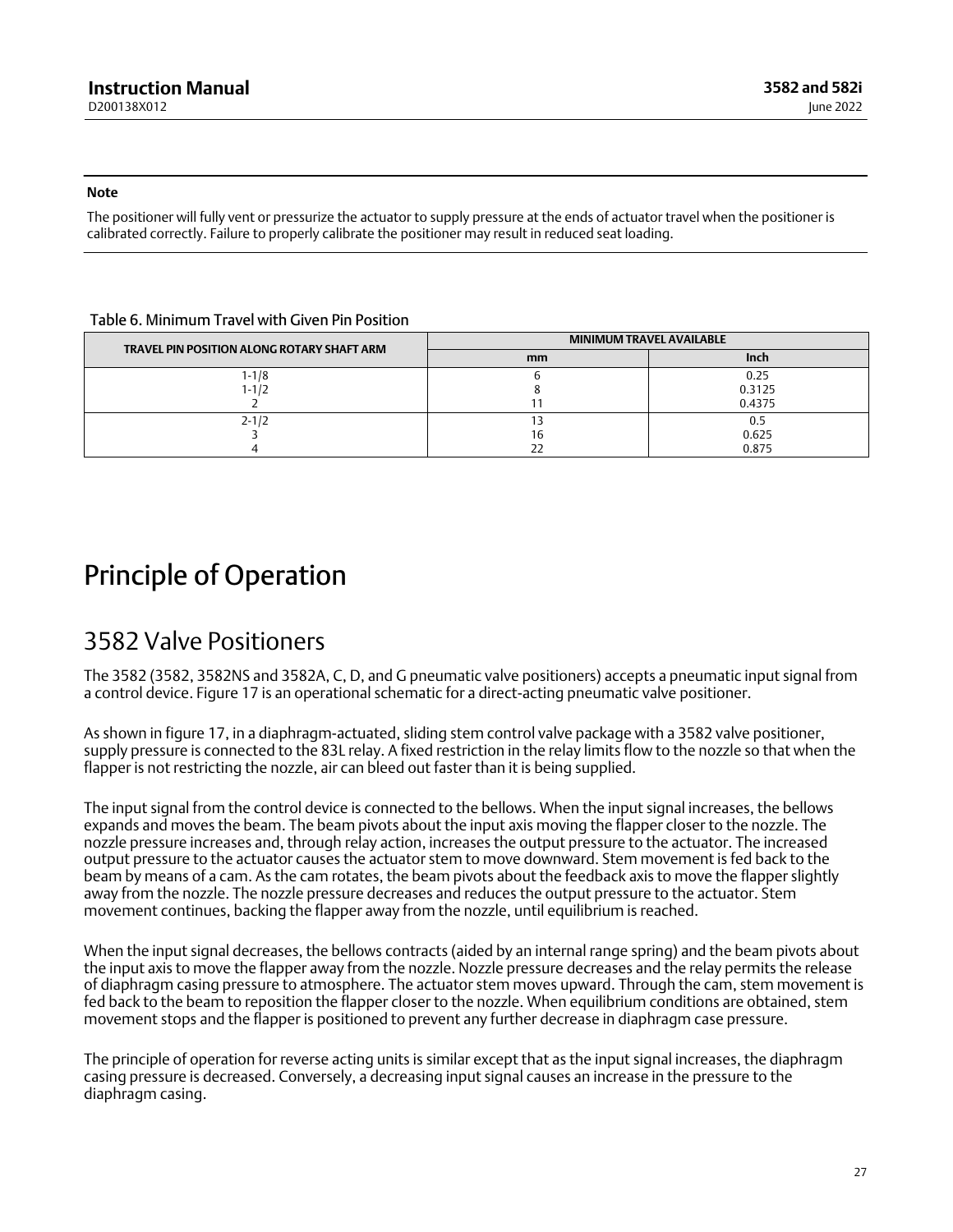

## <span id="page-27-0"></span>Figure 17. Schematic Illustration of Fisher 3582 Positioner

## 3582i Valve Positioner

As shown in figure 18, the 3582i electro-pneumatic valve positioner has a 582i electro-pneumatic converter attached to the valve positioner. The 582i contains an I/P module which provides a pneumatic output proportional to a DC current input signal. The DC current input operates coils in a force balanced beam system which in turn, control bleed air through an integral nozzle/flapper arrangement. The nozzle pressure provides the pneumatic input signal pressure used by the pneumatic valve positioner.



Figure 18. Schematic Illustration of Fisher 3582i Positioner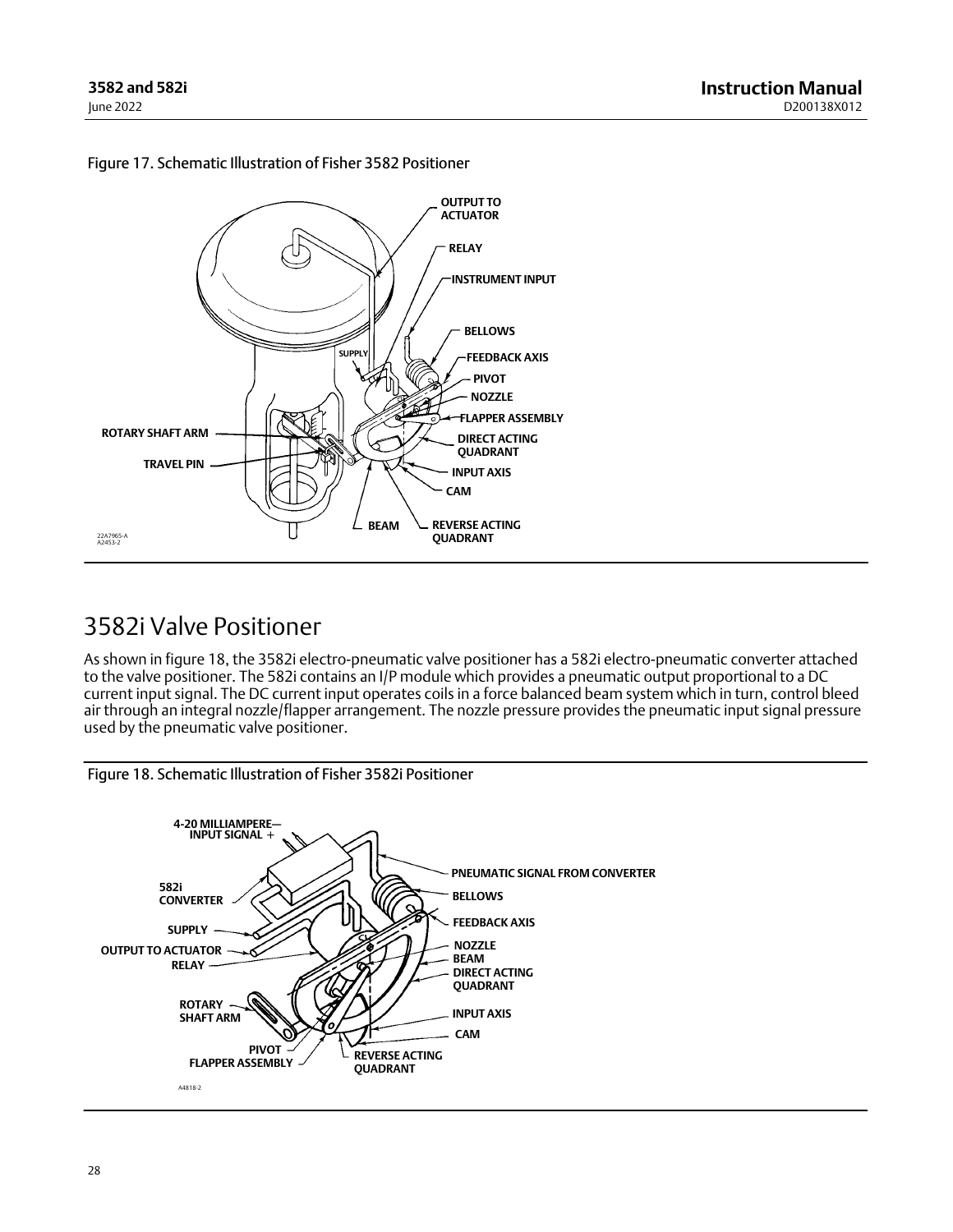# <span id="page-28-0"></span>Maintenance

Due to normal wear or damage from external sources (such as debris in the supply medium), periodic maintenance or repair of the valve positioner may be necessary. Maintenance of these units consists of troubleshooting, removal for inspection, and replacement of component parts.

## **WARNING**

**Avoid personal injury from sudden release of process pressure. Before performing any maintenance operations:**

- **Always wear protective clothing, gloves, and eyewear when performing any maintenance operations.**
- **Do not remove the actuator from the valve while the valve is still pressurized.**
- **Disconnect any operating lines providing air pressure, or a control signal to the actuator. Be sure the actuator cannot suddenly open or close the valve.**
- **When disconnecting any of the pneumatic connections, natural gas, if used as the supply medium, will seep from the unit and any connected equipment into the surrounding atmosphere. Personal injury or property damage may result from fire or explosion if appropriate preventive measures are not taken. Preventive measures may include, but are not limited to, one or more of the following: ensuring adequate ventilation and the removal of any ignition sources.**
- **Use bypass valves or completely shut off the process to isolate the valve from process pressure. Relieve process pressure on both sides of the valve.**
- **Use lock‐out procedures to be sure that the above measures stay in effect while you work on the equipment.**
- **Check with your process or safety engineer for any additional measures that must be taken to protect against process media.**

## **WARNING**

**3582i does not meet third party approvals for use with natural gas as the supply medium. Use of natural gas as the supply medium can result in personal injury or property damage from fire or explosion,**

## **WARNING**

**For explosion proof applications, disconnect power before removing the converter housing cap in an explosive atmosphere.**

## **WARNING**

**When replacing components, use only components specified by Emerson. Substitution with other components may result in the positioner no longer meeting safety certification requirements and personal injury or property damage.**

**Always use proper component replacement techniques. Improper techniques and poor quality repairs can impair the safety features of the device.**

In case of operational difficulties, the valve positioner should first be checked to see that adjustments have been properly made. All pressure lines and connections should be checked for leaks.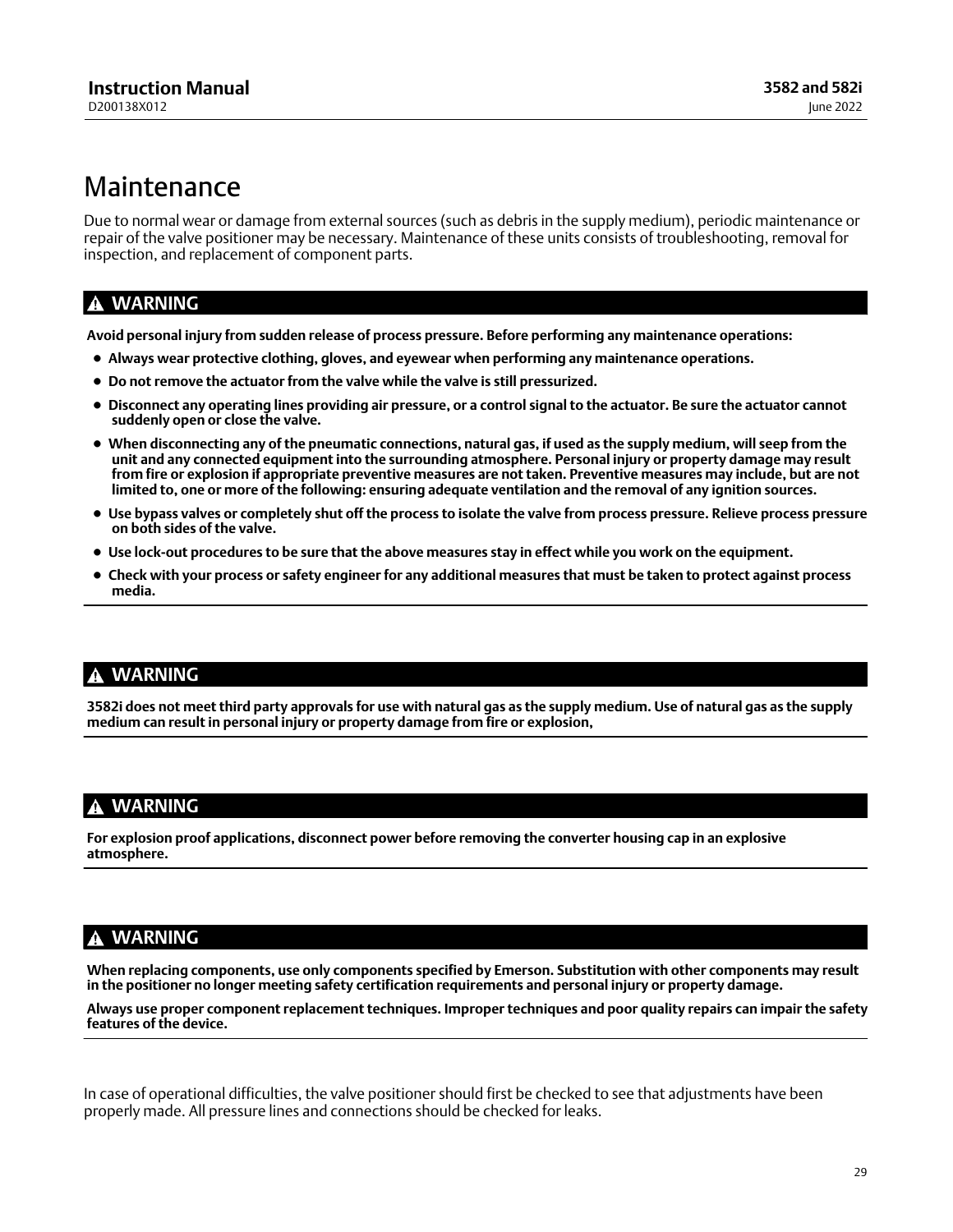<span id="page-29-0"></span>The pneumatic relay and gaskets should also be inspected and replaced if necessary.

Instructions are given below for:

- changing the range spring;
- replacing gaskets, nozzle O-rings, and relay;
- adjusting the flapper pivot;
- replacing the 582i converter primary O-ring and filter;
- replacing the 582i converter cover O-ring;
- removing the 582i converter; and
- reassembling the 582i converter.

# Changing the Range Spring

Unless otherwise noted, key number locations are shown in figure [20.](#page-35-0)

The range spring is inside the bellows assembly. Standard range spring data is given in table [4](#page-21-0). When an input signal range is split to operate two or more control valves, normally changing the range spring is not necessary. The input signal range for the range spring is stamped on the nameplate.

Perform the following procedure to change the range spring in a valve positioner.

- 1. Unhook the extension springs (keys 27, 77) from the beam (key 29).
- 2. Loosen and remove the two screws (key 13), and lock washers (key 12) that hold the bellows assembly (key 7) in place.
- 3. Lift out the beam and bellows assembly. Be careful not to lose the small O‐ring (key 11).
- 4. Loosen the machine screw (key 10), and remove the range spring (key 8).
- 5. Install a new range spring, making sure the small end of the spring is against the spring seat (key 9). Replace the spring seat and tighten the screw.
- 6. If the O‐ring (key 11) is worn or damaged, replace it with a new one after applying lubricant (key 94). Make sure the O‐ring is in place, then install the bellows assembly, securing it with two mounting screws and lock washers.
- 7. Install the beam over the pivots and hook the springs to the beam.
- 8. Make any minor adjustments that may be necessary to re‐level the beam as outlined in the beam alignment procedures of the valve positioners calibration section. After leveling the beam, calibrate the unit according to the appropriate calibration instructions.

# Replacing Gaskets

Unless otherwise noted, key numbers used in this procedure are shown in figures [23](#page-38-0) and [24.](#page-39-0)

A gasket (key 34C) is located behind the bypass handle (key 34D).

- 1. Remove the screw (key 34G), and lift out the bypass handle or manifold.
- 2. Remove the gasket.
- 3. Apply lubricant (key 94) to both sides of the replacement gasket when used with the bypass assembly. Do not apply lubricant to the gasket when the bypass assembly is not used.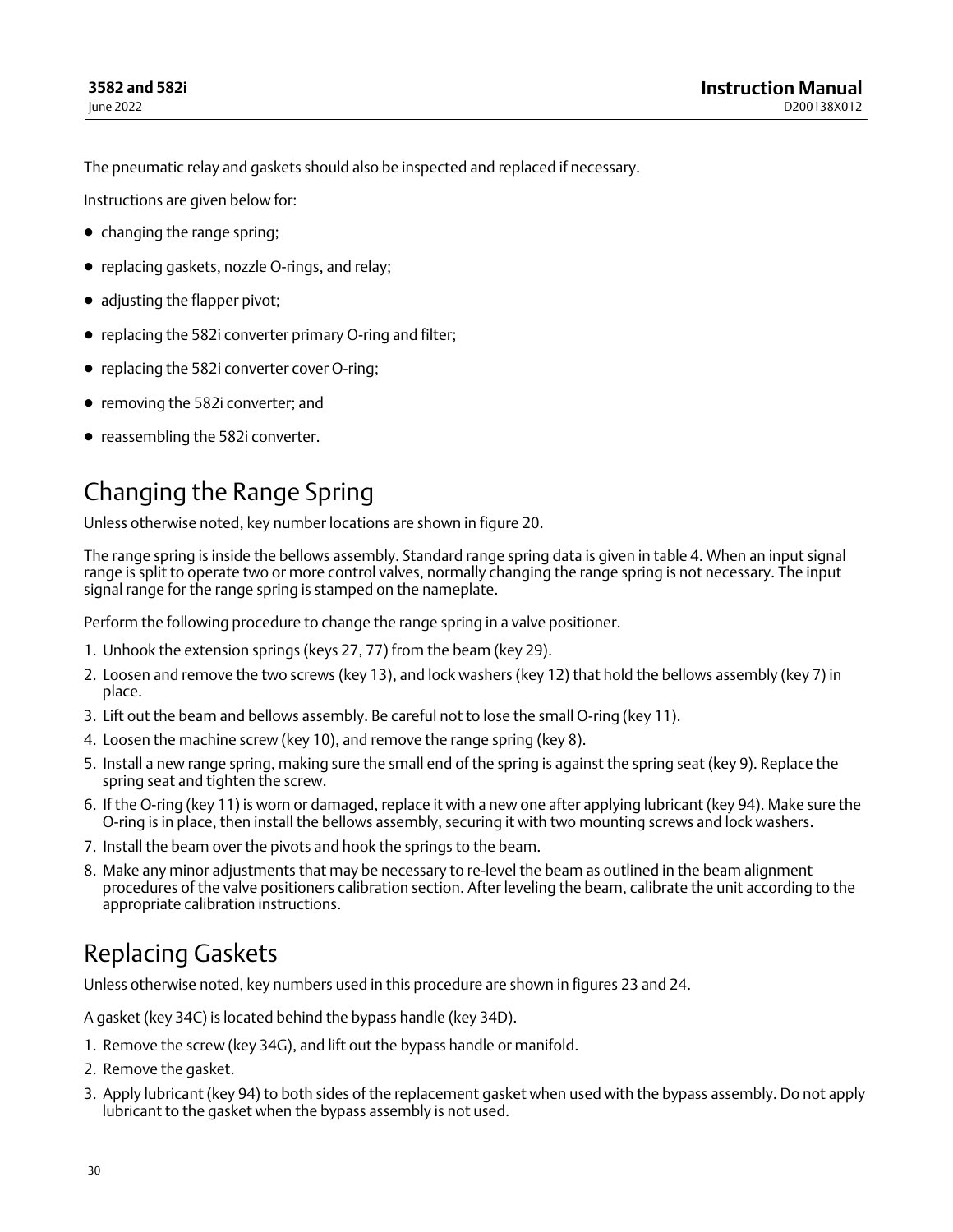<span id="page-30-0"></span>4. Set the new gasket in place on the four locating pins and replace the bypass handle or manifold.

The case gasket (key 104) is located between the case (key 1 in figure [20\)](#page-35-0) and the bypass block (key 34A) in a 3582 valve positioner or the housing of the 582i converter (key 1 in figure [25\)](#page-40-0).

- 5. Remove the two mounting screws (key 105 in figures [23](#page-38-0) and [24](#page-39-0); key 11 in figure [25](#page-40-0)) that hold the bypass block or converter housing to the case and remove the unit to expose the case gasket.
- 6. Install a new gasket and replace the bypass block or converter housing.

## Replacing the Nozzle O‐Ring

Unless otherwise noted, key numbers are shown in figures [19](#page-34-0) and [21](#page-36-0).

1. Remove the two screws (key 19C) that hold the flapper and flapper assembly (keys 19B and 19G) to the adjustment arm (key 19A).

## *NOTICE*

**For proper operation, be careful not to bend or twist the flapper or nick the nozzle orifice during reassembly.**

- 2. Carefully remove the flapper and flapper assembly for access to the nozzle (key 18 in figure [20](#page-35-0)).
- 3. Loosen the locking nut (key 71), and unscrew the nozzle (key 18).
- 4. Remove the locking sleeve (key 72) from the nozzle adaptor (key 3). The nozzle adaptor is bonded to the positioner case with adhesive (key 96) and should not be removed.
- 5. Inspect the O-ring (key 73) on the nozzle adapter and replace the O-ring, if necessary. If replacing the O-ring, apply lubricant (key 94) to the O‐ring before installing it on the nozzle adapter.
- 6. Reinstall the nozzle onto the nozzle adapter, leaving the locking nut loose.
- 7. Replace the flapper and flapper assembly. Make sure the letter "T" on the flapper is visible from the front of the positioner.
- 8. Perform the beam alignment and calibration procedures in the Calibration of Valve Positioner section.

# Replacing the Relay

### **Note**

The relay is not field repairable. If the relay is defective, replace the relay.

Use the following procedure to replace the relay assembly. Refer to figure [20](#page-35-0) for key number locations, unless otherwise noted.

1. For valve positioners using a bypass, direct action, and a full‐range input signal, place the positioner in bypass operation by moving the bypass handle to BYPASS. Then, shut off the supply pressure. For all other valve positioners isolate the control valve from the system and shut off all pressure lines.

### **Note**

A difference between input and valve positioner output pressure could cause a transient bump in the controlled system when the bypass handle is moved to BYPASS.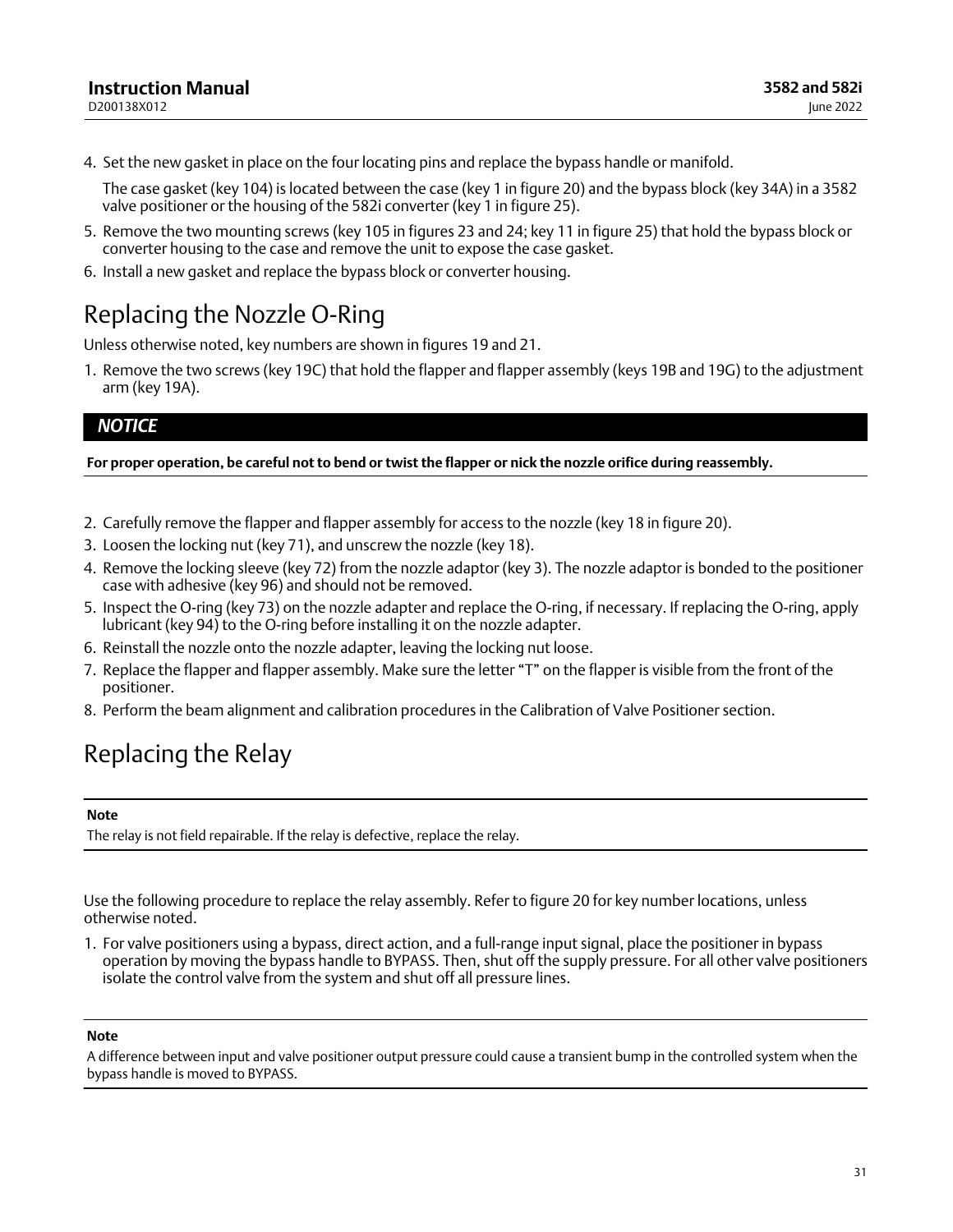- <span id="page-31-0"></span>2. Remove the 83L relay (key 32) from the back of the case by loosening the two mounting screws (key 10, figure [22](#page-36-0)).
- 3. Reinstall the new relay assembly on the case, making sure the O‐rings (keys 13 and 15, figure [22\)](#page-36-0) are in place. Secure with the two mounting screws (key 10, figure [22\)](#page-36-0).
- 4. Resume operation by moving the bypass handle to the POSITIONER position or by connecting the valve positioner and control valve to the system.

# Adjusting the Flapper Pivot

Key numbers used in this procedure are shown in figure [19](#page-34-0).

- 1. Loosen the two screws (key 19C).
- 2. Tighten the pivot pin (key 19L) by compressing the upturned ears of the arm support (key 19K). Tighten the screws (key 19C) and make sure the flapper (key 19B) does not rub on the supports.
- 3. The flapper should be snug, but not constricting to pivot action.

# Replacing the 582i Converter Primary O‐Ring and Filter

Key numbers used in this procedure are shown in figure [25](#page-40-0).

- 1. Locate and remove the nozzle restriction adaptor assembly (key 4).
- 2. Inspect and replace, if necessary, the O-rings (keys 5 and 6). Apply lubricant (key 15) to the O-ring before replacing.
- 3. Inspect and replace the filter cartridge (key 23).

## Replacing the 582i Converter Housing Cap O‐Ring

Key numbers used in this procedure are shown in figure [25](#page-40-0).

1. Unscrew and remove the converter housing cap (key 2). Inspect and replace the O‐ring (key 8), if necessary. Apply lubricant (key 15) to the O-ring before replacing.

## Removing the 582i Converter

During the following converter removal procedures, refer to figure [25](#page-40-0) for key number locations.

## *NOTICE*

**The I/P module should never be disassembled because the magnetism in the coils will decrease permanently. If troubleshooting or alignment attempts indicate a faulty I/P module, replace the module or return the converter to your [Emerson sales office](http://www.emerson.com/en-us/contact-us) for repair.**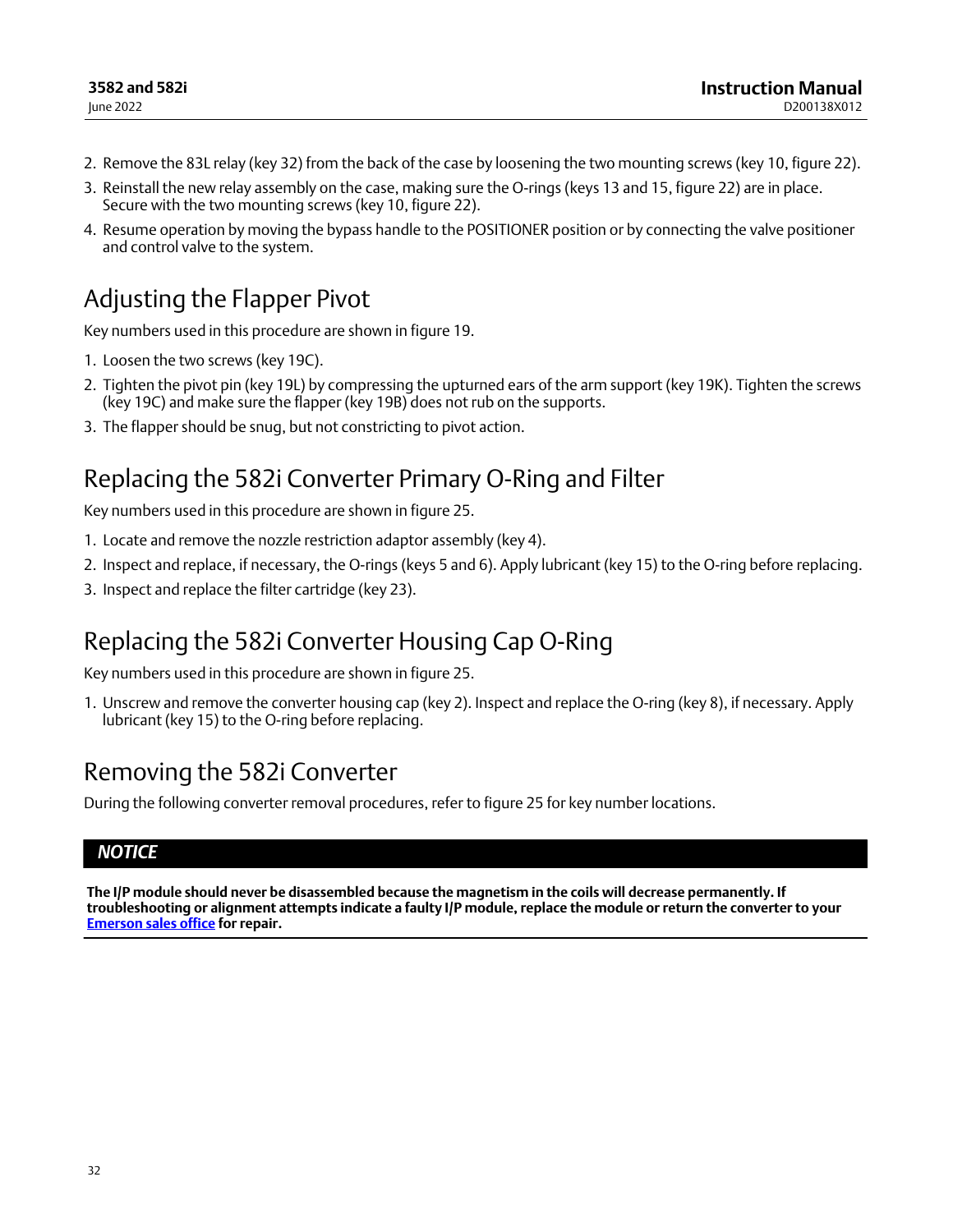#### <span id="page-32-0"></span>**Note**

To check the operation of the I/P module, remove the pipe plug (key 12), and connect a pressure gauge. Provide a 1.4 bar (20 psig) supply pressure to the converter. With a 4 mA signal the pressure output should read 0.16 to 0.24 bar (2.3 to 3.5 psig). With a 20 mA input signal the pressure output should read 0.96 to 1.07 bar (14.0 to 15.5 psig).

- 1. Turn off the input signal to the converter. Release all supply pressure from the valve positioner.
- 2. Remove the housing cap (key 2).
- 3. Note the location of the wires, disconnect the field wiring from the terminal block. Disconnect the grounding wire from the external ground screw (key 10).
- 4. To remove the I/P module, remove the two screws (key 9), and pull the module out of the housing. Inspect the O‐ring (key 6) and replace it, if necessary. Apply lubricant (key 15) to the O‐ring before replacing.
	- a. To remove the entire 582i converter from the 3582i valve positioner, continue with steps 5 through 7.
	- b. To replace the I/P module only, obtain a replacement I/P module listed in the parts list and refer to the procedures for reassembling the 582i converter.
- 5. Disconnect the supply tubing, output tubing, and electrical conduit from the converter.
- 6. If necessary, remove the 67CFR regulator by removing the two screws (key 13). Then, remove the regulator from the converter assembly. Inspect the O‐ring (key 3) and replace it if necessary. Apply lubricant (key 15) to the O‐ring before replacing.
- 7. Remove the two screws (key 11) holding the 582i converter to the valve positioner case. Remove the converter from the valve positioner case (key 1 in figure [20\)](#page-35-0). Inspect the gasket (key 20) and replace it if necessary.

## Reassembling the 582i Converter

During the following converter reassembly procedures, refer to figure [25](#page-40-0) for key number locations.

- 1. If the 582i converter was removed from the valve positioner, install a new gasket (key 20) between the converter housing and the valve positioner case. Attach the converter housing to the valve positioner case with the screws (key 11) and tighten the screws.
- 2. If the I/P module was removed from the 582i converter, inspect the O-ring (key 6) and replace if necessary, then reinstall the I/P module in the converter housing. Secure the I/P module with the two screws (key 9).
- 3. If other valve positioner components are removed, refer to the appropriate reassembly procedures and assemble the valve positioner completely.
- 4. Reconnect the supply tubing, output tubing, and conduit to the valve positioner.
- 5. Reconnect the wiring to the terminal block. Do not overtighten the terminal screws. Maximum torque is 0.45 Nom (4 lbfin.). Reconnect the grounding wire to the housing ground screw (key 10) and replace the cap (key 2).

### **Note**

To check the operation of the I/P module, remove the pipe plug (key 12), and connect a pressure gauge. Provide a 1.4 bar (20 psig) supply pressure to the converter. With a 4 milliampere input signal the pressure output should read 0.16 to 0.24 bar (2.3 to 3.5 psig). With a 20 milliampere input signal the pressure output should read 0.96 to 1.07 bar (14.0 to 15.5 psig). Reinstall the pipe plug (key 12). There is no converter module calibration.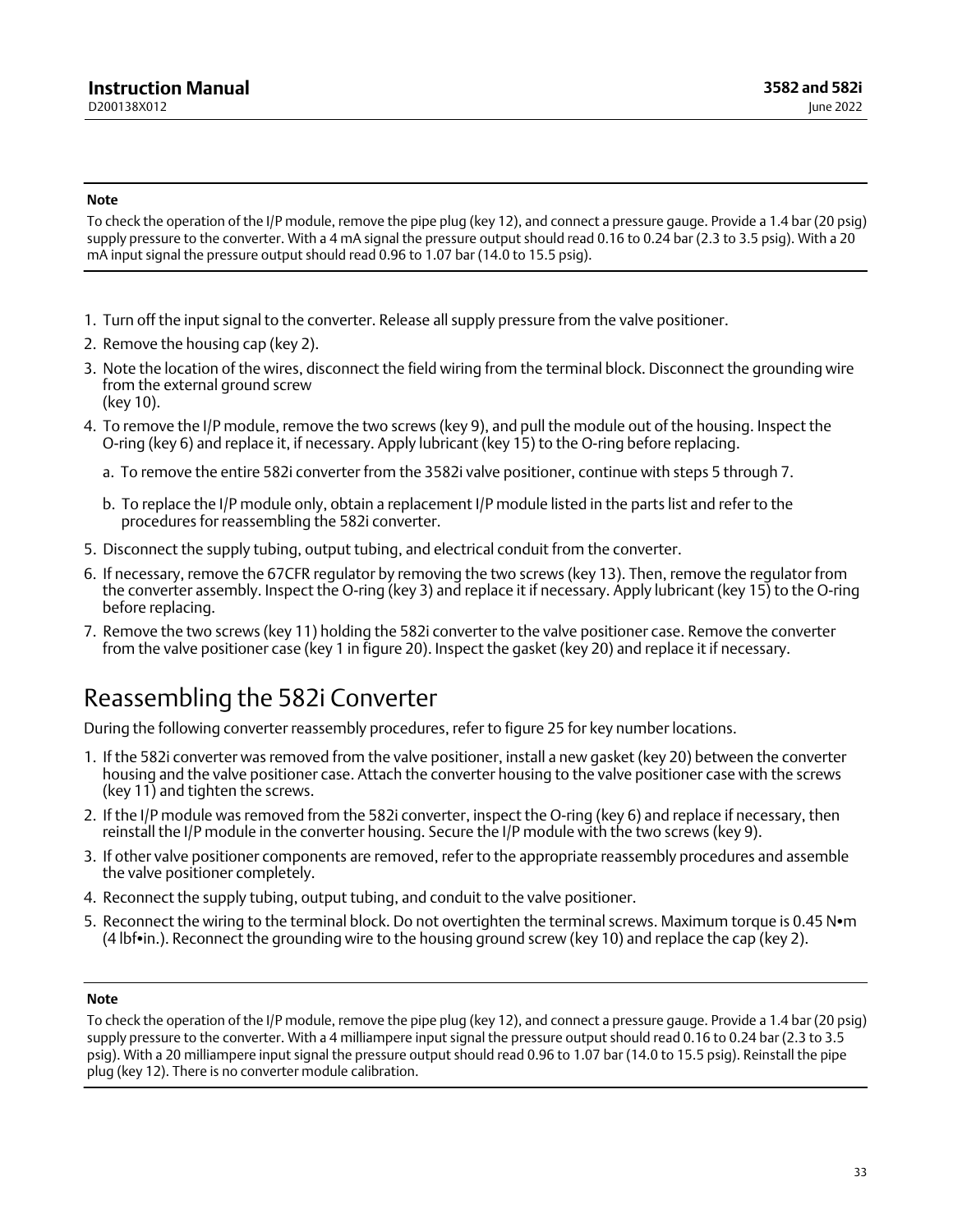## <span id="page-33-0"></span>*NOTICE*

**Do not apply a signal greater than 35 mA to the I/P module. Higher signal values may damage the converter module.**

- 6. Apply supply pressure and 20 milliampere DC current input signal to the converter.
- 7. Check for leaks using a soap solution. Check any components which were disassembled or disconnected.

# Parts Ordering

A serial number is assigned to each valve positioner and is stamped on the nameplate. Always refer to this number when corresponding with your **Emerson sales office** regarding spare parts or technical information.

## **WARNING**

**Use only genuine Fisher replacement parts. Components that are not supplied by Emerson should not, under any circumstances, be used in any Fisher instrument. Use of components not supplied by Emerson may void your warranty, might adversely affect the performance of the instrument, and could cause personal injury or property damage.**

| Parts Kits                                                    |             | <b>Description</b>                                                                                         | Part Number |
|---------------------------------------------------------------|-------------|------------------------------------------------------------------------------------------------------------|-------------|
| Description                                                   | Part Number |                                                                                                            |             |
| Repair kit w/nozzle and flapper for the 3582 Positioner       |             | Replacement kit for 83L Relay                                                                              |             |
| Kit contains keys 11, 18, 19B, 19E,<br>33B, 34C, 73, and 104. |             | Kit contains relay, gaskets and mounting screws (key 32 in<br>figure 20, keys 10, 13, and 15 in figure 22) |             |
| For standard temperature applications,                        |             | For 3582 except 3582NS, std. const.                                                                        | R3580XRS012 |
| not for 3582NS                                                | R3582X00012 | For 3582 except 3582NS,                                                                                    |             |
| For high temperature applications,                            |             | Remote Vent, std. temp.                                                                                    | R3580XRR012 |
| not for 3582NS                                                | R3582X00022 | For 3582 except 3582NS,                                                                                    |             |
| For 3582NS, contains EPDM parts                               | R3582X00032 | hi-temp. const.                                                                                            | R3580XRH012 |
|                                                               |             | For 3582 except 3582NS,                                                                                    |             |
| Repair kit for 582i electro-pneumatic converter               |             | Remote Vent, hi-temp.                                                                                      | R3580XRR022 |
| Kit contains keys 3, 5, 6, 8, 20, and 23                      | R582X000012 | For 3582NS                                                                                                 | R3580XNS012 |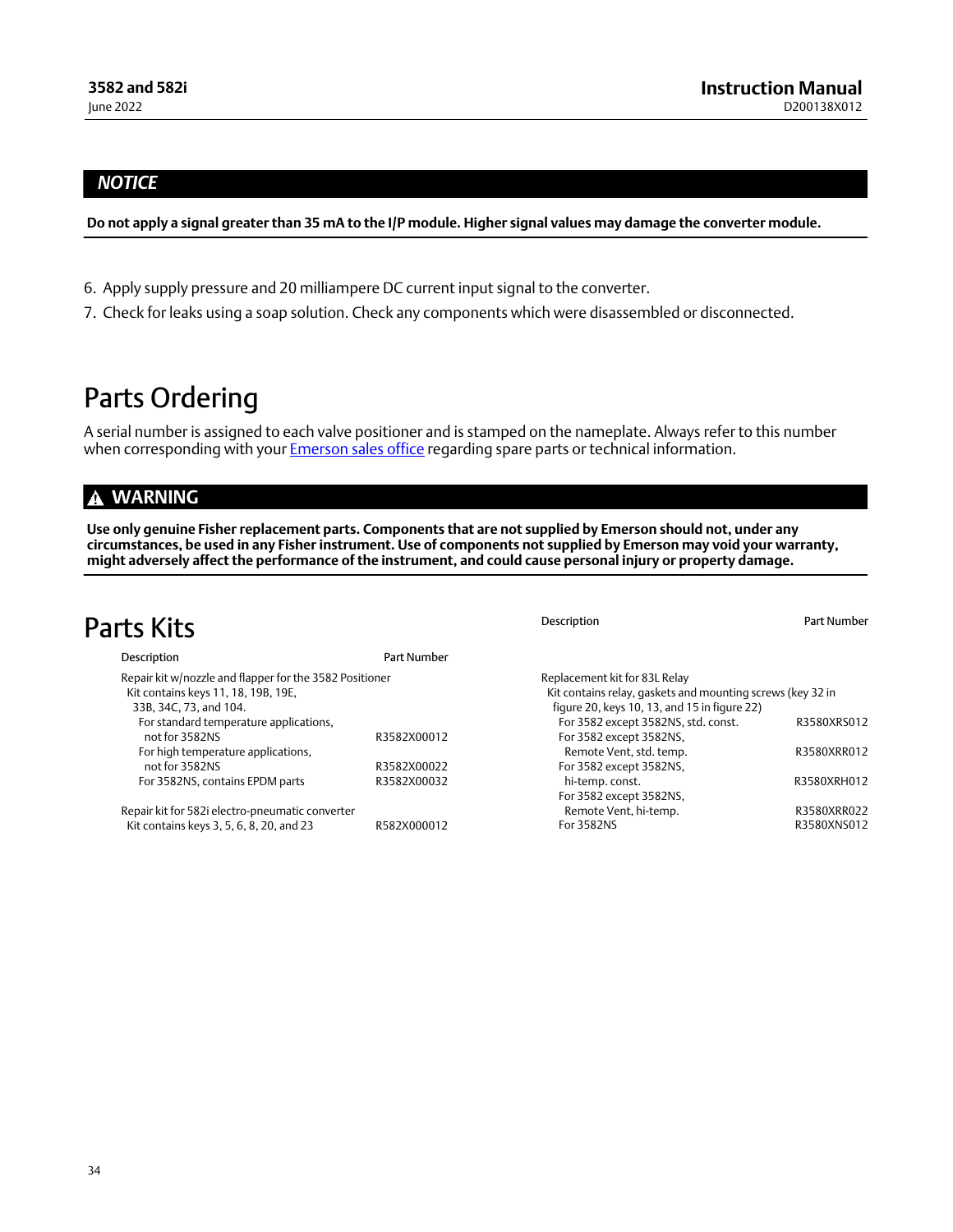<span id="page-34-0"></span>D200138X012

# Parts List

#### **Note**

Contact your **Emerson sales office** for Part Ordering information.

## Positioner Common Parts (figure [20\)](#page-35-0)

#### Key Description

- 1 Case Assembly
- 2\* Shaft Assembly For all except 3582NS and high vibration For travel up to 54 mm (2.125 inch) For travel up to 102 mm (4 inch) For 3582NS and high vibration For travel up to 54 mm (2.125 inch) For travel up to 102 mm (4 inch)
- 3 Nozzle Adaptor
- 4 Cam, Standard Cam A (For all types except 3582NS) Cam B (For all except 3582NS) Cam C (For all except 3582NS)
- 4 Cam, for 3582NS and high vibration Cam A Cam B Cam C
- 6 Cam Bolt
- 7\* Bellows Assembly
- 8 Range Spring (see table [4\)](#page-21-0) 0.2 to 1.0 bar (3 to 15 psi) 0.4 to 2.0 bar (6 to 30 psi)
- 9 Spring Seat
- 10 Machine Screw

#### Key Description

- 11\* O‐Ring
- 12 Lockwasher (2 req'd)
- 13 Machine Screw (2 req'd)
- 18 Nozzle
- 19 Flapper Sub-Assembly

#### **Note**

Parts 19A through 19L are shown in figure 19.

- 19A Adjustment Arm
- 19B Flapper
- 19C Machine Screw (2 req'd)
- 19D Flapper Arm
- 19E Machine Screw (2 req'd) 19F Flapper Spring
- 19G Flapper Assembly Screw
- 19H Hex Nut
- 19J Lockwasher
- 19K Arm Support
- 19L Pivot Pin
- 20 Setting Adjustment Gear

### Figure 19. Flapper Sub‐Assembly (Key 19)

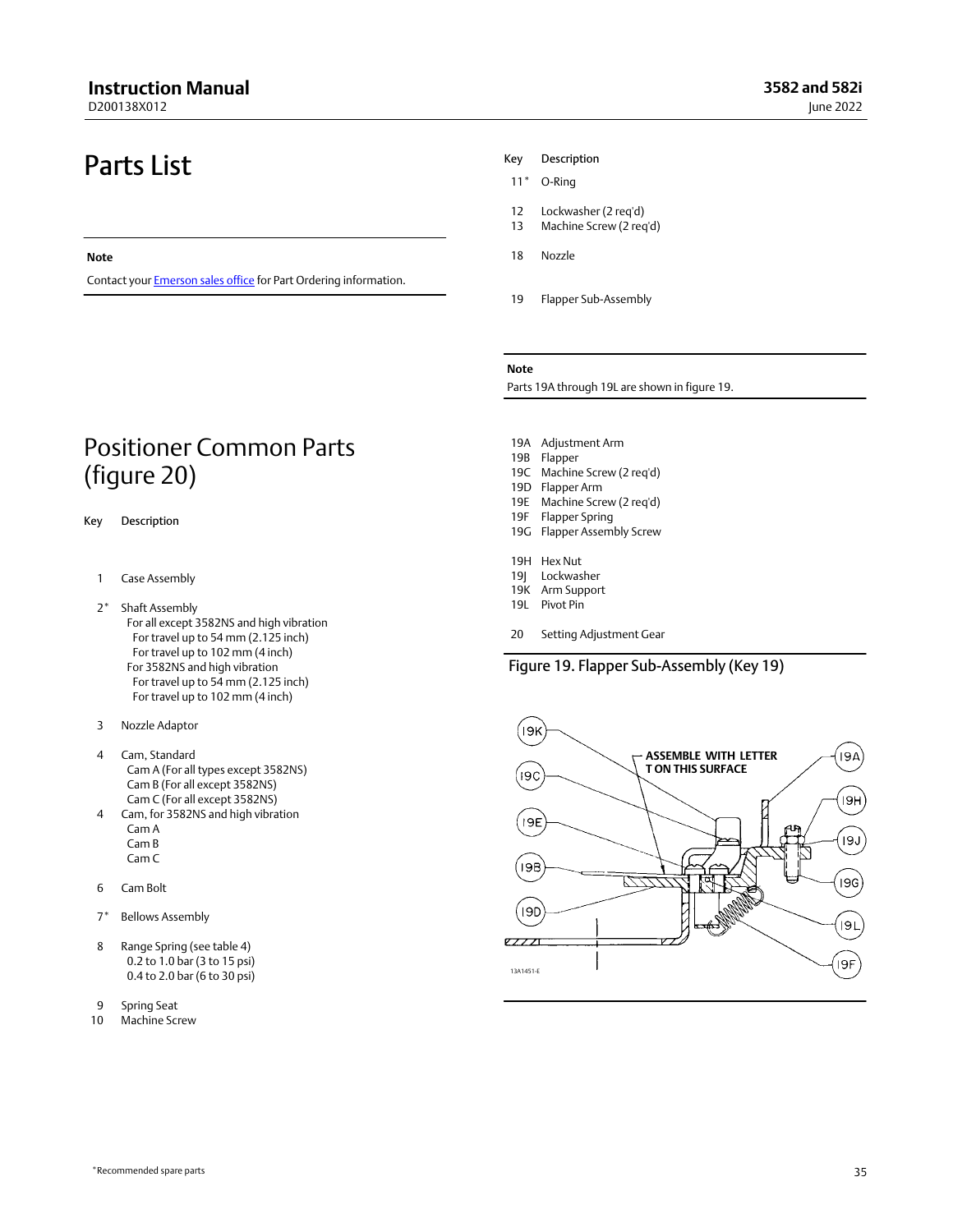## <span id="page-35-0"></span>Figure 20. Fisher 3582 Positioner Assembly Drawing

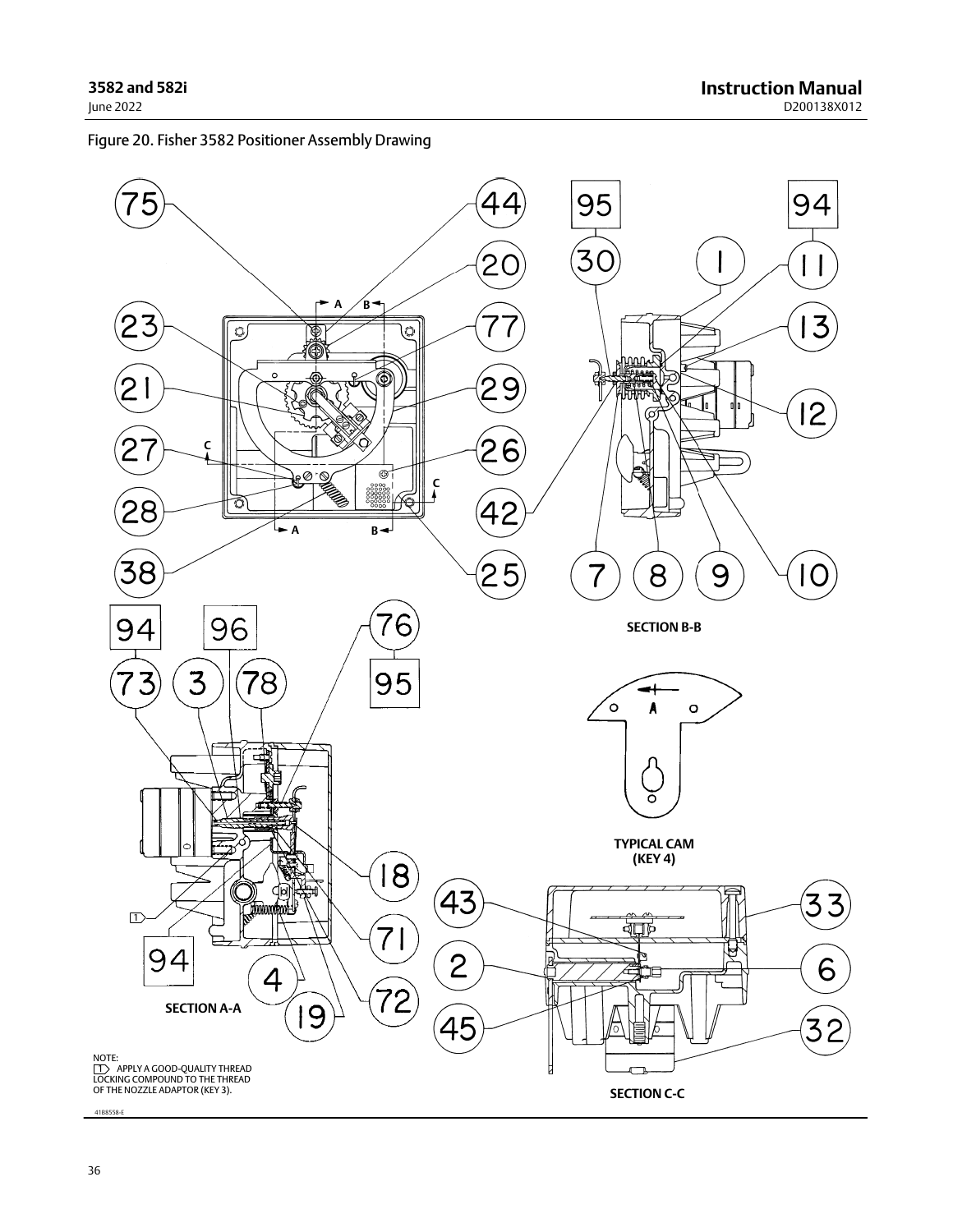Part Number

11B4040X012 11B4040X022

11B4040X042 11B4040X052

11B4040X012 11B4040X022

#### <span id="page-36-0"></span>Figure 21. Nozzle Sub‐Assembly



#### Figure 22. 83L Relay



|                                                                                                                                              |             | Key            | Description                                                                                                     |
|----------------------------------------------------------------------------------------------------------------------------------------------|-------------|----------------|-----------------------------------------------------------------------------------------------------------------|
| <b>Description</b>                                                                                                                           | Part Number |                |                                                                                                                 |
| lapper Assembly Retainer<br>Self Tapping Screw (2 reg'd)<br>Nameplate<br>Self Tapping Screw (2 reg'd)                                        |             | $36*$          | Output Gauge, Triple Scale<br>3582, 3582G<br>0-30 psig/0-0.2 MPa/0-2 bar<br>0-60 psig/0-0.4 MPa/0-4 bar         |
| xtension Spring<br>Machine Screw (3 reg'd)<br>3eam Sub-Assembly<br>For all except 3582NS and high vibration<br>For 3582NS and high vibration |             | $37*$          | Supply Gauge, Dual Scale<br>3582, 3582G<br>0-30 psig/0-2 kg/cm <sup>2</sup><br>0-60 psig/0-4 kg/cm <sup>2</sup> |
| Bellows Pivot Pin<br>33L Relay (figure 22)<br>See Parts Kits, Replacement Kit for 83L Relay<br>Cover Assembly                                | 22B4905X012 | $37*$          | Supply Gauge, Triple Scale<br>3582, 3582G<br>0-30 psig/0-0.2 MPa/0-2 bar<br>0-60 psig/0-0.4 MPa/0-4 bar         |
|                                                                                                                                              |             | 38<br>39<br>42 | Extension Spring,<br>Shipping Stop (not shown)<br>Hex Nut (2 reg'd)                                             |

#### **Note**

Key Description

30 Bellows Pivot Pin 32\* 83L Relay (figure 22)

33 Cover Assembly

21 Flapper Assembly Retainer<br>23 Self Tapping Screw (2 reg'd 23 Self Tapping Screw (2 req'd)<br>25 Nameplate Nameplate 26 Self Tapping Screw (2 req'd) 27 Extension Spring 28 Machine Screw (3 req'd) 29 Beam Sub‐Assembly

Bypass block assembly (key 34) and parts are listed later in this parts list. Non‐bypass block assembly (also key 34) and parts are listed following the bypass block assembly and parts.

Parts 35, 36 and 37 are shown in figures [23](#page-38-0) and [24](#page-39-0).

| 35 Pipe Plug                                        |
|-----------------------------------------------------|
| Reg'd when gauges or test connections are not used: |
| 3 reg'd for 3582 positioners                        |

36\* Output Gauge, Dual Scale 3582, 3582G 0-30 psig/0-2 kg/cm<sup>2</sup> 0-60 psig/0-4 kg/cm<sup>2</sup>

| 11B4040X042 |
|-------------|
| 11B4040X052 |

#### **Note**

Parts 46 and 47 are shown in figures [23](#page-38-0) and [24](#page-39-0).

43 Spring Retainer Bracket 44 Gear Mounting Plate 45 Locking Nut

| $46*$ | Instrument Gauge, Dual Scale<br>0-30 psig/0-2 kg/cm <sup>2</sup>       |             |
|-------|------------------------------------------------------------------------|-------------|
|       | (3-15 psig/0.2-1.0 kg/cm2 ranges)                                      | 11B4040X042 |
|       | 0-60 psig/0-4 kg/cm <sup>2</sup><br>(6-30 psig/0.4-2.0 kg/cm2 ranges)  | 11B4040X052 |
|       |                                                                        |             |
| $46*$ | Instrument Gauge, Triple Scale                                         |             |
|       | 0-30 psig/0-0.2 MPa/0-2 bar                                            | 11B4040X012 |
|       | (3-15 psig/20-100 kPa/0.2-1 bar ranges)<br>0-60 psig/0-0.4 MPa/0-4 bar |             |
|       | (6-30 psig/40-200 kPa/0.4-2 bar ranges)                                | 11B4040X022 |
|       |                                                                        |             |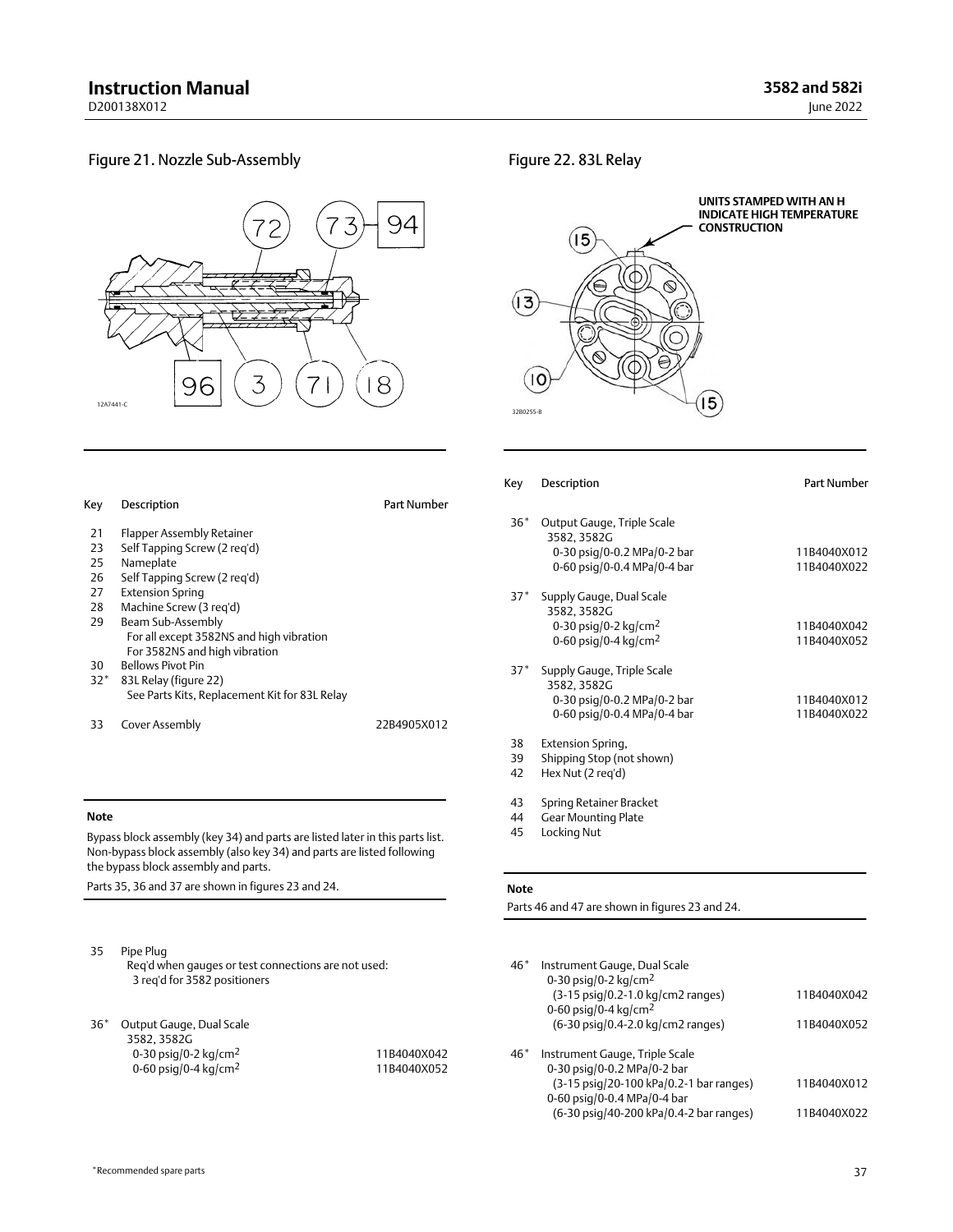| Key   | Description                                                                                       | Key         | Description                                                                |
|-------|---------------------------------------------------------------------------------------------------|-------------|----------------------------------------------------------------------------|
| 47    | <b>Test Connection</b><br>3582C, 3582D (3 reg'd)<br>3582NS (3 reg'd)                              | 96          | Adhesive, Loctite 680 Retaining Compound                                   |
| 71    | Locking Nut                                                                                       |             | (not furnished with positioner)                                            |
| 72    | Locking Sleeve                                                                                    | $103*$      | O-Ring, (not shown) used with integrally<br>mounted 67CFR filter regulator |
| $73*$ | O-Ring (2 reg'd)<br>Std. const.<br>All except 3582NS<br>Hi-temp. const.<br>3582A, 3582C<br>3582NS | <b>Note</b> | Parts 104 and 105 shown in figures 23 and 24.                              |
| 75    | Machine Screw                                                                                     |             |                                                                            |
| 76    | Beam Pivot Pin                                                                                    |             |                                                                            |
| 77    | <b>Extension Spring</b>                                                                           |             |                                                                            |
| 78    | Speed Nut                                                                                         |             |                                                                            |
| 93    | Anti-Seize sealant (not furnished with positioner)                                                | $104*$      | Case Gasket.                                                               |
| 94    | Lubricant, silicone sealant (not furnished with positioner)                                       |             | Std. const.                                                                |

95 Lubricant,

All except 3582NS,

 Lithium grease (not furnished with positioner) 3582NS, Molykote<sup> $\degree$ </sup> 33 grease (not furnished with positioner) Hi-temp. const.

3582NS

105 Machine Screw (2 req'd)<br>108 Shipping tag (not shown)

Shipping tag (not shown)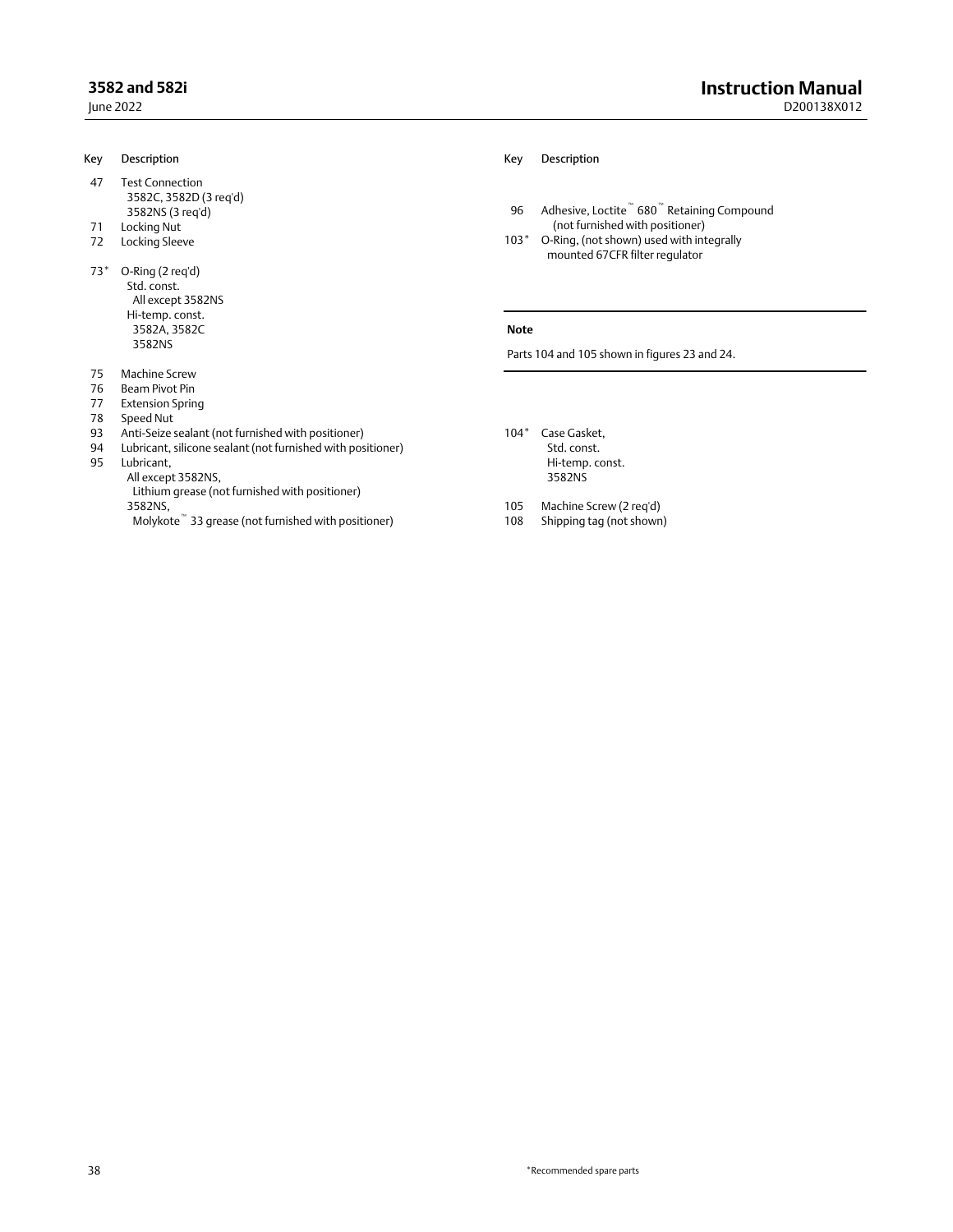## <span id="page-38-0"></span>For Units With Bypass (figure 23)

#### **Note**

Bypass block assembly (key 34) and parts are listed below. Non‐bypass block assembly (also key 34) and parts are listed following the bypass block assembly and parts.

#### Key Description

34 Block Assembly 3582, 3582D 3582NS

## Figure 23. Fisher 3582 Block Assembly with Bypass

#### Key Description

- 34A Bypass Block
- 34B\* Groove‐Pin (not shown) (4 req'd)
- 34C\* Bypass Gasket 3582, 3582D 3582NS
- 34D Bypass Handle
- 34E Spring,
- 34F Washer
- 34G Screw
- 34K Spring Seat
- 34L Spring Retainer

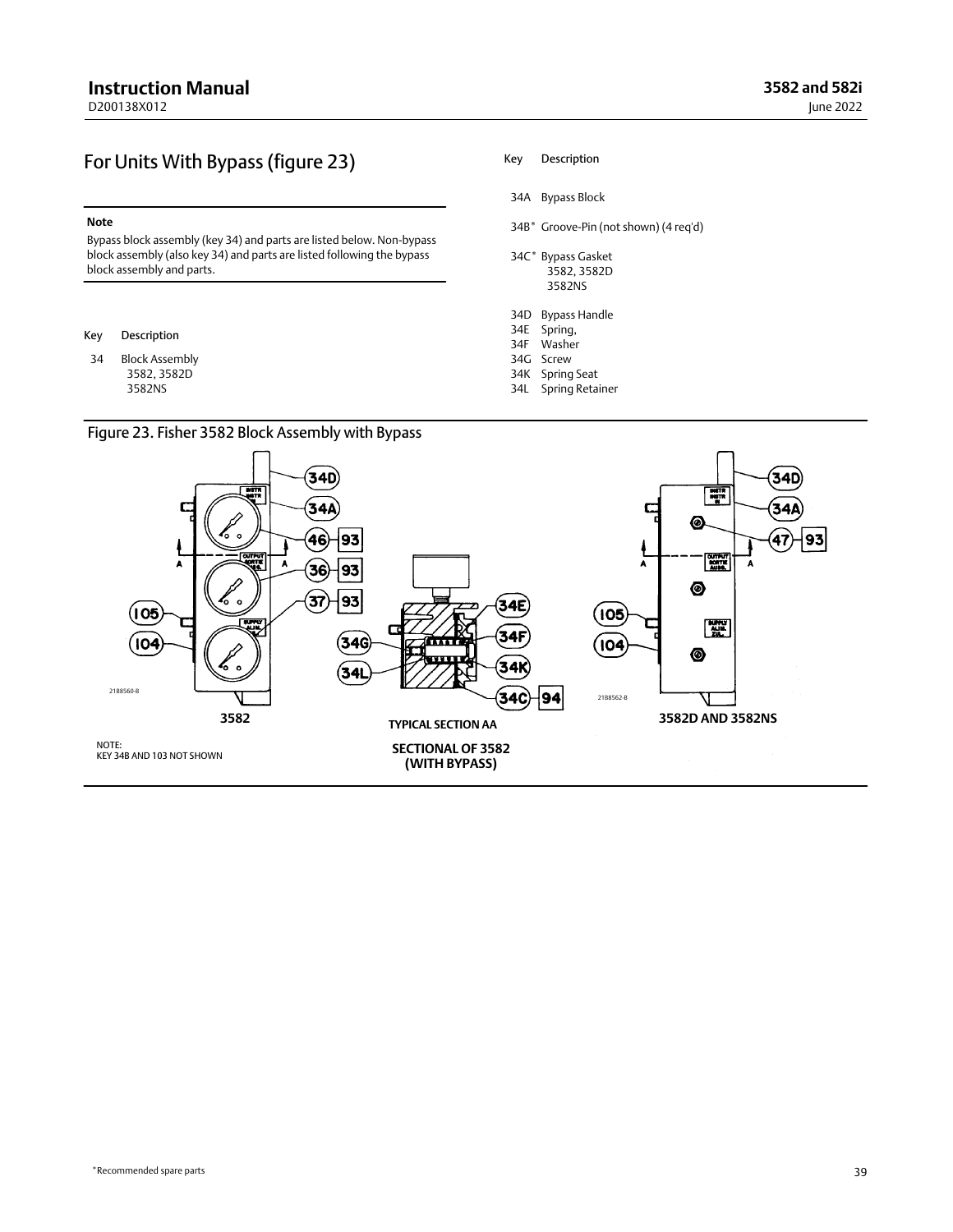## <span id="page-39-0"></span>For Units Without Bypass (figure 24)

- Key Description
- 34 Non‐Bypass Block Assembly Std. const. 3582A, 3582C, 3582G 3582C Hi-temp. const. 3582A, 3582C 3582NS

#### Key Description

| 34A Bypass Block               |
|--------------------------------|
| 34C* Gasket                    |
| Std. Const.                    |
| Hi-temp. const.                |
| 3582NS                         |
| 34D Manifold                   |
| 3582, std. and hi-temp. const. |
|                                |
| 34G Cap Screw                  |

## Figure 24. Fisher 3582 Block Assemblies without Bypass

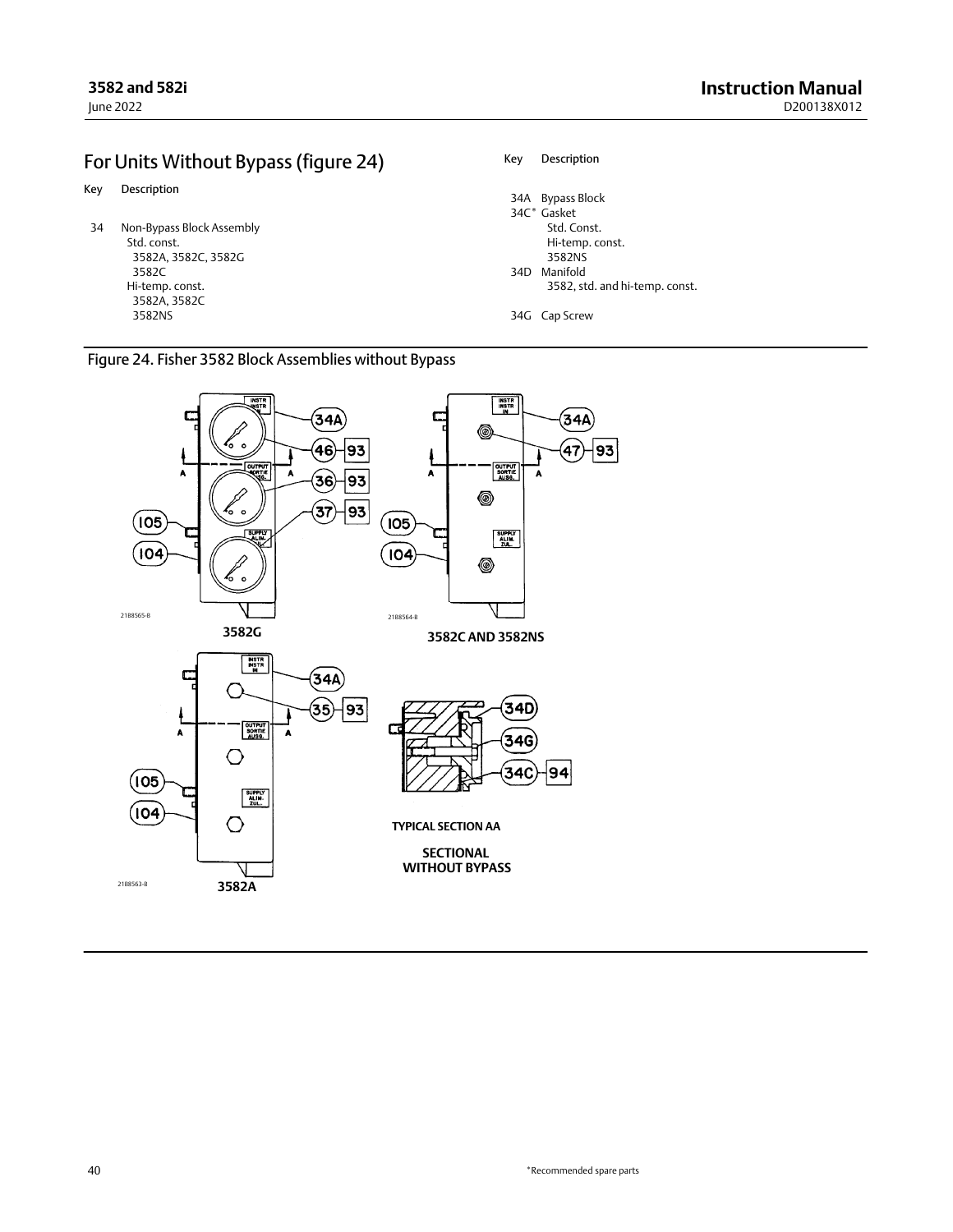## <span id="page-40-0"></span>**Instruction Manual**

D200138X012

**3582 and 582i**

June 2022

| Key                       | Description                                                                                                                                                                                                  | Part Number | Key                     | Description                                                                                                                                                                                                                                     | <b>Part Number</b>                        |
|---------------------------|--------------------------------------------------------------------------------------------------------------------------------------------------------------------------------------------------------------|-------------|-------------------------|-------------------------------------------------------------------------------------------------------------------------------------------------------------------------------------------------------------------------------------------------|-------------------------------------------|
|                           | 582i (figure 25)                                                                                                                                                                                             |             | $14*$                   | Supply Gauge, Dual Scale<br>0-30 psig/0-2 kg/cm <sup>2</sup>                                                                                                                                                                                    | 11B4040X042                               |
| $---$<br>2<br>$---$       | I/P Module<br>Housing<br>1/2-14 NPT conduit connection<br>Cap<br>Screw, (not shown)<br>Used to lock cap                                                                                                      | 33B7073X032 | $14*$<br>15<br>16       | 0-60 psig/0-4 kg/cm <sup>2</sup><br>Supply Gauge, Triple Scale<br>0-30 psig/0-0.2 MPa/0-2 bar<br>0-60 psig/0-0.4 MPa/0-4 bar<br>Lubricant, Lithium grease (not furnished with positioner)<br>Anti-seize sealant (not furnished with positioner) | 11B4040X052<br>11B4040X012<br>11B4040X022 |
| $3^*$                     | O-Ring, used with integrally-mounted<br>67CFR filter regulator                                                                                                                                               |             | 18<br>19                | Self-Tapping Screw (2 reg'd)<br>Nameplate,<br>without 3rd party approvals                                                                                                                                                                       |                                           |
| 4<br>5<br>$6*$            | Nozzle Restriction Assembly<br>O-Ring<br>O-Ring (2 reg'd)<br>Tire Valve (not shown)                                                                                                                          |             | $20*$<br>$22*$<br>$22*$ | Case Gasket<br>Output Gauge, Dual Scale<br>0-30 psig/0-2 kg/cm <sup>2</sup><br>0-60 psig/0-4 kg/cm <sup>2</sup>                                                                                                                                 | 11B4040X042<br>11B4040X052                |
| $8*$                      | (2 reg'd w/tire valve option)<br>O-Ring                                                                                                                                                                      |             |                         | Output Gauge, Triple Scale<br>0-30 psig/0-0.2 MPa/0-2 bar<br>0-60 psig/0-0.4 MPa/0-4 bar                                                                                                                                                        | 11B4040X012<br>11B4040X022                |
| 9<br>10<br>11<br>12<br>13 | Machine Screw (2 reg'd)<br>Wire Retaining Screw (2 reg'd)<br>Machine Screw (2 reg'd)<br>Pipe Plug (2 reg'd w/pipe plug option)<br>Screw, used with<br>integrally-mounted 67CFR<br>filter/regulator (2 reg'd) |             | $23*$<br>24<br>25       | Filter<br>Vent Assembly<br>Pipe Plug (required when a 582i is used<br>without an integrally-mounted 67CFR<br>filter/regulator)                                                                                                                  |                                           |





\*Recommended spare parts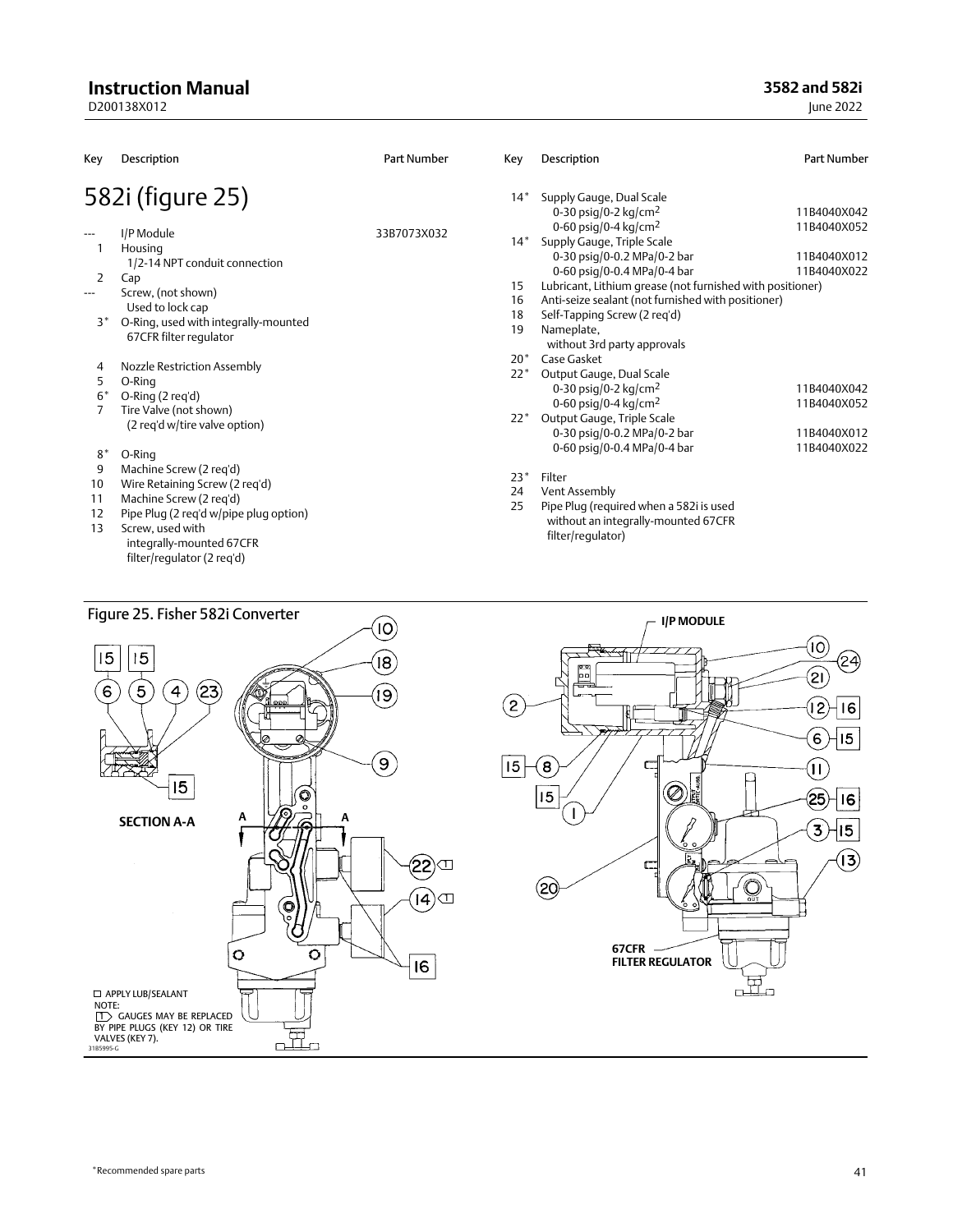## Mounting Parts

## For Mounting 3582 or 3582i (figure [2](#page-8-0))

Key Description

48 Connector Arm 513 Size 20 Size 32 656 Size 30, 40, & 60 657 or 667 w/o side‐mtd. h'wheel Sizes 30 & 34 Sizes 40 thru 100 w/side‐mtd. h'wheel Size 34 Sizes 40, 50, & 60 Size 45 & 46 Sizes 70 thru 100 657NS or 667NS Size 40 Size 45 Size 70 Size 80 657‐4, 667‐4 GX Size 225, 750, 1200 49 Washer 513 Size 20 6.4 mm (0.25 inch) stem (none req'd) 7.9 mm (0.3125 inch) stem (1 req'd) 9.5 mm (0.375 inch) stem (1 req'd) Size 32 (2 req'd) 656 Size 30, 40, & 60 12.7 mm (0.5 inch) stem (1 req'd) 19.1 mm (0.75 inch) stem (none req'd) 657 w/o side‐mtd. h'wheel Sizes 30, 34, & 40 (2 req'd) Size 45 thru 70, & 100 (2 req'd) Sizes 80 & 87 (2 req'd) w/side‐mtd. h'wheel Size 34 thru 60 (none req'd)

#### Key Description

49 Washer 657 w/o side‐mtd. h'wheel (continued) Size 70 (2 req'd) up to 76 mm (3 inch) travel 78 to 102 mm (3.0625 to 4 inch) travel Sizes 80 & 87 (2 req'd) Size 100 (2 req'd) 657‐4 (2 req'd) w/o side‐mtd. h'wheel Size 70 w/side‐mtd. h'wheel Size 70 Size 87 667 w/o side‐mtd. h'wheel Sizes 30, 34, & 40 (2 req'd) Size 45 thru 70, & 100 (2 req'd) Size 80 (2 req'd) Size 87 up to 51 mm (2 inch) travel 52 to 76 mm (2.0625 to 3 inch) travel 78 to 102 mm (3.0625 to 4 inch) travel 667 w/side‐mtd. h'wheel Size 34 thru 60 (none req'd) Size 70 (2 req'd) up to 76 mm (3 inch) travel 78 to 102 mm (3.0625 to 4 inch) travel Size 80 & 87 (2 req'd) Size 100 (2 req'd) 657NS or 667NS Size 40 (2 req'd) Size 45 (2 req'd) Size 70 and 80 (none req'd) 667‐4 (2 req'd) w/ or w/o side‐mtd h'wheel Size 70 Size 87

### 50 Spacer

513 Size 20 (none req'd) Size 32 (2 req'd) 656 (2 req'd) Sizes 30, 40, & 60 657 w/o side‐mtd. h'wheel Size 30 thru 60 (none req'd) Size 70 up to 51 mm (2 inch) travel (2 req'd) 52 to 76 mm (2.0625 to 3 inch) travel (none req'd) 78 to 102 mm (3.0625 to 4 inch) travel (2 req'd) Size 80 up to 51 mm (2 inch) travel (none req'd) over 51 mm (2 inch) travel (2 req'd) Size 87 (2 req'd) up to 76 mm (3 inch) travel 78 to 102 mm (3.0625 to 4 inch) travel Size 100 (2 req'd) up to 64 mm (2.5 inch) travel

65 to 102 mm (2.5625 to 4 inch) travel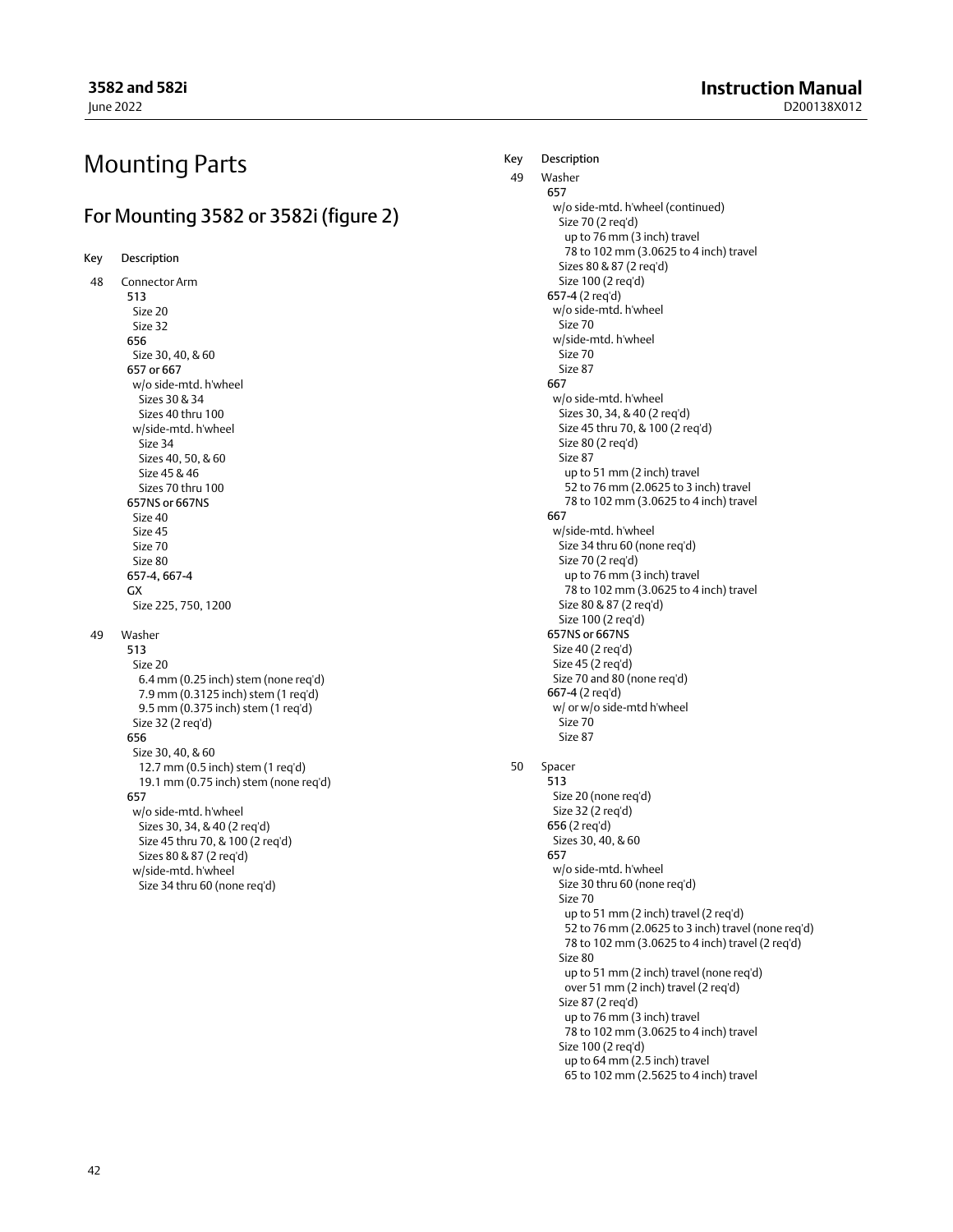## **Instruction Manual**

D200138X012

Key Description

50 Spacer 657 (continued) w/side‐mtd. h'wheel Sizes 34, 50, & 60 (2 req'd) Size 40 (none req'd) Size 45 & 46 (2 req'd) Sizes 70 & 87 (2 req'd) Size 80 up to 51 mm (2 inch) travel (none req'd) over 51 mm (2 inch) travel (2 req'd) Size 100 (2 req'd) up to 64 mm (2.5 inch) travel 65 to 102 mm (2.5625 to 4 inch) travel 657‐4 (2 req'd) w/o side‐mtd. h'wheel Size 70 w/side‐mtd. h'wheel Size 70 & 87 667 w/o side‐mtd. h'wheel Sizes 30 thru 60 (none req'd) Size 70 up to 51 mm (2 inch) travel (none req'd) 52 to 76 mm (2.0625 to 3 inch) travel (2 req'd) 78 to 102 mm (3.0625 to 4 inch) travel (2 req'd) Size 80 up to 51 mm (2 inch) travel (none req'd) over 51 mm (2 inch) travel (2 req'd) Size 87 (2 req'd) up to 76 mm (3 inch) travel 78 to 102 mm (3.0625 to 4 inch) travel Size 100 (2 req'd) up to 64 mm (2.5 inch) travel 65 to 102 mm (2.5625 to 4 inch) travel w/side‐mtd. h'wheel Size 34 (2 req'd) Sizes 40, 50, & 60 (none req'd) Size 45 & 46 (2 req'd) Sizes 70 & 87 Size 80 up to 51 mm (2 inch) travel (none req'd) over 51 mm (2 inch) travel (2 req'd) w/side‐mtd. h'wheel (cont'd) Size 100 up to 64 mm (2.5 inch) travel 65 to 102 mm (2.5625 to 4 inch) travel 657NS or 667NS All except size 80 (3 req'd) Size 80 (none req'd) 667‐4 w/ or w/o side‐mtd h'wheel Sizes 70 & 87 52 Pipe Plug 54 Elbow,  $3/8$ -inch (specify quantity)<br>55 Connector,  $3/8$ -inch (not shown) Connector, 3/8-inch (not shown) (specify quantity)

56 Cap Screw (2 req'd) 657NS or 667NS Sizes 40, 45, & 70 All other types

#### Key Description

| 57 | Hex Nut<br>657NS or 667NS<br>Size 80 (none req'd)                     |
|----|-----------------------------------------------------------------------|
|    | All other types and sizes (2 req'd)                                   |
| 58 | Lockwasher<br>657NS or 667NS                                          |
|    | Size 80 (none req'd)                                                  |
|    | All other types and sizes (2 req'd)                                   |
| 59 | Pin Lock                                                              |
| 60 | <b>Travel Pin</b>                                                     |
|    | 657NS or 667NS<br>Size 80                                             |
|    | All other types                                                       |
|    |                                                                       |
| 61 | Pin Holder                                                            |
| 62 | Cap Nut                                                               |
| 63 | Mounting Plate                                                        |
|    | For integrally mounted 67CFR                                          |
|    | For separately mounted 67CFR                                          |
| 64 | Cap Screw (5 req'd)                                                   |
| 65 | Cap Screw, hex head (2 req'd)<br>GX                                   |
|    | Size 225, 750, 1200                                                   |
| 70 |                                                                       |
|    | Cap Screw (2 reg'd)<br>513                                            |
|    | Size 20 & 32 (2 reg'd)                                                |
|    | 656                                                                   |
|    | Size 30, 40, & 60 (2 reg'd)                                           |
|    | 657<br>w/o side-mtd. h'wheel                                          |
|    | Sizes 30 thru 60                                                      |
|    | Size 70                                                               |
|    | Up to 51 mm (2 inch) travel                                           |
|    | 52 to 76 mm (2.0625 to 3 inch) travel                                 |
|    | 78 to 102 mm (3.0625 to 4 inch) travel<br>Size 80                     |
|    | up to 51 mm (2 inch) travel                                           |
|    | over 51 mm (2 inch) travel                                            |
|    | 657                                                                   |
|    | w/o side-mtd. h'wheel                                                 |
|    | Size 87                                                               |
|    | up to 76 mm (3 inch) travel<br>78 to 102 mm (3.0625 to 4 inch) travel |
|    | Size 100                                                              |
|    | up to 64 mm (2.5 inch) travel                                         |
|    | 65 to 102 mm (2.5625 to 4 inch) travel                                |
|    | w/side-mtd. h'wheel<br>Sizes 34, 50, & 60                             |
|    | Size 40                                                               |
|    | Size 45 & 46                                                          |
|    | Sizes 70 & 87                                                         |
|    | Size 80                                                               |
|    | up to 51 mm (2 inch) travel                                           |
|    | over 51 mm (2 inch) travel                                            |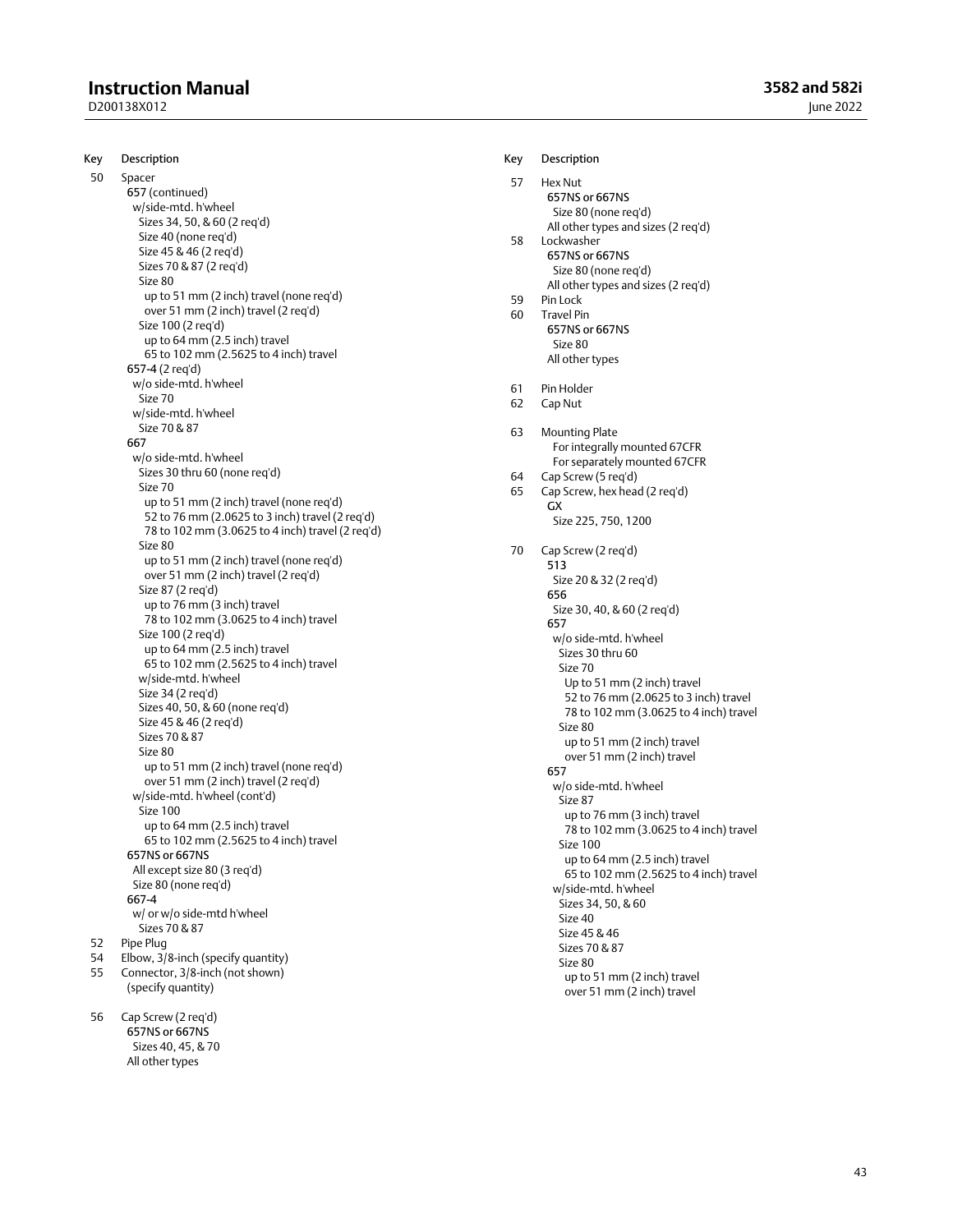### **3582 and 582i**

June 2022

Key Description 70 Cap Screw (2 req'd) 657 w/side‐mtd. h'wheel (continued) Size 100 up to 64 mm (2.5 inch) travel 65 to 102 mm (2.5625 to 4 inch) travel 657‐4 w/o side‐mtd. h'wheel Size 70 w/side‐mtd. h'wheel Sizes 70 & 87 667 w/o side‐mtd. h'wheel Size 30 thru 60 Size 70 Up to 51 mm (2 inch) travel 52 to 76 mm (2.0625 to 3 inch) travel 78 to 102 mm (3.0625 to 4 inch) travel Size 80 up to 51 mm (2 inch) travel over 51 mm (2 inch) travel Size 87 Up to 76 mm (3 inch) travel 78 to 102 mm (3.0625 to 4 inch) travel Size 100 up to 64 mm (2.5 inch) travel 65 to 102 mm (2.5625 to 4 inch) travel w/side‐mtd. h'wheel Size 34 Size 40, 50, 60 Size 45 & 46 Size 70 & 87 Size 80 up to 51 mm (2 inch) travel over 51 mm (2 inch) travel Size 100 up to 64 mm (2.5 inch) travel 65 to 102 mm (2.5625 to 4 inch) travel 657NS or 667NS Size 40, 45, & 70 (3 req'd) Size 80 (3 req'd) 667‐4 Sizes 70 & 87 GX Size 225, 750, 1200 For Competitor's Actuators 0.375 to 0.75 inch stem 85 Cap Screw, hex head (4 req'd) GX Size 225, 750, 1200 86 Mounting Bracket (657NS and 667NS only) 657NS Size 45 667NS Size 45 657NS or 667NS Size 40 Size 70 Size 80 Key Description 97 Spacer 657 or 667 w/ side‐mtd. h'wheel Size 70 & 87 up to 51 mm (2 inch) travel (2 req'd) 52 to 76 mm (2.0625 to 3 inch) travel (2 req'd) 78 to 102 mm (3.0625 to 4 inch) travel (none req'd) w/ or w/o side‐mtd. h'wheel Size 80 up to 51 mm (2 inch) travel (2 req'd) over 51 mm (2 inch) travel (none req'd) All other types and sizes (none req'd) 98 Stud, continuous thread (2 req'd) 657 or 667 w/ side‐mtd. h'wheel Size 70 & 87 up to 76 mm (3 inch) travel (2 req'd) 78 to 102 mm (3.0625 to 4 inch) travel (none req'd) w/ or w/o side‐mtd. h'wheel Size 80 up to 51 mm (2 inch) travel over 51 mm (2 inch) travel (none req'd) All other types and sizes (none req'd) 99 Hex Nut 657 or 667 w/ side‐mtd. h'wheel Size 70 & 87 up to 76 mm (3 inch) travel (2 req'd) 78 to 102 mm (3.0625 to 4 inch) travel (none req'd) w/ or w/o side‐mtd. h'wheel Size 80 up to 51 mm (2 inch) travel (2 req'd) over 51 mm (2 inch) travel (none req'd) All other types and sizes (none req'd) 102 Spacer 657 w/o side‐mtd h'wheel Size 34 to 60 (none req'd) Size 70 up to 51 mm (2 inch) travel (2 req'd) 52 to 102 mm (2.0625 to 4 inch) travel (none req'd) Size 87 up to 51 mm (2 inch) travel (2 req'd) 52 to 102 mm (2.0625 to 4 inch) travel (none req'd) 667 w/o side‐mtd h'wheel Size 34 thru 70 & 87 (none req'd) 657 or 667 w/ side‐mtd. h'wheel Size 34 thru 60 (none req'd) Size 70 & 87 up to 76 mm (3 inch) travel (2 req'd) Size 70 78 to 102 mm (3.0625 to 4 inch) travel (4 req'd) Size 87 78 to 102 mm (3.0625 to 4 inch) travel, (2 req'd) w/ or w/o side‐mtd. h'wheel Size 80 (2 req'd) Size 100 up to 64 mm (2.5 inch) travel (4 req'd) 65 mm to 102 mm (2.5625 to 4 inch) travel (2 req'd)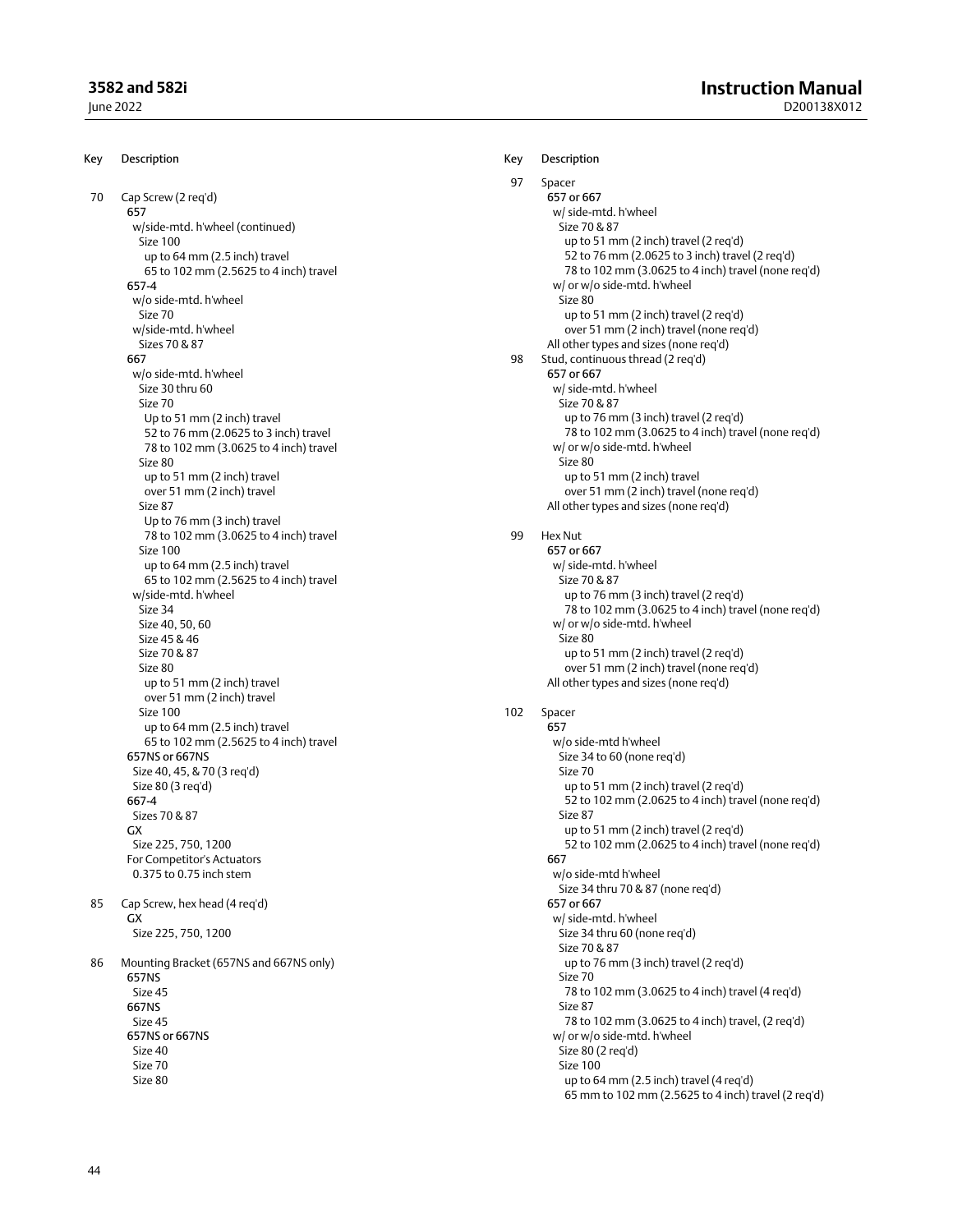## **Instruction Manual**

D200138X012

102 Spacer (continued)

657 w/o side‐mtd h'wheel Size 34 to 60 (none req'd) 657‐4 or 667‐4 w/o side‐mtd h'wheel Size 70 (none req'd) w/ side‐mtd. h'wheel Size 70 (4 req'd) Size 87 (2 req'd) GX Size 1200 All other types (none req'd)

## For Mounting 3582 and 3582i on 657 or 667 Actuator without Side‐Mounted Handwheel

#### **Note**

The following parts (key numbers 48 through 102) are used when mounting the positioner on a 657 or 667 actuator without a side‐mounted handwheel.

48 Connector Arm (2 req'd) Sizes 30 & 34 Sizes 40 thru 100

49 Washer (4 req'd) 657 Size 70 up to 51 mm (2 inch) travel 52 mm to 76 mm (2.0625 to 3 inch) travel 77 to 102 mm (3.0625 to 4 inch) travel Size 87 667 Size 70, all travels Size 87 up to 76 mm (3 inch) travel 77 to 102 mm (3.0625 to 4 inch) travel 657 or 667 Size 30 thru 40 Size 45 thru 60 Size 80 Size 100 up to 64 mm (25 inch) travel 65 to 102 mm (2.5625 to 4 inch) travel

### **3582 and 582i** June 2022

#### Key Description

```
50 Spacer
657
   Size 70 & 87
     up to 76 mm (3 inch) travel (none req'd)
      77 to 102 mm (3.0625 to 4 inch) travel (4 req'd)
667
    Size 70 & 87
      up to 51 mm (2 inch) travel (none req'd)
      52 to 76 mm (2.0625 to 3 inch) travel (4 req'd)
      77 to 102 mm (3.0625 to 4 inch) travel (4 req'd)
657
    Size 70 & 87
      up to 76 mm (3 inch) travel (none req'd)
657 or 667
   Sizes 30 thru 60, & 80 (none req'd)
    Size 100 (4 req'd)
      up to 64 mm (2.5 inch) travel
      65 to 102 mm (2.5625 to 4 inch) travel
```
- 59 Pin Lock, all sizes (2 req'd)
- 60 Travel Pin, all sizes (2 req'd)
- 61 Pin Holder, all sizes (2 req'd)
- 62 Cap Nut, all sizes (2 req'd)
- 63 Mounting Plate, all sizes (2 req'd) For integrally mounted 67CFR For separately mounted 67CFR
- 64 Cap Screw, all sizes (8 req'd)

```
65 Cap Screw
  513
    Size 20 (none req'd)
    Size 32 (2 req'd)
 656 (none req'd)
 657
    w/o side‐mtd. h'wheel
       Sizes 30, 34, & 40 (2 req'd)
       Sizes 45 thru 60 (none req'd)
       Size 70 (2 req'd)
         up to 51 mm (2 inch) travel
         52 to 102 mm (2.0625 to 4 inch) travel
       Size 80
         up to 51 mm (2 inch) travel (none req')
        over 51 mm (2 inch) travel (2 req'd)
       Size 87
         up to 51 mm ( ‐inch) travel (2 req'd)
         52 to 102 mm (2.0625 to 4 inch) travel (none req'd)
       Size 100 (2 req'd)
         up to 64 mm (2.5 inch) travel
         65 to 102 mm (2.5625 to 4 inch) travel
    w/side‐mtd. h'wheel
       Sizes 34 thru 60 (none required)
       Size 70
         up to 76 mm (3 inch) travel (none req'd)
         78 to 102 mm (3.0625 to 4 inch) travel (2 req'd)
       Size 80
         up to 51 mm (2 inch) travel (none req'd)
         over 51 mm (2 inch) travel (2 req'd)
```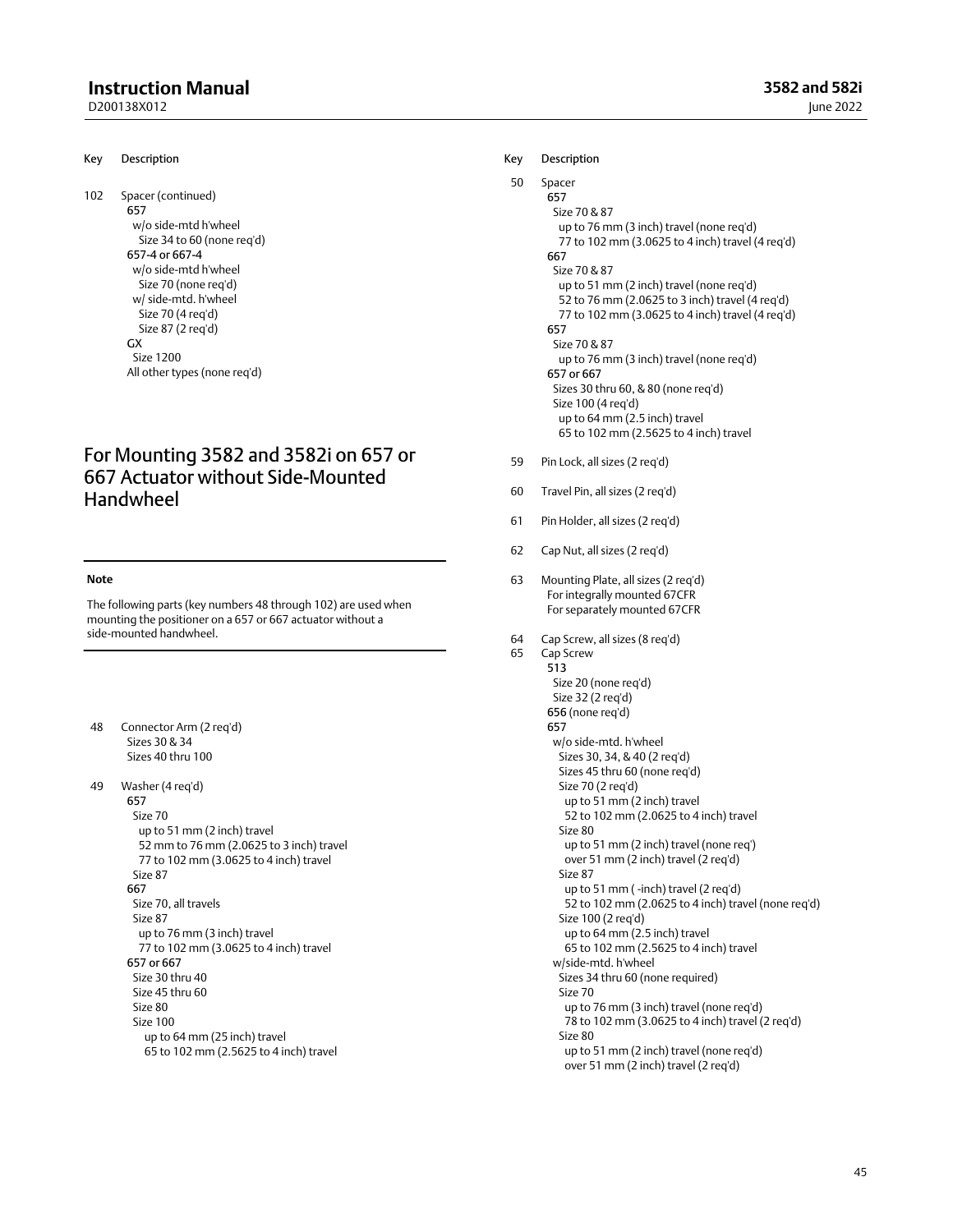### **3582 and 582i**

June 2022

Key Description 65 Cap Screw 657 w/side‐mtd. h'wheel (continued) Size 87 up to 76 mm (3 inch) travel (none req'd) 78 to 102 mm (3.0625 to 4 inch) travel (2 req'd) Size 100 (2 req'd) up to 64 mm (2.5 inch) travel 65 to 102 mm (2.5625 to 4 inch) travel 657‐4 (2 req'd) w/o side‐mtd. h'wheel Size 70 w/ side‐mtd. h'wheel Size 70 Size 87 667 w/o side‐mtd. h'wheel Sizes 30, 34, & 40 (2 req'd) Sizes 45 thru 70, & 87 (none req'd) Size 80 up to 51 mm (2 inch) travel (none req'd) over 51 mm (2 inch) travel (2 req'd) Size 100 (2 req'd) Up to 64 mm (2.5 inch) travel 65 to 102 mm (2.5625 to 4 inch) travel w/side‐mtd. h'wheel Sizes 34 thru 60 (none required) Size 70 up to 76 mm (3 inch) travel (none req'd) 78 to 102 mm (3.0625 to 4 inch) travel (2 req'd) 667 w/side‐mtd. h'wheel Size 80 up to 51 mm (2 inch) travel (none req'd) over 51 mm (2 inch) travel (2 req'd) Size 87 up to 76 mm (3 inch) travel (none req'd) 78 to 102 mm (3.0625 to 4 inch) travel (2 req'd) Size 100 (2 req'd) up to 64 mm (2.5 inch) travel 65 to 102 mm (2.5625 to 4 inch) travel 657NS or 667NS Size 40, 45, 70, & 80 (none req'd) 667‐4 w/o side‐mtd. h'wheel Size 70 & 87 (none req'd) 667‐4 (cont'd) w/ side‐mtd. h'wheel Size 70 (2 req'd) Size 87 (2 req'd) 70 Cap Screw (4 req'd) 657 Size 70 & 87 Up to 76 mm (3 inch) travel 78 to 102 mm (3.0625 to 4 inch) travel 667 Size 70 & 87 Up to 51 mm (2 inch) travel 52 to 76 mm (2.0625 to 3 inch) travel

77 to 102 mm (3.0625 to 4 inch) travel

Key Description 70 Cap Screw (4 req'd) (continued) 657 or 667 Sizes 30 thru 60, & 80 Size 100 up to 64 mm (25 inch) travel 65 to 102 mm (2.5625 to 4 inch) travel 71 Stud, continuous thread (not shown) (2 req'd) 657 Size 70 Size 87 Up to 51 mm (2 inch) travel 52 to 102 mm (2.0625 to 4 inch) travel 667 Size 70 Up to 76 mm (3 inch) travel 77 to 102 mm (3.0625 to 4 inch) travel Size 87 Up to 76 mm (3 inch) travel 77 to 102 mm (3.0625 to 4 inch) travel 657 or 667 Sizes 30, 34, & 40 Sizes 45 thru 60 Size 80 Size 100 (none req'd) 72 Hex Nut (not shown) (4 req'd) 657 or 667 Sizes 30, 34, & 40 Sizes 45 thru 60 Size 70 Size 80 & 87 Size 100 (none req'd) 102 Spacer 657 Size 70 Up to 51 mm (2 inch) travel (4 req'd) 52 to 102 mm (2.0625 to 4 inch) travel (none req'd) Size 87 Up to 51 mm (2 inch) travel 52 to 102 mm (2.0625 to 4 inch) travel (none req'd) Size 70 Up to 51 mm (2 inch) travel (4 req'd) 667 Size 70 Up to 76 mm (3 inch) travel (none req'd) 77 to 102 mm (3.0625 to 4 inch) travel (4 req'd) Size 87 Up to 76 mm (3 inch) travel (none req'd) 77 to 102 mm (3.0625 to 4 inch) travel (4 req'd) 657 or 667 Sizes 30 thru 60 (none req'd) Size 80 (4 req'd) Size 100 up to 64 mm (2.5 inch) travel (8 req'd) 65 to 102 mm (2.5625 to 4 inch) travel (4 req'd)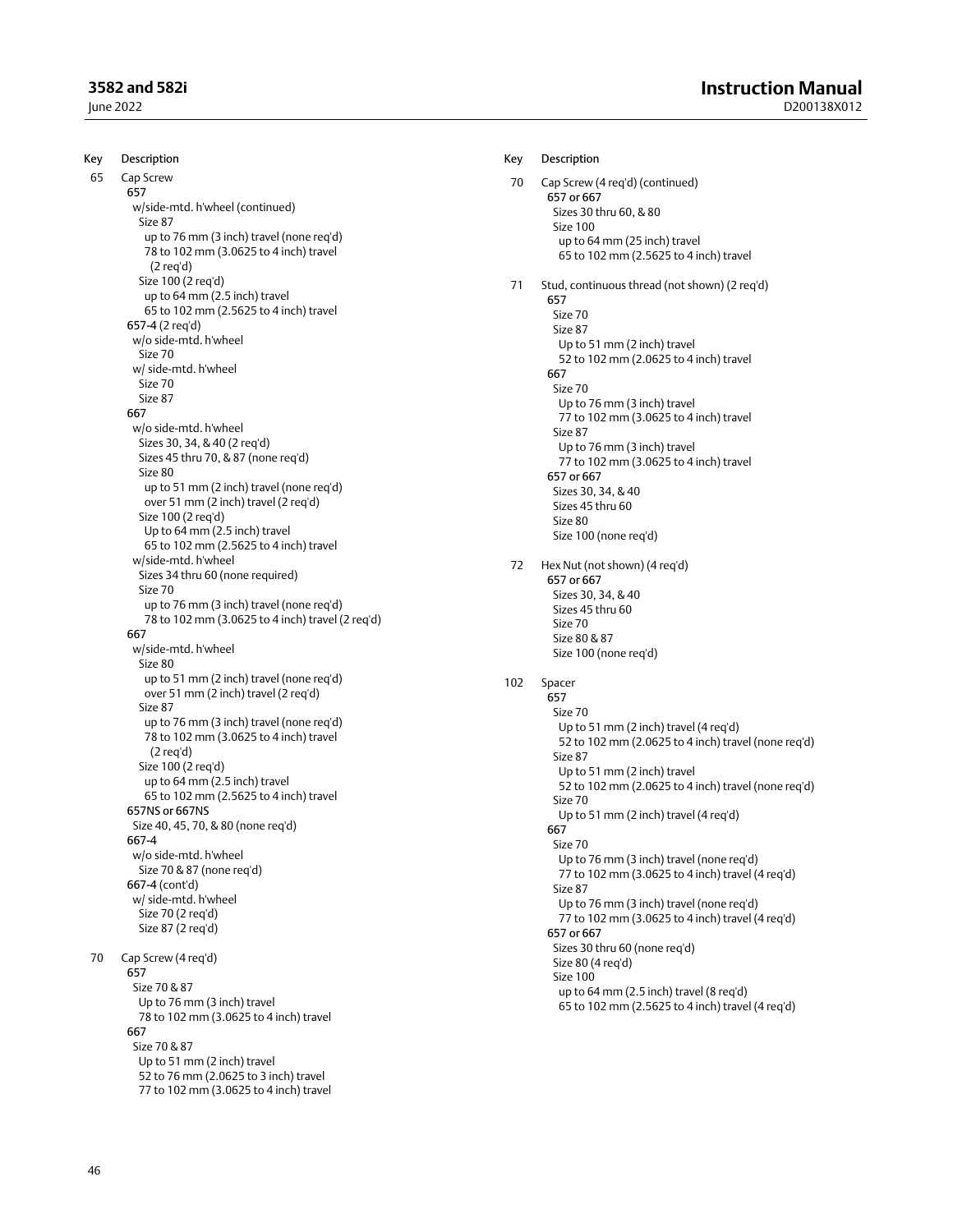## For Mounting 3582 and 3582i on 657 or 667 Actuator with Side‐Mounted Handwheel

Key Description

#### **Note**

The following parts (key numbers 48 through 87) are used when mounting the positioner on a 657 or 667 Size 45 actuator with side‐mounted handwheel.

- 48 Connector Arm
- 50 Spacer (2 req'd)
- 
- 54 Elbow, 3/8-inch<br>55 Connector, 3/8-Connector, 3/8-inch (not shown)
- 59 Pin Lock (2 req'd)

#### Key Description

- 60 Travel Pin (2 req'd) 61 Pin Holder (2 req'd)
- 
- 62 Cap Nut (2 req'd)
- 63 Mounting Plate (2 req'd) For integrally mounted 67CFR For separately mounted 67CFR
- 64 Cap Screw (8 req'd)
- 70 Cap Screw (2 req'd)
- Mounting Plate
- 80 Hex Nut, for 667 only (2 req'd) 81 Lockwasher 657 (2 req'd)
	- 667 (4 req'd)
- 82 Machine Screw (2 req'd)
- 83 Elastic Stop Nut (not shown) (2 req'd)
- 84 Connecting Linkage
- 85 Cap Screw, for 667 only (5 req'd)<br>86 Spacer, for 667 only (5 req'd)
- Spacer, for 667 only (5 req'd)
- 87 Cap Screw, for 667 only (2 req'd)